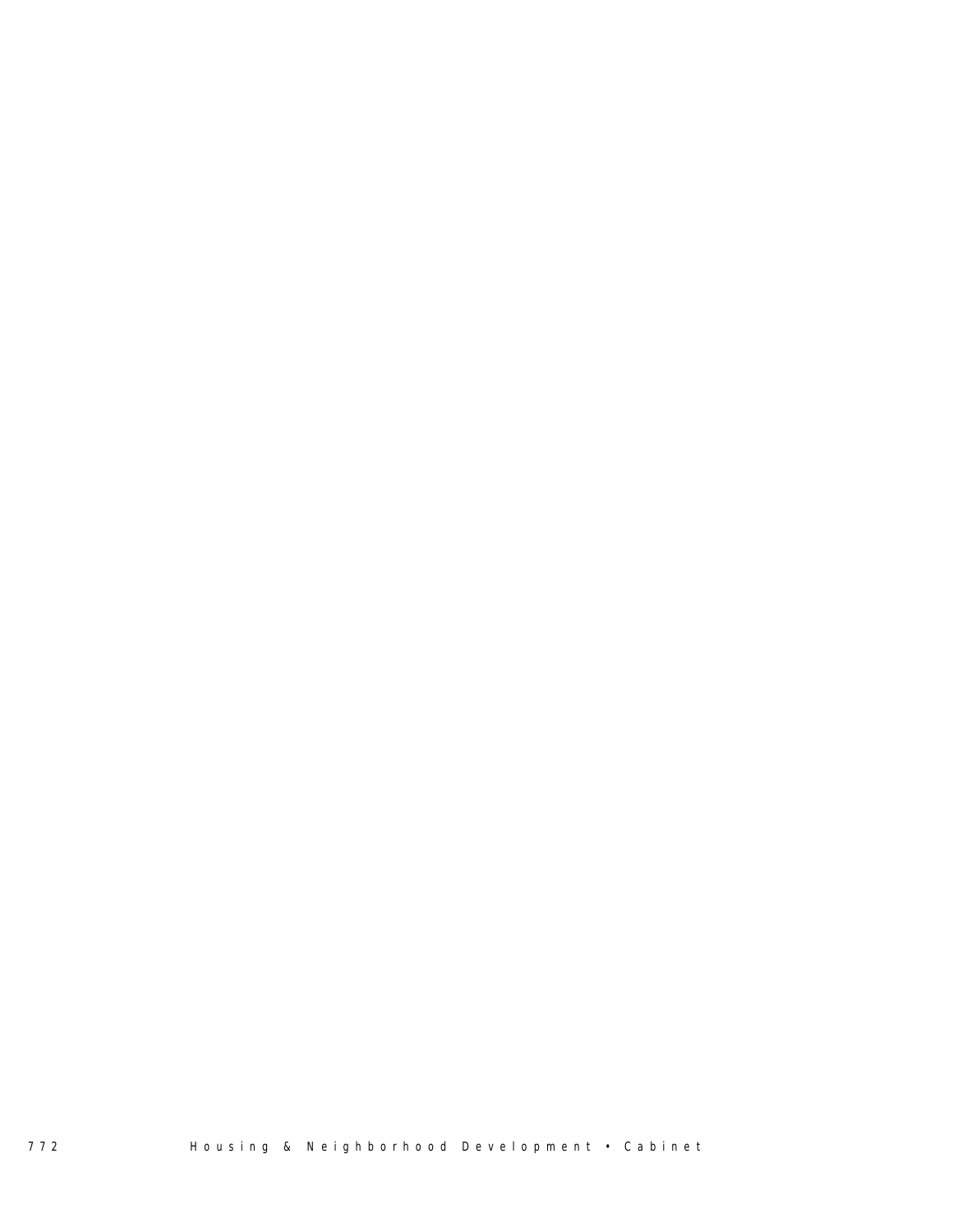# Housing & Neighborhood Development

*Charlotte Golar Richie, Chief of Housing & Neighborhood Development* 

#### *Cabinet Mission*

The Cabinet is committed to making Boston the most livable city in the nation by working with its many communities to build strong neighborhoods through the strategic investment of public resources.

| <b>Operating Budget Expenditures</b> |                                                                               | Total Actual '03                   | <b>Total Actual '04</b>           | Total Approp '05          | <b>Total Budget '06</b>          |
|--------------------------------------|-------------------------------------------------------------------------------|------------------------------------|-----------------------------------|---------------------------|----------------------------------|
|                                      | Leading the Way<br>Neighborhood Development<br>Rental Housing Resource Center | 13,000,000<br>2.681.827<br>664.809 | 3,000,000<br>2,157,035<br>550,825 | 0<br>2,381,834<br>675,324 | 7,500,000<br>2,927,308<br>$\cup$ |
|                                      | <b>Total</b>                                                                  | 16,346,636                         | 5,707,860                         | 3,057,158                 | 10,427,308                       |
|                                      |                                                                               |                                    |                                   |                           |                                  |
| Capital Budget Expenditures          |                                                                               | Total Actual '03                   | Total Actual '04                  | Total Approp '05          | <b>Total Budget '06</b>          |
|                                      | Neighborhood Development                                                      | 2,934,365                          | 1,569,256                         | 1,263,735                 | 3,002,000                        |
|                                      | <b>Total</b>                                                                  | 2,934,365                          | 1,569,256                         | 1,263,735                 | 3,002,000                        |
|                                      |                                                                               |                                    |                                   |                           |                                  |
| <b>External Funds Expenditures</b>   |                                                                               | Total Actual '03                   | <b>Total Actual '04</b>           | Total Approp '05          | <b>Total Budget '06</b>          |
|                                      | Neighborhood Development                                                      | 67,029,205                         | 82,487,714                        | 71,699,676                | 78,662,975                       |
|                                      | Total                                                                         | 67,029,205                         | 82,487,714                        | 71,699,676                | 78,662,975                       |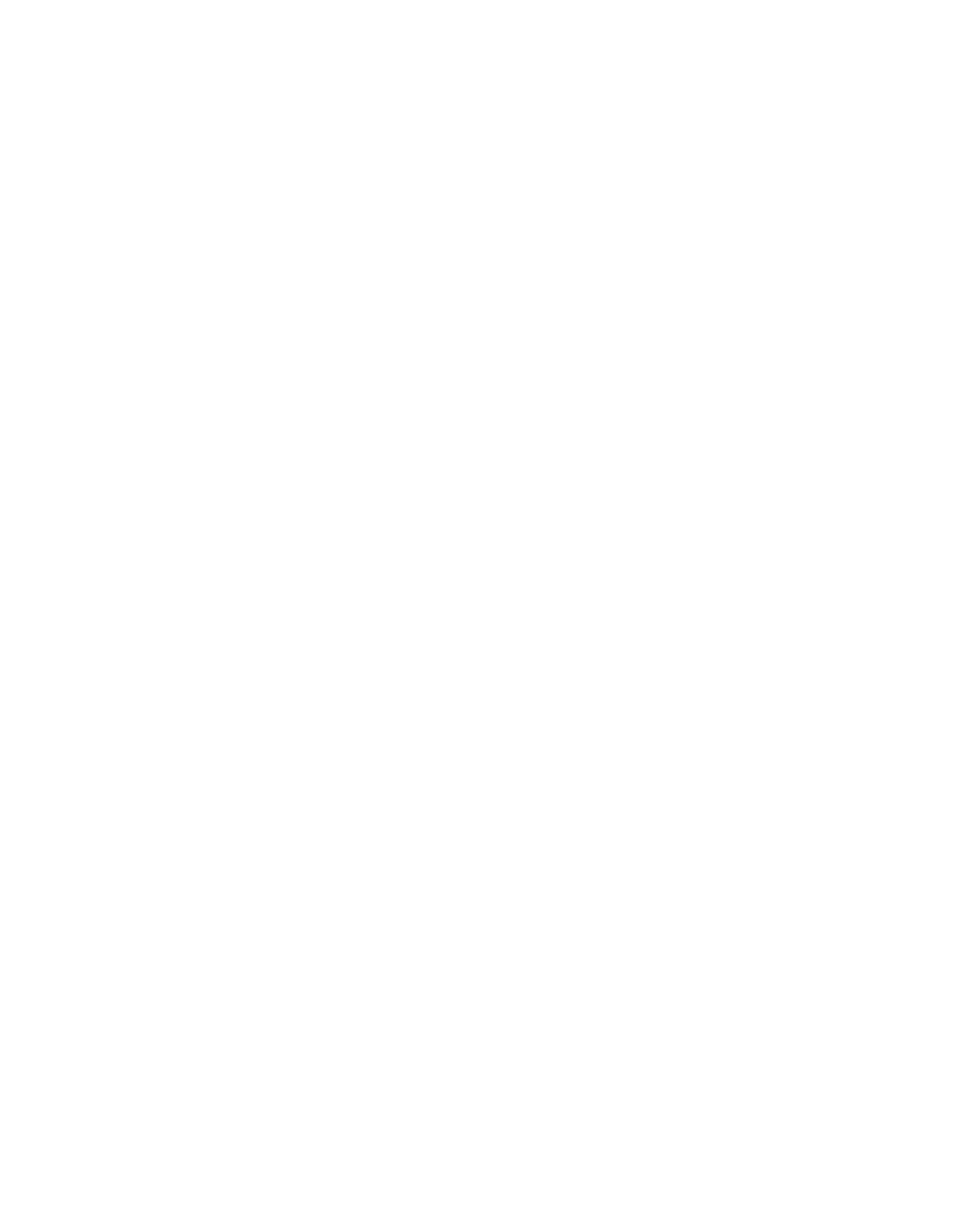# Affordable Housing - Leading the Way Operating Budget

#### *Appropriation: 189*

#### *Department Mission*

The overall mission of Leading the Way is to increase and protect Boston's housing supply. The seven-year campaign will focus all of the City's housing agencies, including the Department of Neighborhood Development, the Boston Housing Authority, the Boston Redevelopment Authority, and the Inspectional Services Department around a comprehensive strategy to address Boston's housing challenge.

#### *FY06 Performance Objectives*

- To rehabilitate and re-occupy vacant units owned by the Boston Housing Authority for low-income households.
- To develop new rental and homeownership opportunities.
- To renovate and reoccupy vacant apartments in buildings owned by low-income homeowners and seniors.
- To preserve existing rental and homeownership housing units.
- To assist renters to become homeowners.

| <b>Operating Budget</b>            | Program Name                                                               | Total Actual '03                    | <b>Total Actual '04</b>         | Total Approp '05 | <b>Total Budget '06</b> |
|------------------------------------|----------------------------------------------------------------------------|-------------------------------------|---------------------------------|------------------|-------------------------|
|                                    | Public Housing<br><b>Housing Production</b><br><b>Housing Preservation</b> | 2.097.309<br>7.002.691<br>3,900,000 | 805.287<br>1,875,585<br>319.128 | $\Omega$         | 5,416,436<br>2,083,564  |
|                                    | <b>Total</b>                                                               | 13,000,000                          | 3,000,000                       |                  | 7,500,000               |
|                                    |                                                                            |                                     |                                 |                  |                         |
|                                    |                                                                            |                                     |                                 |                  |                         |
| <b>Selected Service Indicators</b> |                                                                            | Actual '03                          | Actual '04                      | Approp '05       | Budget '06              |
|                                    | Personnel Services                                                         |                                     |                                 |                  |                         |
|                                    | Non Personnel                                                              | 13,000,000                          | 3,000,000                       |                  | 7,500,000               |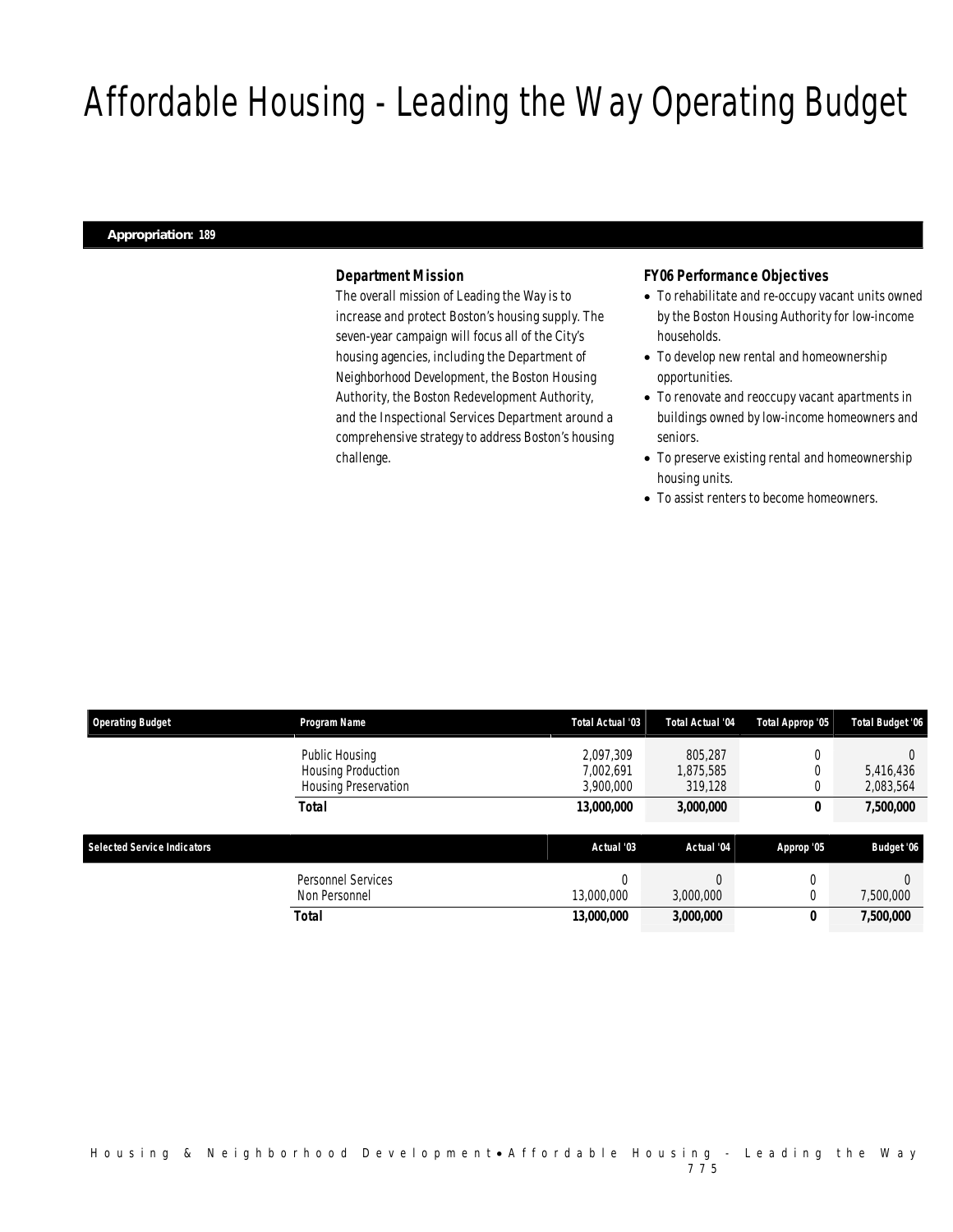# Leading the Way Operating Budget

#### *Description of Services*

Leading The Way is a \$4.5 billion seven-year program that is divided between FY2001-FY2003, Leading The Way I, and FY2004-FY2007, Leading The Way II. The goals for Leading The Way II are: to preserve the quality of life for Boston residents and its neighborhoods by renovating 2,000 properties and reclaiming 130 vacant houses and distressed properties with the aim of cutting abandonment by 50%; to produce more housing for the City by creating 10,000 new units, of which 2,100 will be affordable below the market units; to retain affordable housing for Boston residents by preserving at least 3,000 affordable rental units and converting 300 unregulated rental units into new, long-term affordable units; and to expand Boston's commitment for housing the City's homeless by launching a new \$10 million campaign to prevent homelessness while expanding housing opportunities for the existing homeless. Leading The Way II is funded in part by proceeds from the sale of One Lincoln Street as well as Federal, State and City sources such as the Community Development Block Grant program, Linkage, Low Income Housing Tax Credits and the HOME Program.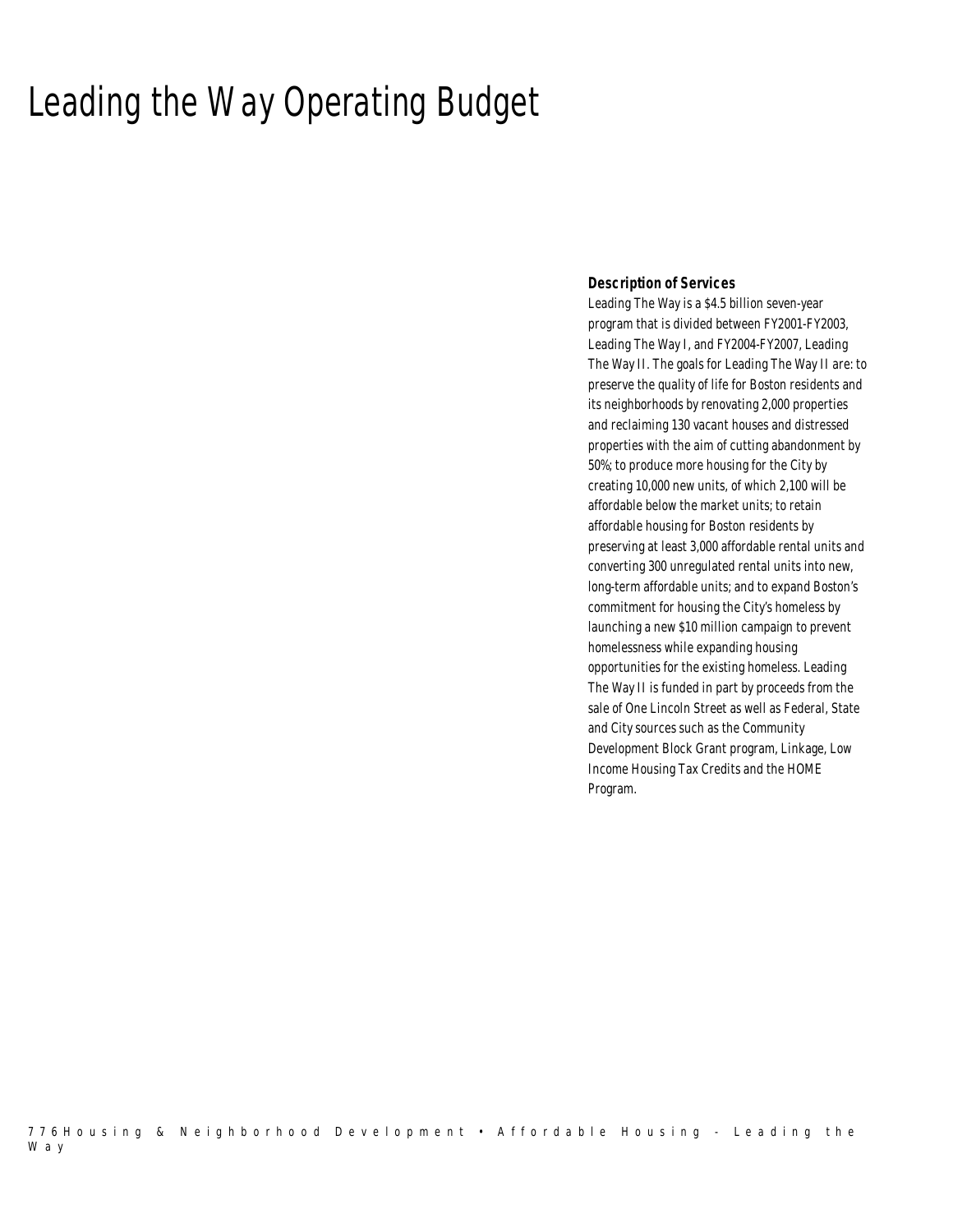# Department History

| <b>Personnel Services</b>       |                                                                                                                                                                                                                                                                                                          | FY03 Expenditure                                                                                                                                     | FY04 Expenditure                                                                                                                                            | FY05 Appropriation                                                                                                                                     | FY06 Adopted                                                                                                                             | Inc/Dec 05 vs 06                                                                                                                            |
|---------------------------------|----------------------------------------------------------------------------------------------------------------------------------------------------------------------------------------------------------------------------------------------------------------------------------------------------------|------------------------------------------------------------------------------------------------------------------------------------------------------|-------------------------------------------------------------------------------------------------------------------------------------------------------------|--------------------------------------------------------------------------------------------------------------------------------------------------------|------------------------------------------------------------------------------------------------------------------------------------------|---------------------------------------------------------------------------------------------------------------------------------------------|
|                                 | 51000 Permanent Employees<br>51100 Emergency Employees<br>51200 Overtime<br>51600 Unemployment Compensation<br>51700 Workers' Compensation<br><b>Total Personnel Services</b>                                                                                                                            | $\boldsymbol{0}$<br>$\mathbf 0$<br>$\mathbf{0}$<br>$\mathbf{0}$<br>$\mathbf 0$<br>$\theta$                                                           | $\boldsymbol{0}$<br>$\mathbf 0$<br>$\mathbf{0}$<br>$\mathbf 0$<br>$\mathbf{0}$<br>$\theta$                                                                  | $\mathbf 0$<br>$\mathbf{0}$<br>$\overline{0}$<br>$\mathbf 0$<br>$\mathbf{0}$<br>0                                                                      | $\mathbf 0$<br>$\mathbf 0$<br>$\mathbf{0}$<br>$\mathbf{0}$<br>$\mathbf{0}$<br>0                                                          | $\mathbf 0$<br>$\mathbf 0$<br>$\mathbf{0}$<br>$\boldsymbol{0}$<br>$\mathbf 0$<br>$\mathbf{0}$                                               |
| <b>Contractual Services</b>     |                                                                                                                                                                                                                                                                                                          | FY03 Expenditure                                                                                                                                     | FY04 Expenditure                                                                                                                                            | FY05 Appropriation                                                                                                                                     | FY06 Adopted                                                                                                                             | Inc/Dec 05 vs 06                                                                                                                            |
|                                 | 52100 Communications<br>52200 Utilities<br>52300 Water & Sewer<br>52400 Snow Removal<br>52500 Garbage/Waste Removal<br>52600 Repairs Buildings & Structures<br>52700 Repairs & Service of Equipment<br>52800 Transportation of Persons<br>52900 Contracted Services<br><b>Total Contractual Services</b> | $\boldsymbol{0}$<br>$\mathbf{0}$<br>$\mathbf{0}$<br>$\mathbf{0}$<br>$\Omega$<br>$\Omega$<br>$\mathbf{0}$<br>$\mathbf{0}$<br>13,000,000<br>13,000,000 | $\boldsymbol{0}$<br>$\mathbf 0$<br>$\mathbf{0}$<br>$\mathbf{0}$<br>$\mathbf{0}$<br>$\mathbf{0}$<br>$\mathbf{0}$<br>$\overline{0}$<br>3,000,000<br>3,000,000 | $\boldsymbol{0}$<br>$\mathbf{0}$<br>$\overline{0}$<br>$\overline{0}$<br>$\overline{0}$<br>$\overline{0}$<br>$\overline{0}$<br>$\overline{0}$<br>0<br>0 | $\mathbf 0$<br>$\mathbf{0}$<br>$\mathbf 0$<br>$\mathbf{0}$<br>$\mathbf{0}$<br>$\Omega$<br>$\Omega$<br>$\Omega$<br>7,500,000<br>7,500,000 | 0<br>$\boldsymbol{0}$<br>$\boldsymbol{0}$<br>$\mathbf{0}$<br>$\boldsymbol{0}$<br>$\theta$<br>$\Omega$<br>$\Omega$<br>7,500,000<br>7,500,000 |
| <b>Supplies &amp; Materials</b> |                                                                                                                                                                                                                                                                                                          | FY03 Expenditure                                                                                                                                     | FY04 Expenditure                                                                                                                                            | FY05 Appropriation                                                                                                                                     | FY06 Adopted                                                                                                                             | Inc/Dec 05 vs 06                                                                                                                            |
|                                 | 53000 Auto Energy Supplies<br>53200 Food Supplies<br>53400 Custodial Supplies<br>53500 Med, Dental, & Hosp Supply<br>53600 Office Supplies and Materials<br>53700 Clothing Allowance<br>53800 Educational Supplies & Mat<br>53900 Misc Supplies & Materials<br><b>Total Supplies &amp; Materials</b>     | $\boldsymbol{0}$<br>$\overline{0}$<br>$\mathbf{0}$<br>$\mathbf{0}$<br>$\mathbf{0}$<br>$\mathbf{0}$<br>$\overline{0}$<br>$\mathbf{0}$<br>$\mathbf{0}$ | $\mathbf 0$<br>$\mathbf 0$<br>$\mathbf 0$<br>$\mathbf 0$<br>$\mathbf{0}$<br>$\overline{0}$<br>$\mathbf{0}$<br>$\mathbf 0$<br>$\mathbf 0$                    | $\boldsymbol{0}$<br>$\mathbf{0}$<br>$\overline{0}$<br>$\mathbf{0}$<br>$\mathbf{0}$<br>$\overline{0}$<br>$\overline{0}$<br>$\overline{0}$<br>0          | $\mathbf 0$<br>$\mathbf{0}$<br>$\mathbf{0}$<br>$\mathbf{0}$<br>$\mathbf{0}$<br>0<br>$\mathbf{0}$<br>$\mathbf{0}$<br>0                    | 0<br>$\mathbf 0$<br>$\boldsymbol{0}$<br>$\boldsymbol{0}$<br>$\mathbf{0}$<br>$\theta$<br>$\boldsymbol{0}$<br>$\theta$<br>$\mathbf{0}$        |
| <b>Current Chgs &amp; Oblig</b> |                                                                                                                                                                                                                                                                                                          | FY03 Expenditure                                                                                                                                     | FY04 Expenditure                                                                                                                                            | FY05 Appropriation                                                                                                                                     | FY06 Adopted                                                                                                                             | Inc/Dec 05 vs 06                                                                                                                            |
|                                 | 54300 Workers' Comp Medical<br>54400 Legal Liabilities<br>54500 Aid To Veterans<br>54600 Current Charges H&I<br>54900 Other Current Charges<br>Total Current Chgs & Oblig                                                                                                                                | $\boldsymbol{0}$<br>$\overline{0}$<br>$\mathbf{0}$<br>$\overline{0}$<br>$\mathbf 0$<br>$\mathbf{0}$                                                  | $\boldsymbol{0}$<br>$\mathbf 0$<br>$\mathbf 0$<br>$\mathbf{0}$<br>$\mathbf 0$<br>$\mathbf{0}$                                                               | $\mathbf 0$<br>$\mathbf 0$<br>$\overline{0}$<br>$\mathbf{0}$<br>$\mathbf{0}$<br>$\Omega$                                                               | $\mathbf 0$<br>$\mathbf{0}$<br>$\mathbf{0}$<br>$\mathbf{0}$<br>$\mathbf{0}$<br>$\mathbf{0}$                                              | 0<br>$\mathbf{0}$<br>$\theta$<br>$\mathbf 0$<br>$\mathbf 0$<br>$\theta$                                                                     |
| Equipment                       |                                                                                                                                                                                                                                                                                                          | FY03 Expenditure                                                                                                                                     | FY04 Expenditure                                                                                                                                            | FY05 Appropriation                                                                                                                                     | FY06 Adopted                                                                                                                             | Inc/Dec 05 vs 06                                                                                                                            |
|                                 | 55000 Automotive Equipment<br>55400 Lease/Purchase<br>55600 Office Furniture & Equipment<br>55900 Misc Equipment<br><b>Total Equipment</b>                                                                                                                                                               | $\boldsymbol{0}$<br>$\mathbf 0$<br>$\boldsymbol{0}$<br>$\mathbf 0$<br>$\pmb{0}$                                                                      | $\mathbf 0$<br>$\mathbf 0$<br>$\mathbf 0$<br>0<br>$\pmb{0}$                                                                                                 | 0<br>$\mathbf{0}$<br>$\mathbf{0}$<br>0<br>0                                                                                                            | $\mathbf 0$<br>$\Omega$<br>$\mathbf 0$<br>$\mathbf 0$<br>0                                                                               | 0<br>$\Omega$<br>0<br>0<br>0                                                                                                                |
| Other                           |                                                                                                                                                                                                                                                                                                          | FY03 Expenditure                                                                                                                                     | FY04 Expenditure                                                                                                                                            | FY05 Appropriation                                                                                                                                     | FY06 Adopted                                                                                                                             | Inc/Dec 05 vs 06                                                                                                                            |
|                                 | 56200 Special Appropriation<br>57200 Structures & Improvements<br>58000 Land & Non-Structure<br><b>Total Other</b>                                                                                                                                                                                       | $\boldsymbol{0}$<br>$\mathbf 0$<br>$\overline{0}$<br>0                                                                                               | $\boldsymbol{0}$<br>$\mathbf 0$<br>$\mathbf 0$<br>0                                                                                                         | $\boldsymbol{0}$<br>$\mathbf 0$<br>0<br>0                                                                                                              | 0<br>$\mathbf 0$<br>0<br>0                                                                                                               | 0<br>$\mathbf 0$<br>$\mathbf 0$<br>$\mathbf{0}$                                                                                             |
|                                 | <b>Grand Total</b>                                                                                                                                                                                                                                                                                       | 13,000,000                                                                                                                                           | 3,000,000                                                                                                                                                   | $\overline{0}$                                                                                                                                         | 7,500,000                                                                                                                                | 7,500,000                                                                                                                                   |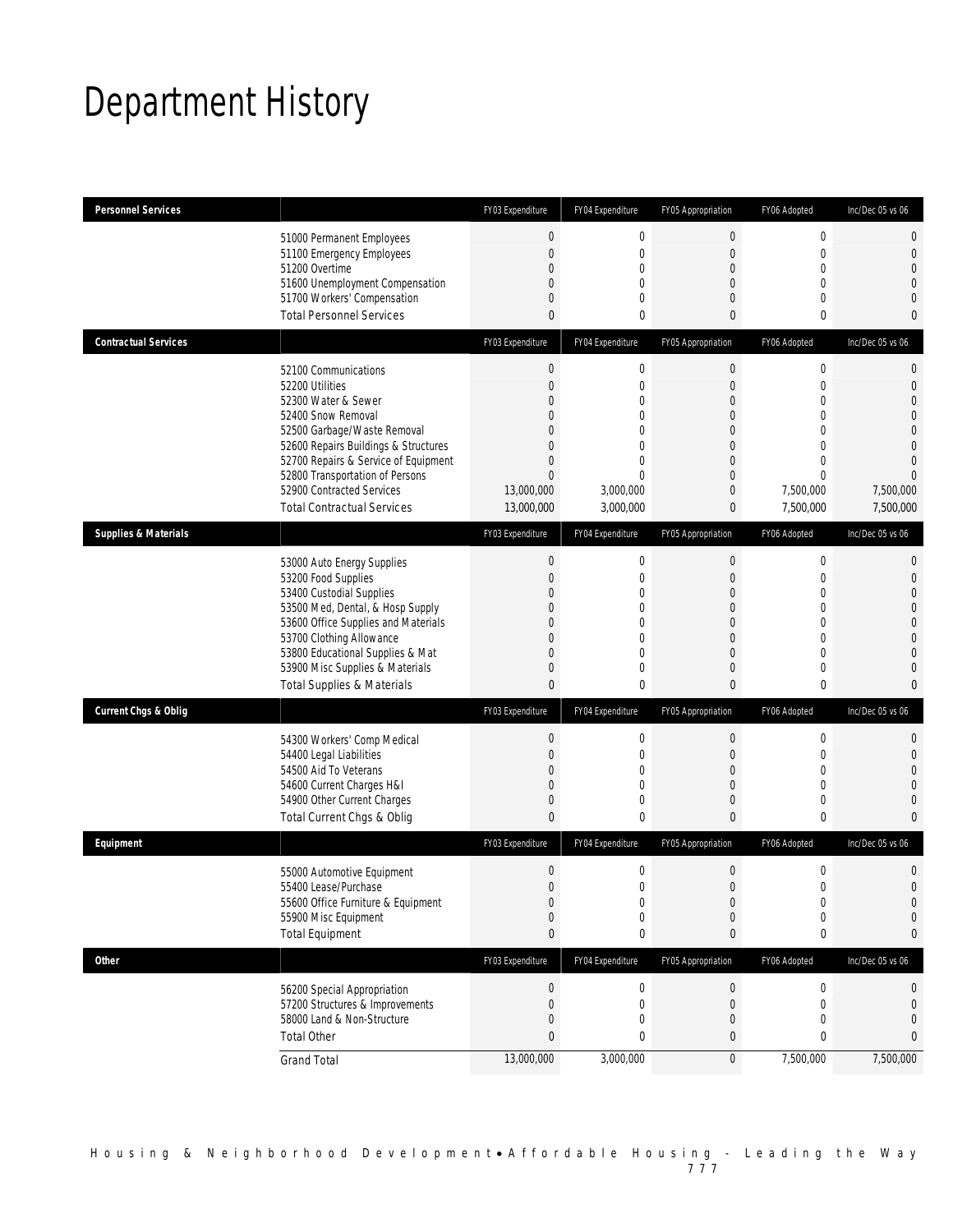# Program 1. Public Housing

## *Organization: 189100*

## *Program Description*

In conformance with the Leading the Way Strategy, the mission of this program is to reclaim vacant public housing units.

## *Program Objectives*

• To rehabilitate and re-occupy vacant units owned by the Boston Housing Authority for low-income households.

| <b>Program Outcomes</b>            |                                                   | Actual '03 | Actual '04 | Projected '05 | <b>PLOS '06</b>   |
|------------------------------------|---------------------------------------------------|------------|------------|---------------|-------------------|
|                                    | Vacant public housing unit rehabilitations funded | 261        |            | 56            |                   |
| <b>Selected Service Indicators</b> |                                                   | Actual '03 | Actual '04 | Approp '05    | <b>Budget '06</b> |
|                                    | Quota<br>Personnel Services<br>Non Personnel      | 2.097.309  | 805.287    |               |                   |
|                                    | Total                                             | 2,097,309  | 805,287    |               |                   |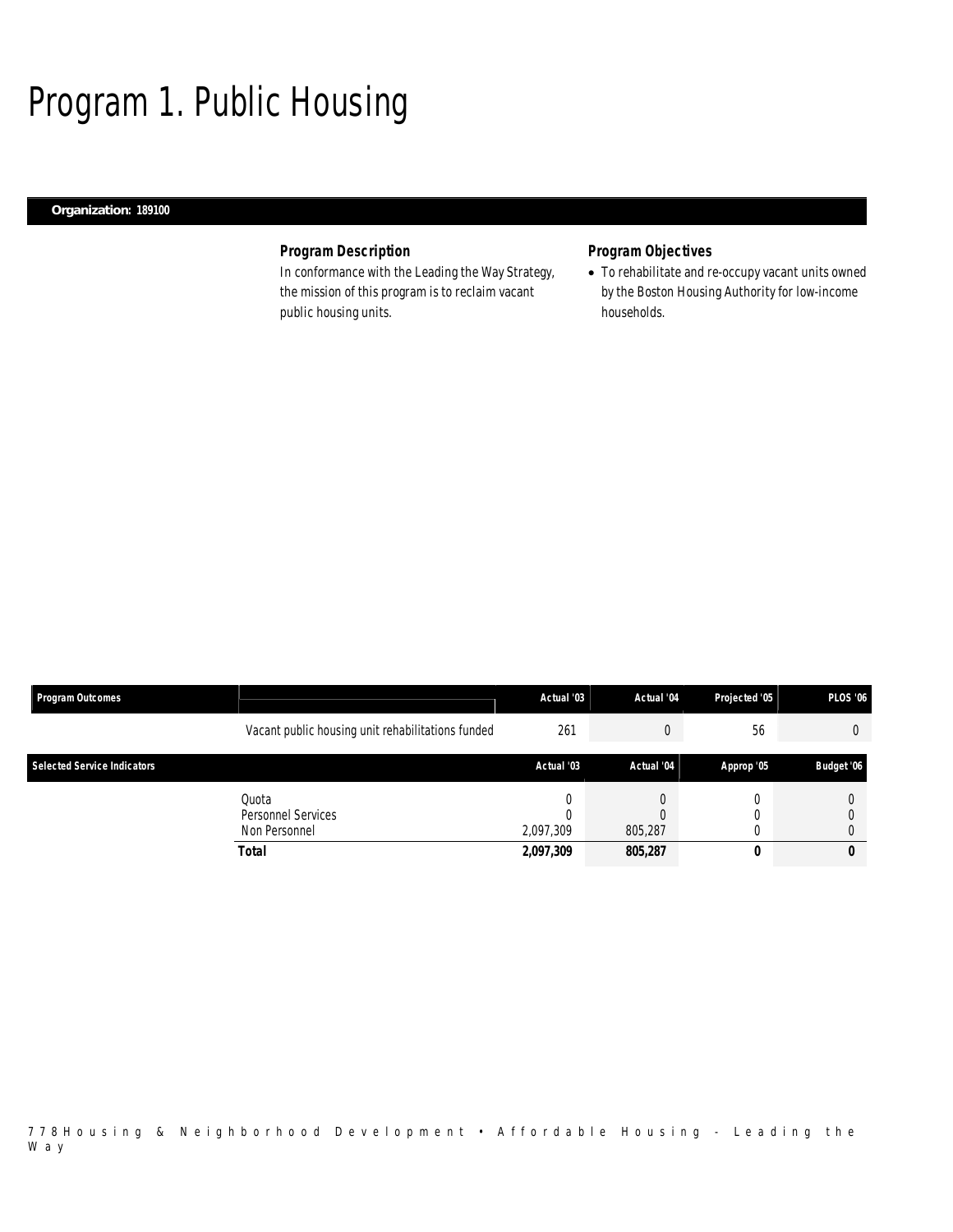# Program 2. Housing Production

#### *Organization: 189200*

#### *Program Description*

In conformance with the Leading the Way Strategy, the mission of this program is to develop new rental and homeownership units. Housing units will be developed by providing financial assistance to private and non-profit developers and homeowners. The City will assist in land assemblage, permitting, public reviews and approvals.

## *Program Objectives*

- To develop new rental and homeownership opportunities.
- To renovate and reoccupy vacant apartments in buildings owned by low-income homeowners and seniors.
- To develop new privately-financed market-rate rental and homeownership opportunities.

| <b>Program Outcomes</b>            |                                                                             | Actual '03 | Actual '04 | Projected '05 | <b>PLOS '06</b> |
|------------------------------------|-----------------------------------------------------------------------------|------------|------------|---------------|-----------------|
|                                    | Units permitted of new affordable rental and<br>homeownership opportunities | 795        | 578        | 354           | 450             |
|                                    | Vacant units permitted in properties owned by<br>senior citizens            | 11         | 14         | 17            | 11              |
|                                    | Privately-financed market rate units permitted                              | 629, ا     | 2,353      | 1,608         | 1,648           |
|                                    |                                                                             |            |            |               |                 |
| <b>Selected Service Indicators</b> |                                                                             | Actual '03 | Actual '04 | Approp '05    | Budget '06      |
|                                    | Quota                                                                       | 0          |            |               |                 |
|                                    | Personnel Services                                                          |            |            |               |                 |
|                                    | Non Personnel                                                               | 7,002,691  | 1,875,585  |               | 5,416,436       |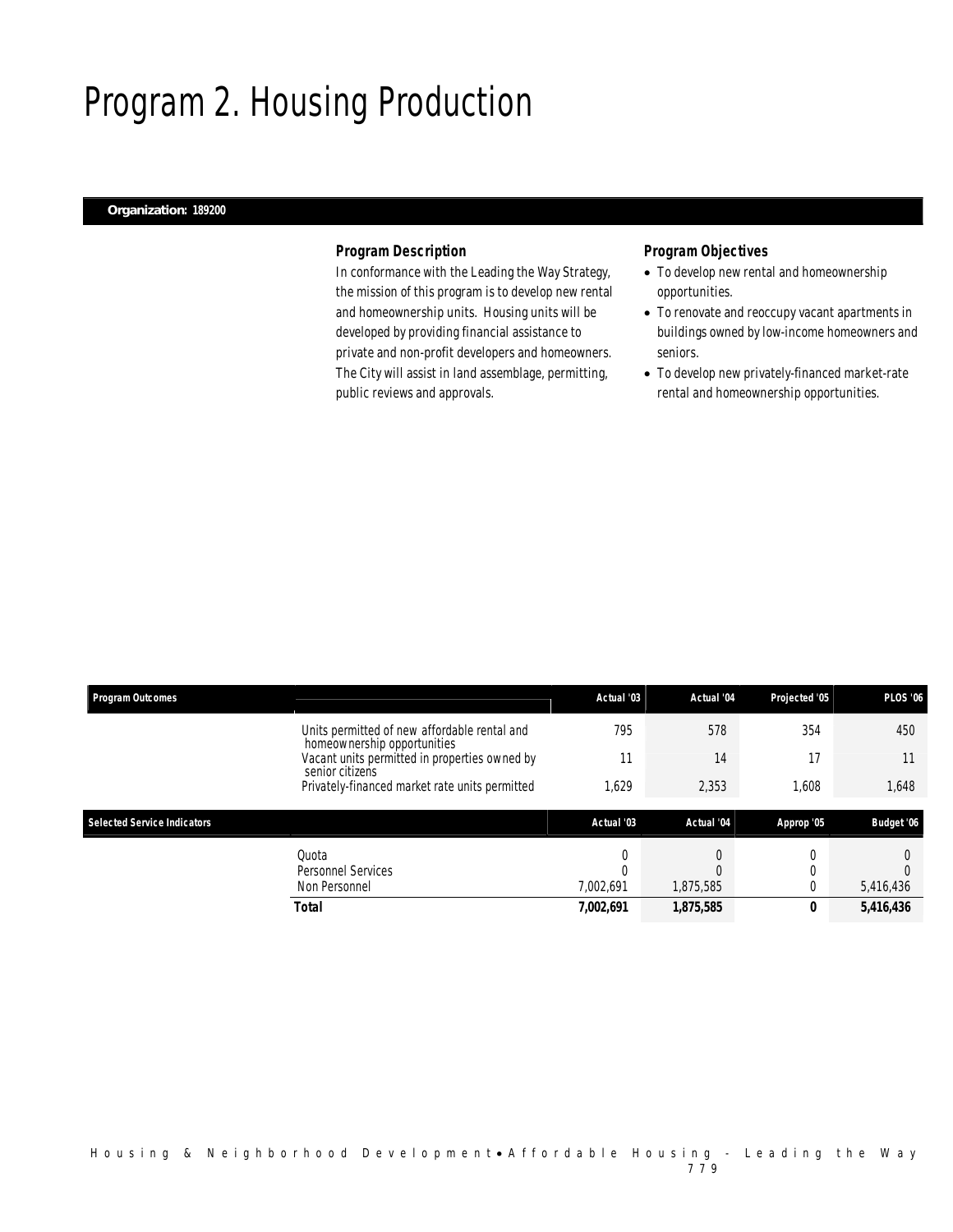# Program 3. Housing Preservation

#### *Organization: 189300*

#### *Program Description*

In conformance with the Leading the Way Strategy, the mission of this program is to preserve existing rental and homeownership units. Units will be preserved by stabilizing rental property through rehabilitation, long-term rent agreements or resident/non-profit ownership. Individual elderly, low and moderate-income homeowners will be assisted in preserving the apartments in their owner-occupied buildings. Existing renters will be assisted to become new homeowners with technical and financial assistance.

#### *Program Objectives*

- To preserve existing rental and homeownership housing units.
- To assist renters to become homeowners.
- To preserve 100% of the at-risk SHARP financed units and 75% of the at-risk federally financed units.

| <b>Program Outcomes</b>            |                                                      | Actual '03 | Actual '04 | Projected '05 | <b>PLOS '06</b> |
|------------------------------------|------------------------------------------------------|------------|------------|---------------|-----------------|
|                                    | Rental & homeownership low-income units<br>preserved | 245,       | 1,155      | 577           | 816             |
|                                    | New homebuyers provided with financial<br>assistance | 212        | 253        | 298           | 284             |
|                                    | SHARP/federal units preserved                        | 1,005      | 216        | 504           | 754             |
|                                    |                                                      |            |            |               |                 |
| <b>Selected Service Indicators</b> |                                                      | Actual '03 | Actual '04 | Approp '05    | Budget '06      |
|                                    | Quota                                                | 0          | 0          |               |                 |
|                                    | Personnel Services                                   |            |            |               |                 |
|                                    | Non Personnel                                        | 3,900,000  | 319,128    |               | 2,083,564       |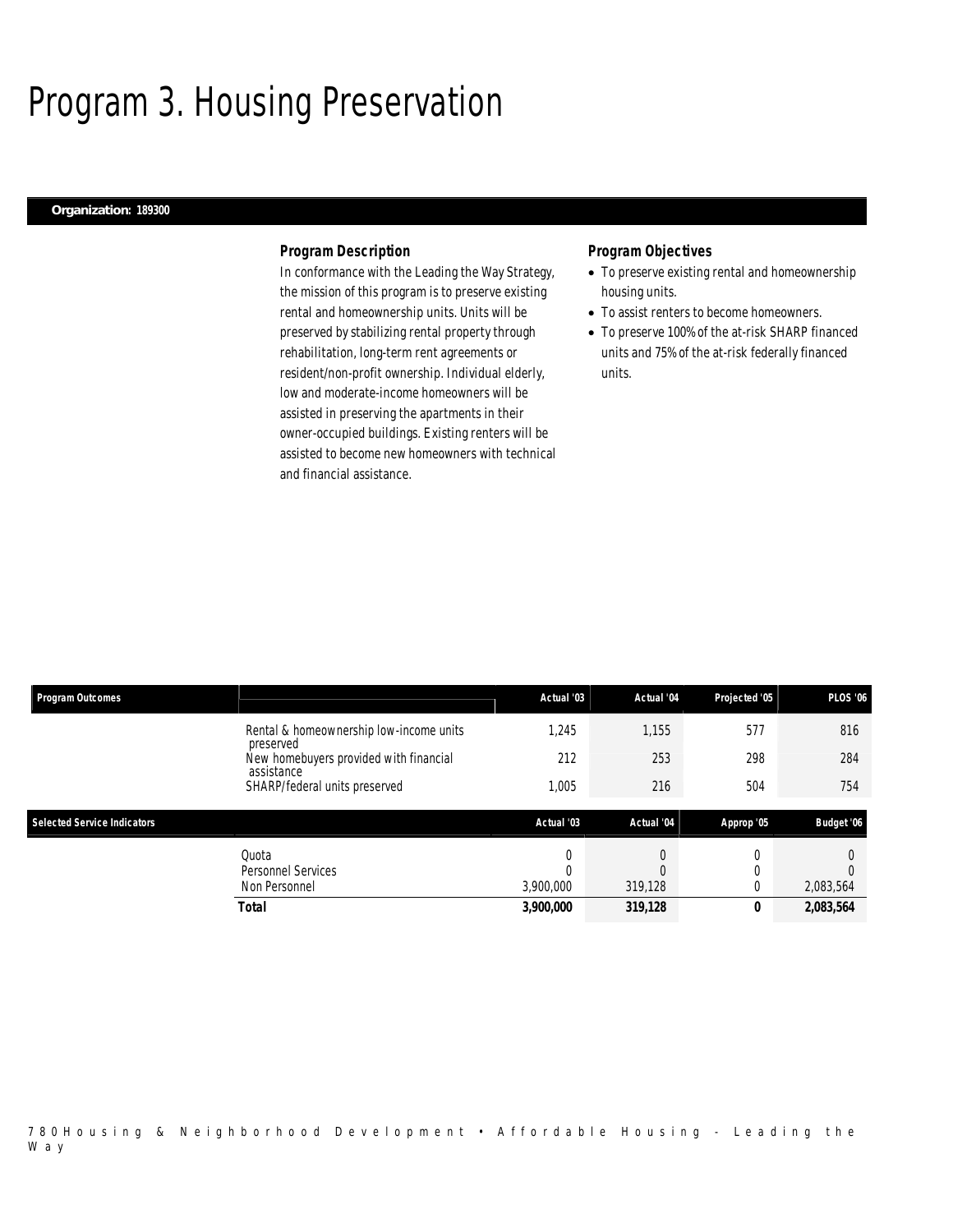# Neighborhood Development Operating Budget

#### *Charlotte Golar Richie, Chief of Housing & Neighborhood Development Appropriation: 188*

## *Department Mission*

The Cabinet is committed to making Boston the most livable city in the nation by working with its many communities to build strong neighborhoods through the strategic investment of public resources.\* In FY06, the Rental Housing Resource Center will be consolidated in the Housing Development Program of the Department of Neighborhood Development.

#### *FY06 Performance Objectives*

- To improve housing stock for existing homeowners and encourage homeownership.
- To redevelop City and private properties for affordable homeownership, rental, and special needs housing.
- To provide shelter, support services, rental assistance, and housing counseling to homeless persons, persons with AIDS, and tenants as applicable.
- To develop and preserve economically viable and attractive businesses and neighborhood business districts.
- To manage and dispose of tax foreclosed and city-owned surplus property.

| <b>Operating Budget</b>            | Program Name                                                                   | Total Actual '03                | Total Actual '04               | Total Approp '05               | <b>Total Budget '06</b>         |
|------------------------------------|--------------------------------------------------------------------------------|---------------------------------|--------------------------------|--------------------------------|---------------------------------|
|                                    | Administration<br>Real Estate Management & Sales<br><b>Housing Development</b> | 1,528,640<br>1,062,163<br>1.712 | 1,139,299<br>916,934<br>13,803 | 1,361,695<br>826,253<br>96,317 | 1,297,463<br>884,791<br>645,643 |
|                                    | <b>Business Services</b><br><b>Total</b>                                       | 89,312<br>2,681,827             | 86,999<br>2,157,035            | 97,569<br>2,381,834            | 99,411<br>2,927,308             |
| <b>External Funds Budget</b>       | <b>Fund Name</b>                                                               | Total Actual '03                | Total Actual '04               | Total Approp '05               | Total Budget '06                |
|                                    |                                                                                |                                 |                                |                                |                                 |
|                                    | CDBG                                                                           | 23,805,407                      | 28,143,186                     | 27, 163, 734                   | 29,811,570                      |
|                                    | Community Dev Action Grant                                                     | $\overline{0}$                  | $\Omega$                       | $\Omega$                       | 584,371                         |
|                                    | <b>EDI</b>                                                                     | 113,170                         | 150,871                        | 646,190                        | 43,901                          |
|                                    | <b>Emergency Shelter Grant</b>                                                 | 1,163,133                       | 1,131,176                      | 902,342                        | 887,467                         |
|                                    | EPA/Brownfields                                                                | $\theta$                        | $\Omega$                       | 337,000                        | $\Omega$                        |
|                                    | <b>HOME</b>                                                                    | 8,134,023                       | 7,597,271                      | 8,430,222                      | 9,660,982                       |
|                                    | HOME (Amer Dream Dwnpyt Init)                                                  | $\theta$                        | $\Omega$                       | 25,000                         | 721,801                         |
|                                    | <b>HOPWA</b>                                                                   | 2,559,826                       | 3,001,255                      | 1,829,000                      | 1,721,000                       |
|                                    | Lead Hazard Reduction Demo                                                     | $\Omega$                        | $\Omega$                       | 1,100,000                      | 1,678,531                       |
|                                    | Lead Paint Abatement                                                           | 2,375,446                       | 2,063,261                      | 378,818                        | 1,154,500                       |
|                                    | Neighborhood Development Fund                                                  | 2,556,561                       | 3,560,612                      | 934,092                        | 1.038.750                       |
|                                    | OBD EDI EMP/Non EMP                                                            | 2,757,282                       | 950,757                        | 0                              | 4,606,789                       |
|                                    | OBD Sec 108 Emp Zone                                                           | 7,051,902                       | 3,039,739                      | 1,900,000                      | 2,576,474                       |
|                                    | OBD Sec 108 Non Emp Zone                                                       | $\theta$                        | 15,000,000                     | 11,500,000                     | 5,050,000                       |
|                                    | Shelter Plus Care                                                              | 3,916,123                       | 5,120,262                      | 4,212,137                      | 5,476,069                       |
|                                    | Supportive Housing                                                             | 12,596,334                      | 12,729,323                     | 12,341,141                     | 13,650,770                      |
|                                    | <b>Total</b>                                                                   | 67,029,205                      | 82,487,714                     | 71,699,676                     | 78,662,975                      |
|                                    |                                                                                |                                 |                                |                                |                                 |
| <b>Selected Service Indicators</b> |                                                                                | Actual '03                      | Actual '04                     | Approp '05                     | Budget '06                      |
|                                    | <b>Personnel Services</b>                                                      | 1,114,901                       | 1,008,962                      | 1,300,074                      | 1,845,692                       |
|                                    | Non Personnel                                                                  | 1,566,927                       | 1.148.073                      | 1,081,760                      | 1,081,616                       |

*Total 2,681,827 2,157,035 2,381,834 2,927,308*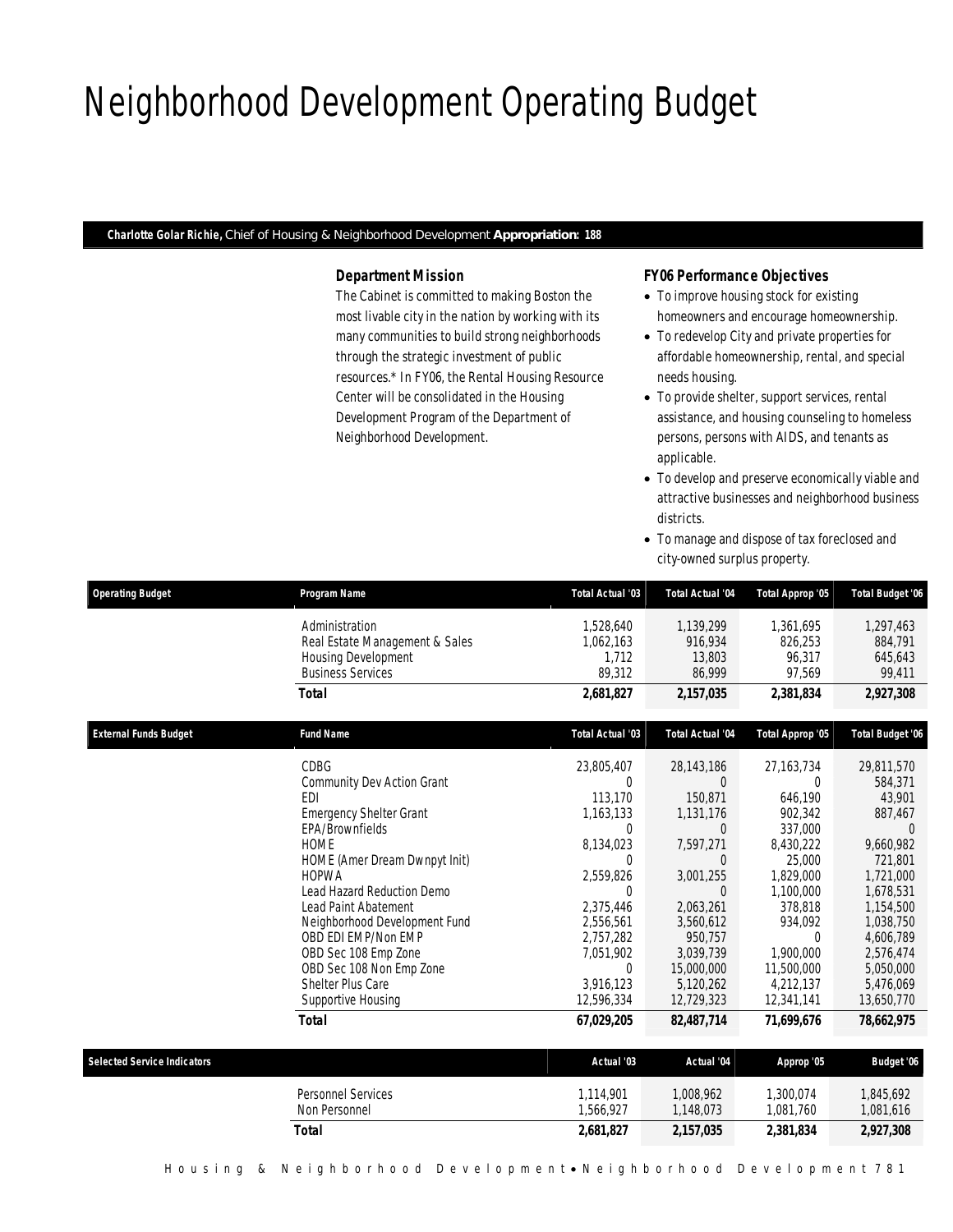# Neighborhood Development Operating Budget



## *Authorizing Statutes*

- Enabling Legislation, St. 1966, c. 642, s. 1-3.
- Sale of Certain Surplus Property, St. 1982, c. 190.
- Design Services, MGLA c. 7, s. 38A1/2.
- Public Works Construction, MGLA c. 30, s. 39M.
- Building Construction, MGLA c. 149, s. 44A-44J.
- Municipal Participation in Condominiums, MGLA c. 183 A, s. 20.
- Boston Urban Homestead Program, Ord. 1973, c. 13.
- Code Enforcement, MGLA c. 40, s. 21d; MGLA c. 270, s. 16; CBC Ord. 14, various sections.
- Transfers of Property to Boston Redevelopment Authority, St. 1943, c. 434, s. 4, as amended by St. 1961, c. 314.
- Committee on Foreclosed Real Estate; Powers, CBC Ord. 11, s. 250; St. 1943, c. 434, s. 4-5, as amended.
- MGLA c282, Acts of 1994 Ord., 1995 c.9.

#### *Description of Services*

The Department provides services and assistance through a wide variety of programs that are designed to improve the current housing stock of existing homeowners, promote homeownership, develop and preserve affordable housing, foster economically viable neighborhood business districts, and dispose of City-owned tax foreclosed and surplus property in a responsible manner.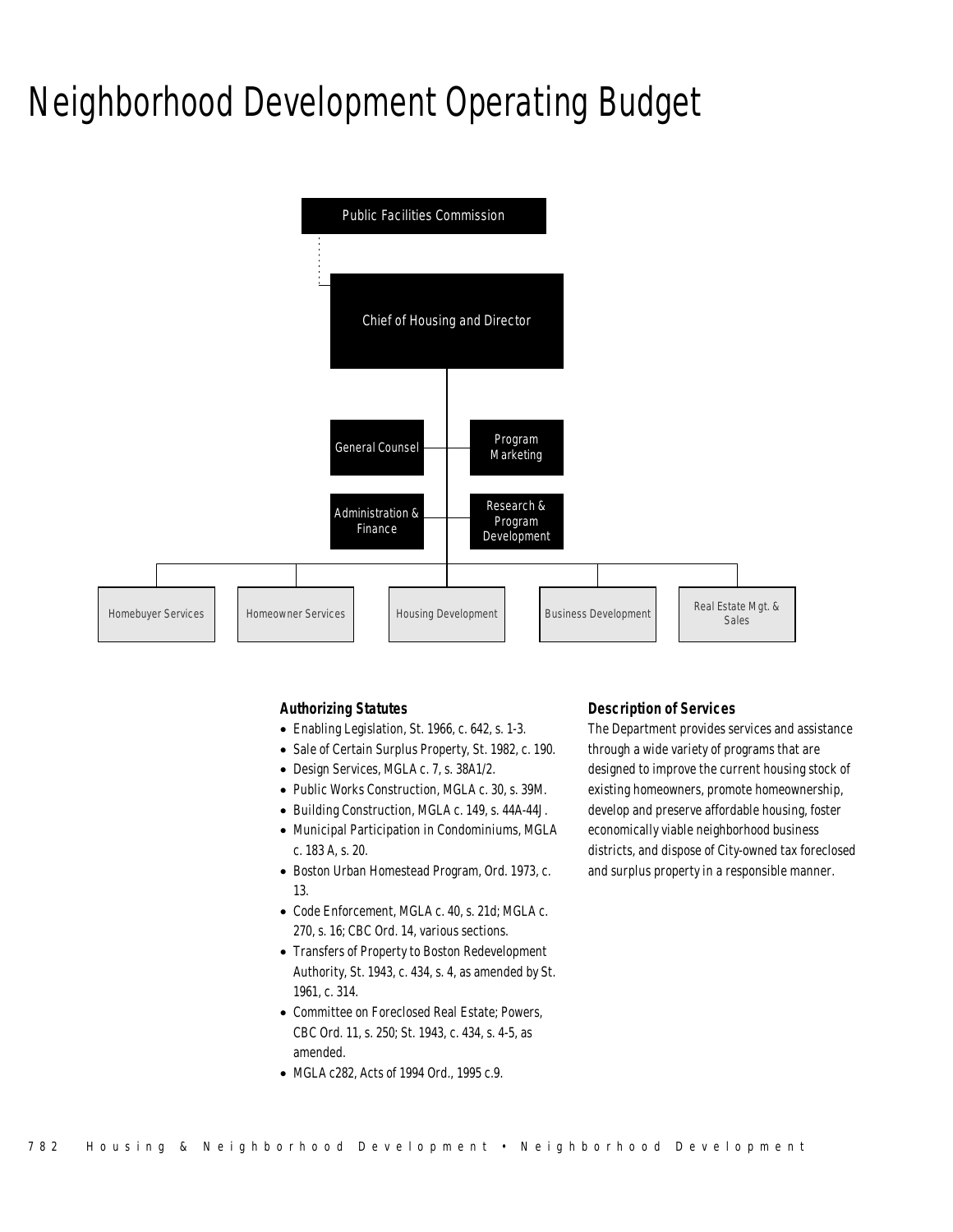# Department History

| <b>Personnel Services</b>       |                                                                                                                                                                                                                                                                                                          | FY03 Expenditure                                                                                                      | FY04 Expenditure                                                                                                | FY05 Appropriation                                                                                                      | FY06 Adopted                                                                                           | Inc/Dec 05 vs 06                                                                                                     |
|---------------------------------|----------------------------------------------------------------------------------------------------------------------------------------------------------------------------------------------------------------------------------------------------------------------------------------------------------|-----------------------------------------------------------------------------------------------------------------------|-----------------------------------------------------------------------------------------------------------------|-------------------------------------------------------------------------------------------------------------------------|--------------------------------------------------------------------------------------------------------|----------------------------------------------------------------------------------------------------------------------|
|                                 | 51000 Permanent Employees<br>51100 Emergency Employees<br>51200 Overtime<br>51600 Unemployment Compensation<br>51700 Workers' Compensation<br><b>Total Personnel Services</b>                                                                                                                            | 1,092,518<br>$\overline{0}$<br>$\mathbf{0}$<br>$\overline{0}$<br>22,382<br>1,114,900                                  | 985,339<br>0<br>$\Omega$<br>$\Omega$<br>23,623<br>1,008,962                                                     | 1,297,575<br>$\overline{0}$<br>$\overline{0}$<br>$\Omega$<br>2,499<br>1,300,074                                         | 1,843,193<br>$\Omega$<br>$\theta$<br>$\Omega$<br>2,499<br>1,845,692                                    | 545,618<br>$\theta$<br>$\Omega$<br>$\theta$<br>$\Omega$<br>545,618                                                   |
| <b>Contractual Services</b>     |                                                                                                                                                                                                                                                                                                          | FY03 Expenditure                                                                                                      | FY04 Expenditure                                                                                                | FY05 Appropriation                                                                                                      | FY06 Adopted                                                                                           | Inc/Dec 05 vs 06                                                                                                     |
|                                 | 52100 Communications<br>52200 Utilities<br>52300 Water & Sewer<br>52400 Snow Removal<br>52500 Garbage/Waste Removal<br>52600 Repairs Buildings & Structures<br>52700 Repairs & Service of Equipment<br>52800 Transportation of Persons<br>52900 Contracted Services<br><b>Total Contractual Services</b> | 87,085<br>81,320<br>$\mathbf{0}$<br>$\mathbf{0}$<br>400<br>36,046<br>26,523<br>2,530<br>880,426<br>1,114,330          | 71,551<br>49,559<br>$\mathbf{0}$<br>$\mathbf{0}$<br>700<br>229,692<br>77,169<br>480<br>582,870<br>1,012,021     | 46,294<br>62,823<br>$\overline{0}$<br>$\mathbf{0}$<br>700<br>58,500<br>53,262<br>5,480<br>746,798<br>973,857            | 67,500<br>62,823<br>$\theta$<br>$\Omega$<br>700<br>60,678<br>43,313<br>5,680<br>742,972<br>983,666     | 21,206<br>$\Omega$<br>$\mathbf{0}$<br>$\mathbf{0}$<br>$\mathbf 0$<br>2,178<br>$-9,949$<br>200<br>$-3,826$<br>9,809   |
| <b>Supplies &amp; Materials</b> |                                                                                                                                                                                                                                                                                                          | FY03 Expenditure                                                                                                      | FY04 Expenditure                                                                                                | FY05 Appropriation                                                                                                      | FY06 Adopted                                                                                           | Inc/Dec 05 vs 06                                                                                                     |
|                                 | 53000 Auto Energy Supplies<br>53200 Food Supplies<br>53400 Custodial Supplies<br>53500 Med, Dental, & Hosp Supply<br>53600 Office Supplies and Materials<br>53700 Clothing Allowance<br>53800 Educational Supplies & Mat<br>53900 Misc Supplies & Materials<br><b>Total Supplies &amp; Materials</b>     | 2,788<br>$\mathbf{0}$<br>$\mathbf{0}$<br>$\mathbf{0}$<br>27,239<br>$\mathbf{0}$<br>$\overline{0}$<br>11,783<br>41,810 | 2,869<br>$\mathbf{0}$<br>$\mathbf{0}$<br>$\mathbf{0}$<br>18,386<br>$\mathbf{0}$<br>$\theta$<br>16,770<br>38,025 | 3,500<br>$\overline{0}$<br>$\overline{0}$<br>$\overline{0}$<br>34,464<br>$\overline{0}$<br>$\Omega$<br>24,225<br>62,189 | 4,000<br>$\theta$<br>$\mathbf 0$<br>$\mathbf{0}$<br>23,075<br>$\theta$<br>$\Omega$<br>24,225<br>51,300 | 500<br>$\Omega$<br>$\overline{0}$<br>$\mathbf 0$<br>$-11,389$<br>$\overline{0}$<br>$\theta$<br>$\Omega$<br>$-10,889$ |
| <b>Current Chgs &amp; Oblig</b> |                                                                                                                                                                                                                                                                                                          | FY03 Expenditure                                                                                                      | FY04 Expenditure                                                                                                | FY05 Appropriation                                                                                                      | FY06 Adopted                                                                                           | Inc/Dec 05 vs 06                                                                                                     |
|                                 | 54300 Workers' Comp Medical<br>54400 Legal Liabilities<br>54900 Other Current Charges<br>Total Current Chgs & Oblig                                                                                                                                                                                      | 8,238<br>294,843<br>27,057<br>330,138                                                                                 | 6,579<br>7,000<br>20,423<br>34,002                                                                              | $\theta$<br>10,360<br>24,500<br>34,860                                                                                  | $\mathbf{0}$<br>7,700<br>31,500<br>39,200                                                              | $\mathbf 0$<br>$-2,660$<br>7,000<br>4,340                                                                            |
| Equipment                       |                                                                                                                                                                                                                                                                                                          | FY03 Expenditure                                                                                                      | FY04 Expenditure                                                                                                | FY05 Appropriation                                                                                                      | FY06 Adopted                                                                                           | Inc/Dec 05 vs 06                                                                                                     |
|                                 | 55000 Automotive Equipment<br>55400 Lease/Purchase<br>55600 Office Furniture & Equipment<br>55900 Misc Equipment<br><b>Total Equipment</b>                                                                                                                                                               | $\mathbf 0$<br>77,109<br>$\mathbf 0$<br>3,540<br>80,649                                                               | $\mathbf 0$<br>32,691<br>0<br>31,334<br>64,025                                                                  | $\theta$<br>7,654<br>$\overline{0}$<br>3,200<br>10,854                                                                  | $\mathbf 0$<br>$\Omega$<br>4,000<br>3,450<br>7,450                                                     | $\theta$<br>$-7,654$<br>4,000<br>250<br>$-3,404$                                                                     |
| Other                           |                                                                                                                                                                                                                                                                                                          | FY03 Expenditure                                                                                                      | FY04 Expenditure                                                                                                | FY05 Appropriation                                                                                                      | FY06 Adopted                                                                                           | Inc/Dec 05 vs 06                                                                                                     |
|                                 | 56200 Special Appropriation<br>57200 Structures & Improvements<br>58000 Land & Non-Structure<br><b>Total Other</b>                                                                                                                                                                                       | 0<br>0<br>0<br>$\pmb{0}$                                                                                              | $\boldsymbol{0}$<br>0<br>0<br>0                                                                                 | 0<br>$\boldsymbol{0}$<br>$\mathbf 0$<br>0                                                                               | 0<br>0<br>0<br>0                                                                                       | 0<br>$\theta$<br>0<br>$\mathbf{0}$                                                                                   |
|                                 | <b>Grand Total</b>                                                                                                                                                                                                                                                                                       | 2,681,827                                                                                                             | 2,157,035                                                                                                       | 2,381,834                                                                                                               | 2,927,308                                                                                              | 545,474                                                                                                              |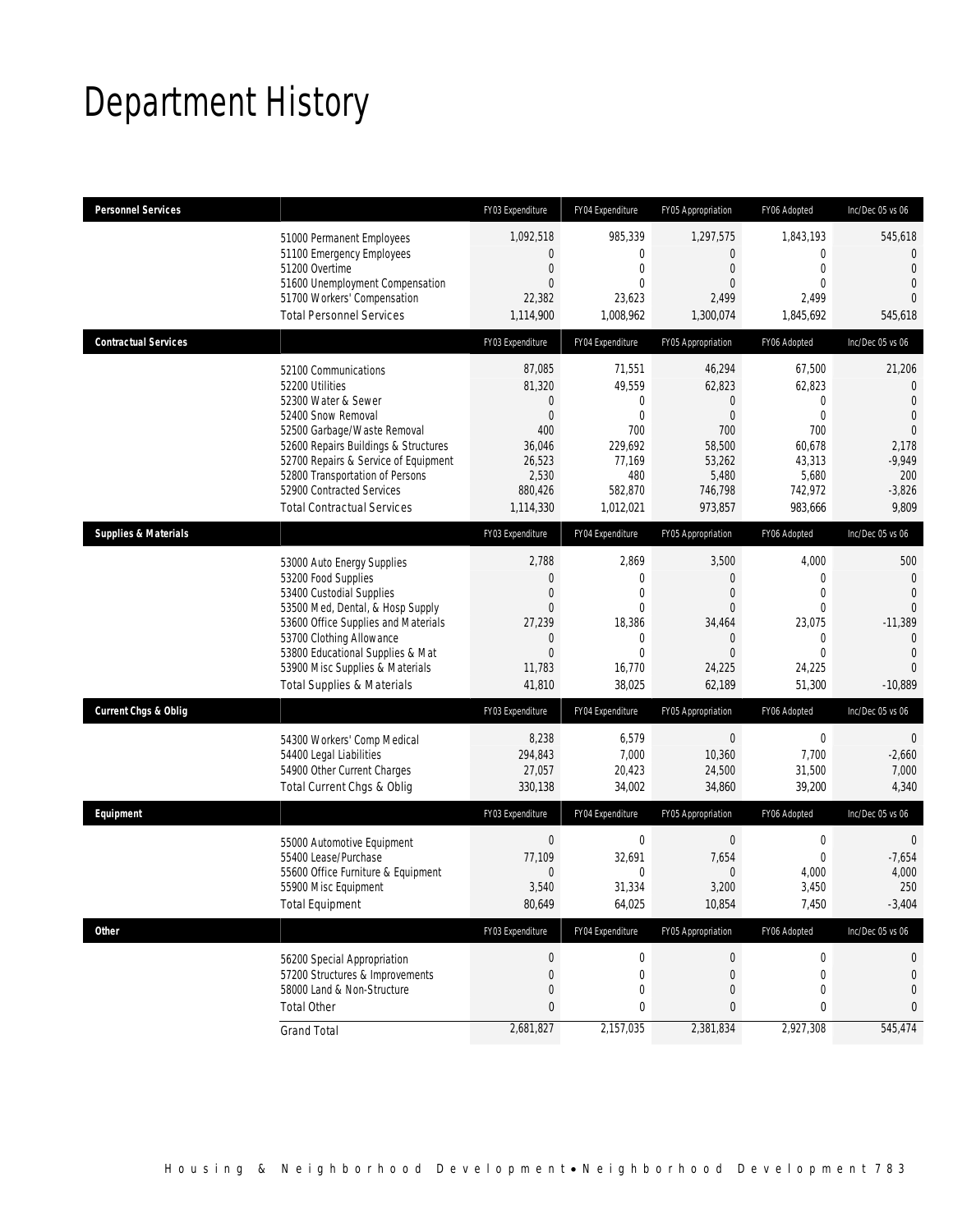# Department Personnel

| Title                              | Union<br>Code   | Grade | Position       | FY06 Salary | Title                             | Union<br>Code   | Grade          | Position       | FY06 Salary  |
|------------------------------------|-----------------|-------|----------------|-------------|-----------------------------------|-----------------|----------------|----------------|--------------|
|                                    |                 |       |                |             |                                   |                 |                |                |              |
| Director                           | CDH             |       | 1              | 118,243     | Clearinghouse & Inventory Manager | SU <sub>2</sub> | 22             | $\mathbf{1}$   | 57,717       |
| <b>Assistant Deputy Director</b>   | <b>EXM</b>      | 27    | $\mathbf{1}$   | 88,334      | Property Manager                  | SU <sub>2</sub> | 22             | 3              | 186,820      |
| Deputy Director                    | <b>EXM</b>      | 29    | 1              | 84,936      | Admin Services Manager            | SU <sub>2</sub> | 21             | $\mathbf{1}$   | 59,446       |
| Director of Marketing              | <b>EXM</b>      | 28    | $\mathbf{1}$   | 83,011      | Records Manager                   | SU <sub>2</sub> | 21             | $\mathbf{1}$   | 59,446       |
| Director of Operations             | EXM             | 29    | $\mathbf{1}$   | 92,168      | Sen Budget Analyst                | SU <sub>2</sub> | 21             | 1              | 59,446       |
| Director of Public/Media Relations | EXM             | 28    | 1              | 84,936      | Senior Account Specialist         | SU <sub>2</sub> | 20             | $\mathbf{1}$   | 54,990       |
| <b>Assistant Director</b>          | EXM             | 26    | $\overline{4}$ | 323,766     | <b>MIS Operations Specialist</b>  | SU <sub>2</sub> | 19             | $\mathbf{1}$   | 50,871       |
| Senior Staff Attorney              | <b>EXM</b>      | 26    | $\mathbf{1}$   | 81,669      | Program Assistant                 | SU <sub>2</sub> | 19             | $\overline{2}$ | 101,164      |
| <b>Executive Assistant</b>         | <b>EXM</b>      | 25    | $\mathbf{1}$   | 75,507      | Records/Admin Services Analyst    | SU <sub>2</sub> | 19             | $\mathbf{1}$   | 50,871       |
| <b>Special Assistant</b>           | <b>EXM</b>      | 25    | $\mathbf{1}$   | 74,528      | Senior Accounts Payable Spec      | SU <sub>2</sub> | 19             | $\mathbf{1}$   | 50,871       |
| Neighborhood Liaison               | <b>EXM</b>      | 23    | 1              | 62,061      | <b>Contract Administrator</b>     | SU <sub>2</sub> | 18             | $\mathbf{1}$   | 31,581       |
| Senior Admin Assistant             | <b>EXM</b>      | 23    | $\mathbf{1}$   | 64,543      | Admin Services Clerk              | SU <sub>2</sub> | 17             | $\mathbf{1}$   | 40,504       |
| <b>Communications Specialist</b>   | EXM             | 22    | 1              | 59,675      | Payroll Officer                   | SU <sub>2</sub> | 17             | $\mathbf{1}$   | 50,871       |
| Personnel Assistant                | EXM             | 22    | 1              | 59,675      | Senior Hearing Officer            | SU <sub>4</sub> | 16             | 1              | 52,451       |
| Special Asst                       | EXM             | 21    | $\mathbf{1}$   | 44,760      | Admin Assistant                   | SU <sub>4</sub> | 15             | $\mathbf{1}$   | 48,494       |
| Legal Assistant                    | <b>EXM</b>      | 20    | $\mathbf{1}$   | 51,011      | <b>Client Services Specialist</b> | SU <sub>4</sub> | 10             | $\mathbf{1}$   | 35,434       |
| <b>Board Member</b>                | EXO             |       | 3              | 2,346       | Deputy Administrator              | <b>MYO</b>      | 9              | 1              | 69,636       |
| <b>Special Assistant</b>           | <b>MYN</b>      |       | $\mathbf{1}$   | 97,877      | Principal Admin Asst              | SE <sub>1</sub> | 9              | $\mathbf{1}$   | 83,425       |
| Senior Project Manager             | SU <sub>2</sub> | 24    | 1              | 69,474      | Data Processing System Analyst    | SE1             | 6              | $\mathbf{1}$   | 64,644       |
| Senior Programmer                  | SU <sub>2</sub> | 23    | $\mathbf{1}$   | 69,474      | Legal Counsel                     | SE <sub>1</sub> | 6              | $\mathbf{1}$   | 64,644       |
| <b>Accounting Manager</b>          | SU <sub>2</sub> | 22    | $\mathbf{1}$   | 64,263      | Records Manager                   | SE <sub>1</sub> | 5              | $\mathbf{1}$   | 59,308       |
| <b>Budget Manager</b>              | SU <sub>2</sub> | 22    | $\mathbf{1}$   | 49,669      | Admin Assistant                   | SE1             | $\overline{4}$ | 1              | 53,972       |
|                                    |                 |       |                |             | <b>Total</b>                      |                 |                | 52             | 3,188,534    |
|                                    |                 |       |                |             | <b>Adjustments</b>                |                 |                |                |              |
|                                    |                 |       |                |             | <b>Differential Payments</b>      |                 |                |                | 2,555        |
|                                    |                 |       |                |             | Other                             |                 |                |                | 18,232       |
|                                    |                 |       |                |             | Chargebacks                       |                 |                |                | $-1,348,128$ |
|                                    |                 |       |                |             | Salary Savings                    |                 |                |                | $-18,000$    |
|                                    |                 |       |                |             | <b>FY06 Total Request</b>         |                 |                |                | 1,843,193    |

*FY06 Total Request 1,843,193*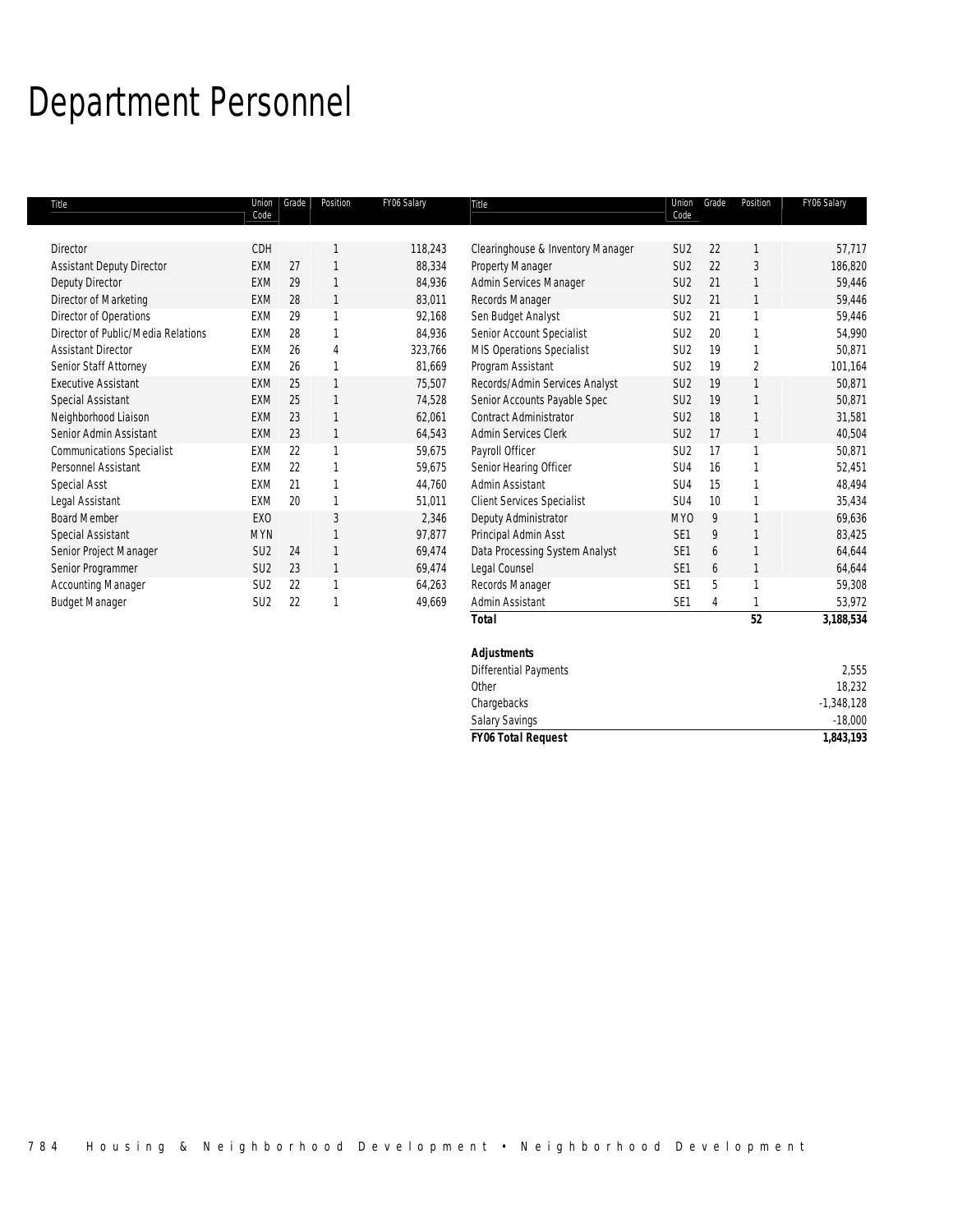# External Funds History

| <b>Personnel Services</b>       |                                                                                                                                                                                                                                                                                                            | FY03 Expenditure                                                                                                                       | FY04 Expenditure                                                                                                               | FY05 Appropriation                                                                                                                           | FY06 Adopted                                                                                                           | Inc/Dec 05 vs 06                                                                                                                                      |
|---------------------------------|------------------------------------------------------------------------------------------------------------------------------------------------------------------------------------------------------------------------------------------------------------------------------------------------------------|----------------------------------------------------------------------------------------------------------------------------------------|--------------------------------------------------------------------------------------------------------------------------------|----------------------------------------------------------------------------------------------------------------------------------------------|------------------------------------------------------------------------------------------------------------------------|-------------------------------------------------------------------------------------------------------------------------------------------------------|
|                                 | 51000 Permanent Employees<br>51100 Emergency Employees<br>51200 Overtime<br>51300 Part Time Employees<br>51400 Health Insurance<br>51500 Pension & Annunity<br>51600 Unemployment Compensation<br>51700 Workers' Compensation<br>51800 Indirect Costs<br>51900 Medicare<br><b>Total Personnel Services</b> | 10,484,266<br>130<br>971<br>$\mathbf{0}$<br>813,392<br>784,809<br>35,100<br>$\mathbf 0$<br>266,372<br>97,632<br>12,482,672             | 9,600,211<br>0<br>$\theta$<br>$\Omega$<br>778,496<br>720,184<br>41.890<br>$\mathbf{0}$<br>295,222<br>88,158<br>11,524,161      | 10,432,188<br>$\overline{0}$<br>$\Omega$<br>$\Omega$<br>911.673<br>683,952<br>10,000<br>$\Omega$<br>278,171<br>111,369<br>12,427,353         | 10,888,101<br>0<br>$\theta$<br>$\Omega$<br>1,211,295<br>914,183<br>42,000<br>0<br>293,366<br>159,982<br>13,508,927     | 455,913<br>$\mathbf{0}$<br>$\mathbf{0}$<br>$\Omega$<br>299,622<br>230,231<br>32,000<br>$\overline{0}$<br>15,195<br>48,613<br>1,081,574                |
| <b>Contractual Services</b>     | 52100 Communications<br>52200 Utilities<br>52300 Water & Sewer<br>52400 Snow Removal<br>52500 Garbage/Waste Removal<br>52600 Repairs Buildings & Structures<br>52700 Repairs & Service of Equipment<br>52800 Transportation of Persons<br>52900 Contracted Services<br><b>Total Contractual Services</b>   | FY03 Expenditure<br>94,509<br>59,691<br>$\overline{0}$<br>$\mathbf{0}$<br>560<br>37,393<br>35,930<br>1,559<br>52,215,865<br>52,445,507 | FY04 Expenditure<br>82,398<br>49,757<br>$\mathbf 0$<br>3,150<br>3,520<br>73,613<br>24,952<br>4,684<br>70,379,237<br>70,621,311 | FY05 Appropriation<br>116,618<br>55,325<br>$\overline{0}$<br>$\overline{0}$<br>780<br>65,000<br>63,045<br>16,483<br>58,711,382<br>59,028,633 | FY06 Adopted<br>105,066<br>79,831<br>0<br>$\mathbf 0$<br>780<br>165,000<br>89,340<br>4,500<br>64,229,099<br>64,673,616 | Inc/Dec 05 vs 06<br>$-11,552$<br>24,506<br>$\mathbf{0}$<br>$\mathbf{0}$<br>$\overline{0}$<br>100,000<br>26,295<br>$-11,983$<br>5,517,717<br>5,644,983 |
| <b>Supplies &amp; Materials</b> |                                                                                                                                                                                                                                                                                                            | FY03 Expenditure                                                                                                                       | FY04 Expenditure                                                                                                               | FY05 Appropriation                                                                                                                           | FY06 Adopted                                                                                                           | Inc/Dec 05 vs 06                                                                                                                                      |
|                                 | 53000 Auto Energy Supplies<br>53200 Food Supplies<br>53400 Custodial Supplies<br>53500 Med, Dental, & Hosp Supply<br>53600 Office Supplies and Materials<br>53800 Educational Supplies & Mat<br>53900 Misc Supplies & Materials<br><b>Total Supplies &amp; Materials</b>                                   | 1,638<br>1,148<br>$\mathbf 0$<br>$\mathbf{0}$<br>83,734<br>$\mathbf{0}$<br>52,590<br>139,110                                           | 1,478<br>405<br>570<br>$\mathbf 0$<br>62,489<br>$\mathbf{0}$<br>48,746<br>113,688                                              | 2,000<br>$\overline{0}$<br>1,000<br>$\overline{0}$<br>65,100<br>$\mathbf{0}$<br>77,200<br>145,300                                            | 2,000<br>4,000<br>1,000<br>$\mathbf 0$<br>84,800<br>0<br>98,924<br>190,724                                             | $\mathbf 0$<br>4,000<br>$\Omega$<br>$\overline{0}$<br>19,700<br>$\Omega$<br>21,724<br>45,424                                                          |
| <b>Current Chgs &amp; Oblig</b> |                                                                                                                                                                                                                                                                                                            | FY03 Expenditure                                                                                                                       | FY04 Expenditure                                                                                                               | FY05 Appropriation                                                                                                                           | FY06 Adopted                                                                                                           | Inc/Dec 05 vs 06                                                                                                                                      |
|                                 | 54300 Workers' Comp Medical<br>54400 Legal Liabilities<br>54600 Current Charges H&I<br>54900 Other Current Charges<br>Total Current Chgs & Oblig                                                                                                                                                           | $\boldsymbol{0}$<br>$\mathbf{0}$<br>$\theta$<br>30,067<br>30,067                                                                       | $\mathbf 0$<br>$\mathbf{0}$<br>$\Omega$<br>42,250<br>42,250                                                                    | $\boldsymbol{0}$<br>$\boldsymbol{0}$<br>$\Omega$<br>44,827<br>44,827                                                                         | $\boldsymbol{0}$<br>$\mathbf 0$<br>0<br>193,390<br>193,390                                                             | $\mathbf{0}$<br>$\overline{0}$<br>$\overline{0}$<br>148,563<br>148,563                                                                                |
| Equipment                       |                                                                                                                                                                                                                                                                                                            | FY03 Expenditure                                                                                                                       | FY04 Expenditure                                                                                                               | FY05 Appropriation                                                                                                                           | FY06 Adopted                                                                                                           | Inc/Dec 05 vs 06                                                                                                                                      |
|                                 | 55000 Automotive Equipment<br>55400 Lease/Purchase<br>55600 Office Furniture & Equipment<br>55900 Misc Equipment<br><b>Total Equipment</b>                                                                                                                                                                 | $\boldsymbol{0}$<br>7,639<br>$\mathbf 0$<br>21,087<br>28,726                                                                           | 28,344<br>0<br>4,948<br>31,855<br>65,147                                                                                       | $\boldsymbol{0}$<br>$\mathbf 0$<br>$\overline{0}$<br>53,563<br>53,563                                                                        | 14,598<br>0<br>$\mathbf 0$<br>81,720<br>96,318                                                                         | 14,598<br>0<br>$\theta$<br>28,157<br>42,755                                                                                                           |
| Other                           |                                                                                                                                                                                                                                                                                                            | FY03 Expenditure                                                                                                                       | FY04 Expenditure                                                                                                               | FY05 Appropriation                                                                                                                           | FY06 Adopted                                                                                                           | Inc/Dec 05 vs 06                                                                                                                                      |
|                                 | 56200 Special Appropriation<br>57200 Structures & Improvements<br>58000 Land & Non-Structure<br><b>Total Other</b><br><b>Grand Total</b>                                                                                                                                                                   | 1,903,123<br>$\boldsymbol{0}$<br>$\boldsymbol{0}$<br>1,903,123<br>67,029,205                                                           | 121,157<br>$\boldsymbol{0}$<br>$\boldsymbol{0}$<br>121,157<br>82,487,714                                                       | 0<br>$\boldsymbol{0}$<br>$\mathbf 0$<br>0<br>71,699,676                                                                                      | $\boldsymbol{0}$<br>$\boldsymbol{0}$<br>$\boldsymbol{0}$<br>0<br>78,662,975                                            | 0<br>$\mathbf 0$<br>$\mathbf 0$<br>$\bf{0}$<br>6,963,299                                                                                              |
|                                 |                                                                                                                                                                                                                                                                                                            |                                                                                                                                        |                                                                                                                                |                                                                                                                                              |                                                                                                                        |                                                                                                                                                       |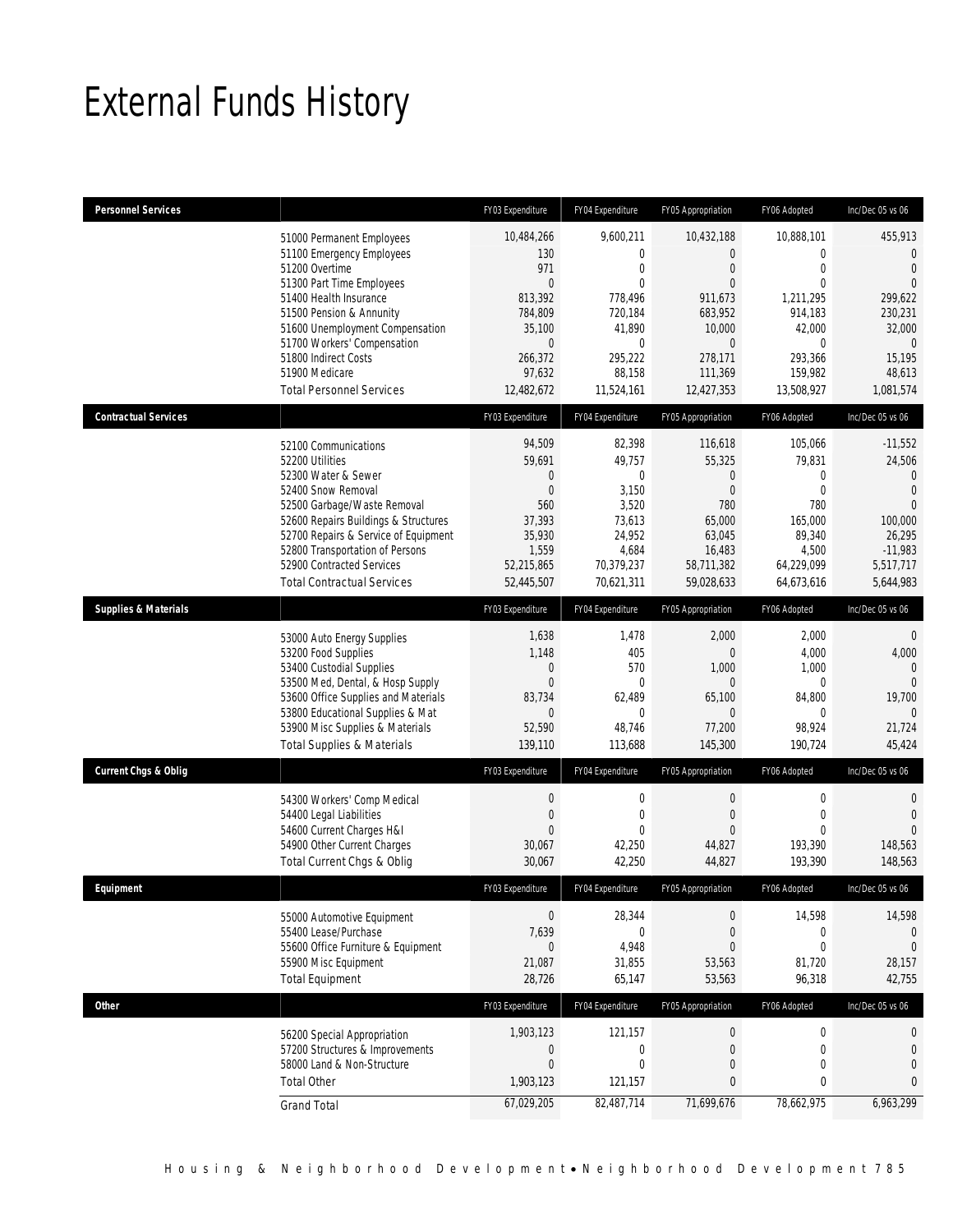# External Funds Personnel

Title Union Code Grade Position FY06 Salary Title Title

| Deputy Director                    | <b>EXM</b>      | 29 | 7              | 618,243 | Boston Home Center Manager        | SU <sub>2</sub> | 22 |                | 64,264  |
|------------------------------------|-----------------|----|----------------|---------|-----------------------------------|-----------------|----|----------------|---------|
| Director of Legal Unit             | <b>EXM</b>      | 28 |                | 86.909  | Finance Manager                   | SU <sub>2</sub> | 22 | 1              | 64,264  |
| Policy Advisor                     | EXM             | 28 | 1              | 88,045  | Housing Development Officer       | SU <sub>2</sub> | 22 | 13             | 744,907 |
| Program Director                   | EXM             | 28 | 1              | 95,541  | Neigh Business Manager            | SU <sub>2</sub> | 22 | $\overline{7}$ | 399,753 |
| <b>Assistant Director</b>          | <b>EXM</b>      | 26 | 8              | 590,648 | Network Administrator             | SU <sub>2</sub> | 22 |                | 64,264  |
| Controller                         | <b>EXM</b>      | 27 |                | 80,085  | Project Manager                   | SU <sub>2</sub> | 22 |                | 64,264  |
| <b>Assistant Director</b>          | EXM             | 25 |                | 79,818  | Property Manager                  | SU <sub>2</sub> | 22 |                | 64,264  |
| <b>Executive Assistant</b>         | <b>EXM</b>      | 25 |                | 53,050  | Senior Compliance Officer         | SU <sub>2</sub> | 22 |                | 64,264  |
| <b>Operations Manager</b>          | <b>EXM</b>      | 25 | 5              | 333,836 | Sr Finance Analyst                | SU <sub>2</sub> | 22 | 1              | 64,264  |
| Director of Marketing OBD          | EXM             | 24 | 1              | 49,048  | Sr Landscape Architect            | SU <sub>2</sub> | 22 | 1              | 64,264  |
| Sr Communications Specialist       | <b>EXM</b>      | 24 | $\overline{2}$ | 118,858 | Sr Research & Development Anl     | SU <sub>2</sub> | 22 | $\overline{2}$ | 109,128 |
| <b>Spec Asst Director</b>          | <b>EXM</b>      | 23 | 1              | 64,543  | Accountant                        | SU <sub>2</sub> | 21 | 1              | 47,439  |
| <b>Communication Specialist</b>    | <b>EXM</b>      | 22 | 2              | 103,995 | Architect                         | SU <sub>2</sub> | 21 | 5              | 255,865 |
| Special Assistant                  | <b>EXM</b>      | 22 | 1              | 59,675  | Compliance Officer                | SU <sub>2</sub> | 21 |                | 59,446  |
| <b>Administrative Assistant</b>    | <b>EXM</b>      | 19 | 5              | 218,124 | <b>Construction Specialist II</b> | SU <sub>2</sub> | 21 |                | 59,446  |
| Legal Secretary                    | <b>EXM</b>      | 18 |                | 42,754  | <b>Graphic Designer</b>           | SU <sub>2</sub> | 21 |                | 44,112  |
| <b>Operations Specialist</b>       | SU <sub>2</sub> | 26 | 1              | 87,802  | Mapping Systems Specialist        | SU <sub>2</sub> | 21 | 1              | 59,446  |
| Senior Project Manager             | SU <sub>2</sub> | 24 | 9              | 633,740 | Program Manager                   | SU <sub>2</sub> | 21 | 11             | 584,494 |
| Sr Housing Development Officer     | SU <sub>2</sub> | 24 | 5              | 350,216 | Project Manager                   | SU <sub>2</sub> | 21 | 14             | 711,962 |
| Sr Neigh Bus Mgr                   | SU <sub>2</sub> | 24 | 1              | 75,111  | <b>Compliance Monitor</b>         | SU <sub>2</sub> | 20 | $\mathbf{1}$   | 41,393  |
| <b>Chief Architect</b>             | SU <sub>2</sub> | 23 |                | 69,474  | <b>Computer Specialist</b>        | SU <sub>2</sub> | 20 | $\overline{2}$ | 92,679  |
| Const & Design Mgr DND             | SU <sub>2</sub> | 23 | 1              | 60,228  | <b>Construction Specialist I</b>  | SU <sub>2</sub> | 20 | 12             | 625,283 |
| <b>Construction Manager</b>        | SU <sub>2</sub> | 23 | $\overline{2}$ | 138,948 | Procurement Officer               | SU <sub>2</sub> | 20 | 1              | 52,700  |
| Design Services Manager            | SU <sub>2</sub> | 23 |                | 63,049  | Program Asst (Multi-Lingual)      | SU <sub>2</sub> | 20 | $\overline{2}$ | 93,716  |
| Manager of Compliance              | SU <sub>2</sub> | 23 | 1              | 69,474  | <b>Financial Analyst</b>          | SU <sub>2</sub> | 19 | 2              | 95,585  |
| Manager of Mapping & Data Services | SU <sub>2</sub> | 23 |                | 69,474  | Loan Monitor                      | SU <sub>2</sub> | 19 | 3              | 152,616 |
| Manager of Research & Dev          | SU <sub>2</sub> | 23 | 1              | 69,474  | Program Assistant                 | SU <sub>2</sub> | 19 | 15             | 716,820 |
| Sr Business Manager                | SU <sub>2</sub> | 23 | 1              | 69,474  | <b>Administrative Assistant</b>   | SU <sub>2</sub> | 18 | $\overline{2}$ | 78,645  |
| Sr Program Manager                 | SU <sub>2</sub> | 23 | $\overline{7}$ | 428,576 | Sr Admin Serv Clk                 | SU <sub>2</sub> | 18 | 1              | 47,063  |
| Sr Research & Sys Dev Spec         | SU <sub>2</sub> | 23 |                | 67,944  | Secretary                         | SU <sub>2</sub> | 17 | 7              | 227,256 |
|                                    |                 |    |                |         |                                   |                 |    |                |         |

|     |                                                                                                                                                                                                                                                                                                                                                                                                             |                                                                                                                                                                            |                                                                                                                                                                                                                                                                                                            | <b>FY06 Total Request</b>                                                                                                                                                                                                                                                                               |                                                                                                                                                                                                                                                                                                                                                                                                                                                                                                                                                                                                                                                                                                                                                                                                                            |                                                                                                                                                                                                                                                                                                                                                                                                                                                                                                                                                                     |                                                                                                                                                                                                     | 10,888,101                                                                                                                                                                                                                                                                                                   |
|-----|-------------------------------------------------------------------------------------------------------------------------------------------------------------------------------------------------------------------------------------------------------------------------------------------------------------------------------------------------------------------------------------------------------------|----------------------------------------------------------------------------------------------------------------------------------------------------------------------------|------------------------------------------------------------------------------------------------------------------------------------------------------------------------------------------------------------------------------------------------------------------------------------------------------------|---------------------------------------------------------------------------------------------------------------------------------------------------------------------------------------------------------------------------------------------------------------------------------------------------------|----------------------------------------------------------------------------------------------------------------------------------------------------------------------------------------------------------------------------------------------------------------------------------------------------------------------------------------------------------------------------------------------------------------------------------------------------------------------------------------------------------------------------------------------------------------------------------------------------------------------------------------------------------------------------------------------------------------------------------------------------------------------------------------------------------------------------|---------------------------------------------------------------------------------------------------------------------------------------------------------------------------------------------------------------------------------------------------------------------------------------------------------------------------------------------------------------------------------------------------------------------------------------------------------------------------------------------------------------------------------------------------------------------|-----------------------------------------------------------------------------------------------------------------------------------------------------------------------------------------------------|--------------------------------------------------------------------------------------------------------------------------------------------------------------------------------------------------------------------------------------------------------------------------------------------------------------|
|     |                                                                                                                                                                                                                                                                                                                                                                                                             |                                                                                                                                                                            |                                                                                                                                                                                                                                                                                                            |                                                                                                                                                                                                                                                                                                         |                                                                                                                                                                                                                                                                                                                                                                                                                                                                                                                                                                                                                                                                                                                                                                                                                            |                                                                                                                                                                                                                                                                                                                                                                                                                                                                                                                                                                     |                                                                                                                                                                                                     | $-1,333,190$                                                                                                                                                                                                                                                                                                 |
|     |                                                                                                                                                                                                                                                                                                                                                                                                             |                                                                                                                                                                            |                                                                                                                                                                                                                                                                                                            |                                                                                                                                                                                                                                                                                                         |                                                                                                                                                                                                                                                                                                                                                                                                                                                                                                                                                                                                                                                                                                                                                                                                                            |                                                                                                                                                                                                                                                                                                                                                                                                                                                                                                                                                                     |                                                                                                                                                                                                     | 1,407,274                                                                                                                                                                                                                                                                                                    |
|     |                                                                                                                                                                                                                                                                                                                                                                                                             |                                                                                                                                                                            |                                                                                                                                                                                                                                                                                                            |                                                                                                                                                                                                                                                                                                         |                                                                                                                                                                                                                                                                                                                                                                                                                                                                                                                                                                                                                                                                                                                                                                                                                            |                                                                                                                                                                                                                                                                                                                                                                                                                                                                                                                                                                     |                                                                                                                                                                                                     | 64,000                                                                                                                                                                                                                                                                                                       |
|     |                                                                                                                                                                                                                                                                                                                                                                                                             |                                                                                                                                                                            |                                                                                                                                                                                                                                                                                                            |                                                                                                                                                                                                                                                                                                         |                                                                                                                                                                                                                                                                                                                                                                                                                                                                                                                                                                                                                                                                                                                                                                                                                            |                                                                                                                                                                                                                                                                                                                                                                                                                                                                                                                                                                     |                                                                                                                                                                                                     | $\mathbf 0$                                                                                                                                                                                                                                                                                                  |
|     |                                                                                                                                                                                                                                                                                                                                                                                                             |                                                                                                                                                                            |                                                                                                                                                                                                                                                                                                            | <b>Adjustments</b>                                                                                                                                                                                                                                                                                      |                                                                                                                                                                                                                                                                                                                                                                                                                                                                                                                                                                                                                                                                                                                                                                                                                            |                                                                                                                                                                                                                                                                                                                                                                                                                                                                                                                                                                     |                                                                                                                                                                                                     |                                                                                                                                                                                                                                                                                                              |
|     |                                                                                                                                                                                                                                                                                                                                                                                                             |                                                                                                                                                                            |                                                                                                                                                                                                                                                                                                            |                                                                                                                                                                                                                                                                                                         |                                                                                                                                                                                                                                                                                                                                                                                                                                                                                                                                                                                                                                                                                                                                                                                                                            |                                                                                                                                                                                                                                                                                                                                                                                                                                                                                                                                                                     |                                                                                                                                                                                                     | 10,750,017                                                                                                                                                                                                                                                                                                   |
|     |                                                                                                                                                                                                                                                                                                                                                                                                             |                                                                                                                                                                            |                                                                                                                                                                                                                                                                                                            |                                                                                                                                                                                                                                                                                                         |                                                                                                                                                                                                                                                                                                                                                                                                                                                                                                                                                                                                                                                                                                                                                                                                                            |                                                                                                                                                                                                                                                                                                                                                                                                                                                                                                                                                                     |                                                                                                                                                                                                     | 227,256                                                                                                                                                                                                                                                                                                      |
|     |                                                                                                                                                                                                                                                                                                                                                                                                             |                                                                                                                                                                            |                                                                                                                                                                                                                                                                                                            |                                                                                                                                                                                                                                                                                                         |                                                                                                                                                                                                                                                                                                                                                                                                                                                                                                                                                                                                                                                                                                                                                                                                                            |                                                                                                                                                                                                                                                                                                                                                                                                                                                                                                                                                                     |                                                                                                                                                                                                     | 47,063                                                                                                                                                                                                                                                                                                       |
|     |                                                                                                                                                                                                                                                                                                                                                                                                             |                                                                                                                                                                            |                                                                                                                                                                                                                                                                                                            |                                                                                                                                                                                                                                                                                                         |                                                                                                                                                                                                                                                                                                                                                                                                                                                                                                                                                                                                                                                                                                                                                                                                                            |                                                                                                                                                                                                                                                                                                                                                                                                                                                                                                                                                                     |                                                                                                                                                                                                     | 78,645                                                                                                                                                                                                                                                                                                       |
|     |                                                                                                                                                                                                                                                                                                                                                                                                             |                                                                                                                                                                            |                                                                                                                                                                                                                                                                                                            |                                                                                                                                                                                                                                                                                                         |                                                                                                                                                                                                                                                                                                                                                                                                                                                                                                                                                                                                                                                                                                                                                                                                                            |                                                                                                                                                                                                                                                                                                                                                                                                                                                                                                                                                                     |                                                                                                                                                                                                     | 716,820                                                                                                                                                                                                                                                                                                      |
|     |                                                                                                                                                                                                                                                                                                                                                                                                             |                                                                                                                                                                            |                                                                                                                                                                                                                                                                                                            |                                                                                                                                                                                                                                                                                                         |                                                                                                                                                                                                                                                                                                                                                                                                                                                                                                                                                                                                                                                                                                                                                                                                                            |                                                                                                                                                                                                                                                                                                                                                                                                                                                                                                                                                                     |                                                                                                                                                                                                     | 152,616                                                                                                                                                                                                                                                                                                      |
|     |                                                                                                                                                                                                                                                                                                                                                                                                             |                                                                                                                                                                            |                                                                                                                                                                                                                                                                                                            |                                                                                                                                                                                                                                                                                                         |                                                                                                                                                                                                                                                                                                                                                                                                                                                                                                                                                                                                                                                                                                                                                                                                                            |                                                                                                                                                                                                                                                                                                                                                                                                                                                                                                                                                                     |                                                                                                                                                                                                     | 95,585                                                                                                                                                                                                                                                                                                       |
|     |                                                                                                                                                                                                                                                                                                                                                                                                             |                                                                                                                                                                            |                                                                                                                                                                                                                                                                                                            |                                                                                                                                                                                                                                                                                                         |                                                                                                                                                                                                                                                                                                                                                                                                                                                                                                                                                                                                                                                                                                                                                                                                                            |                                                                                                                                                                                                                                                                                                                                                                                                                                                                                                                                                                     |                                                                                                                                                                                                     | 93,716                                                                                                                                                                                                                                                                                                       |
|     |                                                                                                                                                                                                                                                                                                                                                                                                             |                                                                                                                                                                            |                                                                                                                                                                                                                                                                                                            |                                                                                                                                                                                                                                                                                                         |                                                                                                                                                                                                                                                                                                                                                                                                                                                                                                                                                                                                                                                                                                                                                                                                                            |                                                                                                                                                                                                                                                                                                                                                                                                                                                                                                                                                                     |                                                                                                                                                                                                     | 52,700                                                                                                                                                                                                                                                                                                       |
|     |                                                                                                                                                                                                                                                                                                                                                                                                             |                                                                                                                                                                            |                                                                                                                                                                                                                                                                                                            |                                                                                                                                                                                                                                                                                                         |                                                                                                                                                                                                                                                                                                                                                                                                                                                                                                                                                                                                                                                                                                                                                                                                                            |                                                                                                                                                                                                                                                                                                                                                                                                                                                                                                                                                                     |                                                                                                                                                                                                     | 625,283                                                                                                                                                                                                                                                                                                      |
|     |                                                                                                                                                                                                                                                                                                                                                                                                             |                                                                                                                                                                            |                                                                                                                                                                                                                                                                                                            |                                                                                                                                                                                                                                                                                                         |                                                                                                                                                                                                                                                                                                                                                                                                                                                                                                                                                                                                                                                                                                                                                                                                                            |                                                                                                                                                                                                                                                                                                                                                                                                                                                                                                                                                                     |                                                                                                                                                                                                     | 92,679                                                                                                                                                                                                                                                                                                       |
|     |                                                                                                                                                                                                                                                                                                                                                                                                             |                                                                                                                                                                            |                                                                                                                                                                                                                                                                                                            |                                                                                                                                                                                                                                                                                                         |                                                                                                                                                                                                                                                                                                                                                                                                                                                                                                                                                                                                                                                                                                                                                                                                                            |                                                                                                                                                                                                                                                                                                                                                                                                                                                                                                                                                                     |                                                                                                                                                                                                     | 41,393                                                                                                                                                                                                                                                                                                       |
|     |                                                                                                                                                                                                                                                                                                                                                                                                             |                                                                                                                                                                            |                                                                                                                                                                                                                                                                                                            |                                                                                                                                                                                                                                                                                                         |                                                                                                                                                                                                                                                                                                                                                                                                                                                                                                                                                                                                                                                                                                                                                                                                                            |                                                                                                                                                                                                                                                                                                                                                                                                                                                                                                                                                                     |                                                                                                                                                                                                     | 711,962                                                                                                                                                                                                                                                                                                      |
|     |                                                                                                                                                                                                                                                                                                                                                                                                             |                                                                                                                                                                            |                                                                                                                                                                                                                                                                                                            |                                                                                                                                                                                                                                                                                                         |                                                                                                                                                                                                                                                                                                                                                                                                                                                                                                                                                                                                                                                                                                                                                                                                                            |                                                                                                                                                                                                                                                                                                                                                                                                                                                                                                                                                                     |                                                                                                                                                                                                     | 584,494                                                                                                                                                                                                                                                                                                      |
|     |                                                                                                                                                                                                                                                                                                                                                                                                             |                                                                                                                                                                            |                                                                                                                                                                                                                                                                                                            |                                                                                                                                                                                                                                                                                                         |                                                                                                                                                                                                                                                                                                                                                                                                                                                                                                                                                                                                                                                                                                                                                                                                                            |                                                                                                                                                                                                                                                                                                                                                                                                                                                                                                                                                                     |                                                                                                                                                                                                     | 59,446                                                                                                                                                                                                                                                                                                       |
|     |                                                                                                                                                                                                                                                                                                                                                                                                             |                                                                                                                                                                            |                                                                                                                                                                                                                                                                                                            |                                                                                                                                                                                                                                                                                                         |                                                                                                                                                                                                                                                                                                                                                                                                                                                                                                                                                                                                                                                                                                                                                                                                                            |                                                                                                                                                                                                                                                                                                                                                                                                                                                                                                                                                                     |                                                                                                                                                                                                     | 44,112                                                                                                                                                                                                                                                                                                       |
|     |                                                                                                                                                                                                                                                                                                                                                                                                             |                                                                                                                                                                            |                                                                                                                                                                                                                                                                                                            |                                                                                                                                                                                                                                                                                                         |                                                                                                                                                                                                                                                                                                                                                                                                                                                                                                                                                                                                                                                                                                                                                                                                                            |                                                                                                                                                                                                                                                                                                                                                                                                                                                                                                                                                                     |                                                                                                                                                                                                     | 59,446                                                                                                                                                                                                                                                                                                       |
|     |                                                                                                                                                                                                                                                                                                                                                                                                             |                                                                                                                                                                            |                                                                                                                                                                                                                                                                                                            |                                                                                                                                                                                                                                                                                                         |                                                                                                                                                                                                                                                                                                                                                                                                                                                                                                                                                                                                                                                                                                                                                                                                                            |                                                                                                                                                                                                                                                                                                                                                                                                                                                                                                                                                                     |                                                                                                                                                                                                     | 59,446                                                                                                                                                                                                                                                                                                       |
|     |                                                                                                                                                                                                                                                                                                                                                                                                             |                                                                                                                                                                            |                                                                                                                                                                                                                                                                                                            |                                                                                                                                                                                                                                                                                                         |                                                                                                                                                                                                                                                                                                                                                                                                                                                                                                                                                                                                                                                                                                                                                                                                                            |                                                                                                                                                                                                                                                                                                                                                                                                                                                                                                                                                                     |                                                                                                                                                                                                     | 255,865                                                                                                                                                                                                                                                                                                      |
|     |                                                                                                                                                                                                                                                                                                                                                                                                             |                                                                                                                                                                            |                                                                                                                                                                                                                                                                                                            |                                                                                                                                                                                                                                                                                                         |                                                                                                                                                                                                                                                                                                                                                                                                                                                                                                                                                                                                                                                                                                                                                                                                                            |                                                                                                                                                                                                                                                                                                                                                                                                                                                                                                                                                                     |                                                                                                                                                                                                     | 47,439                                                                                                                                                                                                                                                                                                       |
|     |                                                                                                                                                                                                                                                                                                                                                                                                             |                                                                                                                                                                            |                                                                                                                                                                                                                                                                                                            |                                                                                                                                                                                                                                                                                                         |                                                                                                                                                                                                                                                                                                                                                                                                                                                                                                                                                                                                                                                                                                                                                                                                                            |                                                                                                                                                                                                                                                                                                                                                                                                                                                                                                                                                                     |                                                                                                                                                                                                     | 109,128                                                                                                                                                                                                                                                                                                      |
|     |                                                                                                                                                                                                                                                                                                                                                                                                             |                                                                                                                                                                            |                                                                                                                                                                                                                                                                                                            |                                                                                                                                                                                                                                                                                                         |                                                                                                                                                                                                                                                                                                                                                                                                                                                                                                                                                                                                                                                                                                                                                                                                                            |                                                                                                                                                                                                                                                                                                                                                                                                                                                                                                                                                                     |                                                                                                                                                                                                     | 64,264                                                                                                                                                                                                                                                                                                       |
|     |                                                                                                                                                                                                                                                                                                                                                                                                             |                                                                                                                                                                            |                                                                                                                                                                                                                                                                                                            |                                                                                                                                                                                                                                                                                                         |                                                                                                                                                                                                                                                                                                                                                                                                                                                                                                                                                                                                                                                                                                                                                                                                                            |                                                                                                                                                                                                                                                                                                                                                                                                                                                                                                                                                                     |                                                                                                                                                                                                     | 64,264                                                                                                                                                                                                                                                                                                       |
|     |                                                                                                                                                                                                                                                                                                                                                                                                             |                                                                                                                                                                            |                                                                                                                                                                                                                                                                                                            |                                                                                                                                                                                                                                                                                                         |                                                                                                                                                                                                                                                                                                                                                                                                                                                                                                                                                                                                                                                                                                                                                                                                                            |                                                                                                                                                                                                                                                                                                                                                                                                                                                                                                                                                                     |                                                                                                                                                                                                     | 64,264                                                                                                                                                                                                                                                                                                       |
|     |                                                                                                                                                                                                                                                                                                                                                                                                             |                                                                                                                                                                            |                                                                                                                                                                                                                                                                                                            |                                                                                                                                                                                                                                                                                                         |                                                                                                                                                                                                                                                                                                                                                                                                                                                                                                                                                                                                                                                                                                                                                                                                                            |                                                                                                                                                                                                                                                                                                                                                                                                                                                                                                                                                                     |                                                                                                                                                                                                     | 64,264                                                                                                                                                                                                                                                                                                       |
|     |                                                                                                                                                                                                                                                                                                                                                                                                             |                                                                                                                                                                            |                                                                                                                                                                                                                                                                                                            |                                                                                                                                                                                                                                                                                                         |                                                                                                                                                                                                                                                                                                                                                                                                                                                                                                                                                                                                                                                                                                                                                                                                                            |                                                                                                                                                                                                                                                                                                                                                                                                                                                                                                                                                                     | 1                                                                                                                                                                                                   | 64,264                                                                                                                                                                                                                                                                                                       |
|     |                                                                                                                                                                                                                                                                                                                                                                                                             |                                                                                                                                                                            |                                                                                                                                                                                                                                                                                                            |                                                                                                                                                                                                                                                                                                         |                                                                                                                                                                                                                                                                                                                                                                                                                                                                                                                                                                                                                                                                                                                                                                                                                            |                                                                                                                                                                                                                                                                                                                                                                                                                                                                                                                                                                     |                                                                                                                                                                                                     | 64,264                                                                                                                                                                                                                                                                                                       |
|     |                                                                                                                                                                                                                                                                                                                                                                                                             |                                                                                                                                                                            |                                                                                                                                                                                                                                                                                                            |                                                                                                                                                                                                                                                                                                         |                                                                                                                                                                                                                                                                                                                                                                                                                                                                                                                                                                                                                                                                                                                                                                                                                            |                                                                                                                                                                                                                                                                                                                                                                                                                                                                                                                                                                     |                                                                                                                                                                                                     | 399,753                                                                                                                                                                                                                                                                                                      |
|     |                                                                                                                                                                                                                                                                                                                                                                                                             |                                                                                                                                                                            |                                                                                                                                                                                                                                                                                                            |                                                                                                                                                                                                                                                                                                         |                                                                                                                                                                                                                                                                                                                                                                                                                                                                                                                                                                                                                                                                                                                                                                                                                            |                                                                                                                                                                                                                                                                                                                                                                                                                                                                                                                                                                     |                                                                                                                                                                                                     | 744,907                                                                                                                                                                                                                                                                                                      |
|     |                                                                                                                                                                                                                                                                                                                                                                                                             | $\mathbf{1}$                                                                                                                                                               |                                                                                                                                                                                                                                                                                                            |                                                                                                                                                                                                                                                                                                         |                                                                                                                                                                                                                                                                                                                                                                                                                                                                                                                                                                                                                                                                                                                                                                                                                            |                                                                                                                                                                                                                                                                                                                                                                                                                                                                                                                                                                     | $\mathbf{1}$                                                                                                                                                                                        | 64,264                                                                                                                                                                                                                                                                                                       |
| EXM | 29                                                                                                                                                                                                                                                                                                                                                                                                          | 7                                                                                                                                                                          | 618,243                                                                                                                                                                                                                                                                                                    | Boston Home Center Manager                                                                                                                                                                                                                                                                              |                                                                                                                                                                                                                                                                                                                                                                                                                                                                                                                                                                                                                                                                                                                                                                                                                            |                                                                                                                                                                                                                                                                                                                                                                                                                                                                                                                                                                     | 1                                                                                                                                                                                                   | 64,264                                                                                                                                                                                                                                                                                                       |
|     | EXM<br>EXM<br>EXM<br>EXM<br>EXM<br>EXM<br><b>EXM</b><br>EXM<br>EXM<br>EXM<br>EXM<br><b>EXM</b><br><b>EXM</b><br><b>EXM</b><br>EXM<br>SU <sub>2</sub><br>SU <sub>2</sub><br>SU <sub>2</sub><br>SU <sub>2</sub><br>SU <sub>2</sub><br>SU <sub>2</sub><br>SU <sub>2</sub><br>SU <sub>2</sub><br>SU <sub>2</sub><br>SU <sub>2</sub><br>SU <sub>2</sub><br>SU <sub>2</sub><br>SU <sub>2</sub><br>SU <sub>2</sub> | 28<br>28<br>28<br>26<br>27<br>25<br>25<br>25<br>24<br>24<br>23<br>22<br>22<br>19<br>18<br>26<br>24<br>24<br>24<br>23<br>23<br>23<br>23<br>23<br>23<br>23<br>23<br>23<br>23 | $\mathbf{1}$<br>$\mathbf{1}$<br>8<br>1<br>1<br>1<br>5<br>$\mathbf{1}$<br>$\overline{c}$<br>$\mathbf{1}$<br>$\overline{2}$<br>1<br>5<br>1<br>$\mathbf{1}$<br>9<br>5<br>$\mathbf{1}$<br>1<br>1<br>$\overline{2}$<br>1<br>$\mathbf{1}$<br>$\mathbf{1}$<br>1<br>$\mathbf{1}$<br>$\overline{7}$<br>$\mathbf{1}$ | 86,909<br>88,045<br>95,541<br>590,648<br>80,085<br>79,818<br>53,050<br>333,836<br>49,048<br>118,858<br>64,543<br>103,995<br>59,675<br>218,124<br>42,754<br>87,802<br>633,740<br>350,216<br>75,111<br>69,474<br>60,228<br>138,948<br>63,049<br>69,474<br>69,474<br>69,474<br>69,474<br>428,576<br>67,944 | Finance Manager<br><b>Housing Development Officer</b><br>Neigh Business Manager<br>Network Administrator<br>Project Manager<br>Property Manager<br>Senior Compliance Officer<br>Sr Finance Analyst<br>Sr Landscape Architect<br>Sr Research & Development Anl<br>Accountant<br>Architect<br>Compliance Officer<br><b>Construction Specialist II</b><br>Graphic Designer<br>Mapping Systems Specialist<br>Program Manager<br>Project Manager<br><b>Compliance Monitor</b><br>Computer Specialist<br><b>Construction Specialist I</b><br>Procurement Officer<br>Program Asst (Multi-Lingual)<br><b>Financial Analyst</b><br>Loan Monitor<br>Program Assistant<br><b>Administrative Assistant</b><br>Sr Admin Serv Clk<br>Secretary<br><b>Total</b><br><b>Differential Payments</b><br>Other<br>Chargebacks<br>Salary Savings | SU <sub>2</sub><br>SU <sub>2</sub><br>SU <sub>2</sub><br>SU <sub>2</sub><br>SU <sub>2</sub><br>SU <sub>2</sub><br>SU <sub>2</sub><br>SU <sub>2</sub><br>SU <sub>2</sub><br>SU <sub>2</sub><br>SU <sub>2</sub><br>SU <sub>2</sub><br>SU <sub>2</sub><br>SU <sub>2</sub><br>SU <sub>2</sub><br>SU <sub>2</sub><br>SU <sub>2</sub><br>SU <sub>2</sub><br>SU <sub>2</sub><br>SU <sub>2</sub><br>SU <sub>2</sub><br>SU <sub>2</sub><br>SU <sub>2</sub><br>SU <sub>2</sub><br>SU <sub>2</sub><br>SU <sub>2</sub><br>SU <sub>2</sub><br>SU <sub>2</sub><br>SU <sub>2</sub> | SU <sub>2</sub><br>22<br>22<br>22<br>22<br>22<br>22<br>22<br>22<br>22<br>22<br>22<br>21<br>21<br>21<br>21<br>21<br>21<br>21<br>21<br>20<br>20<br>20<br>20<br>20<br>19<br>19<br>19<br>18<br>18<br>17 | 13<br>$\overline{7}$<br>$\mathbf{1}$<br>1<br>1<br>$\mathbf{1}$<br>$\mathbf{1}$<br>$\overline{2}$<br>$\mathbf{1}$<br>5<br>1<br>1<br>1<br>$\mathbf{1}$<br>11<br>14<br>$\mathbf{1}$<br>$\overline{2}$<br>12<br>1<br>$\overline{2}$<br>$\overline{2}$<br>3<br>15<br>$\overline{2}$<br>1<br>$\overline{7}$<br>185 |

Grade Position FY06 Salary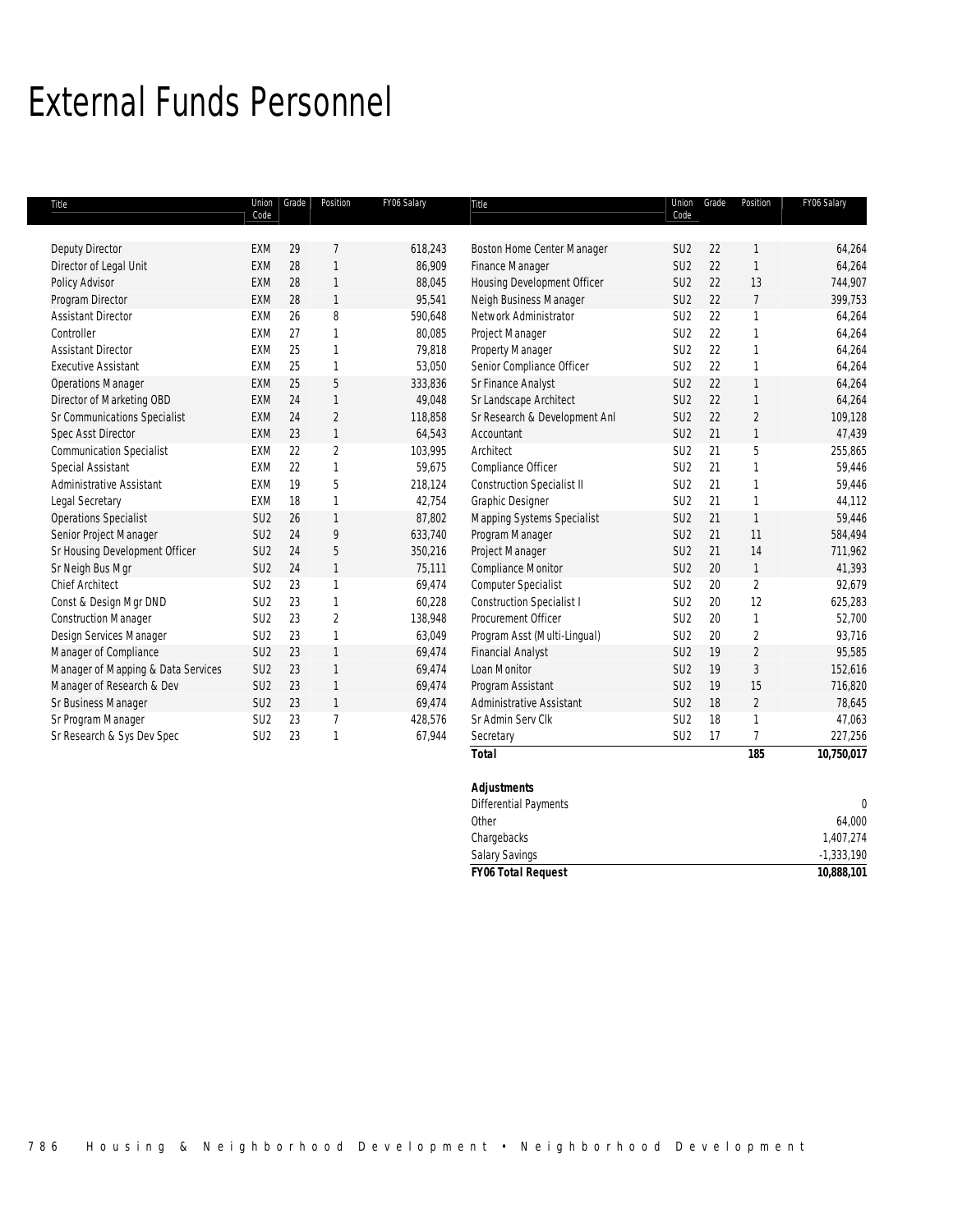# Program 1. Administration

## *Robert Cahill, Manager Organization: 188100*

#### *Program Description*

The Administration Program enforces Department policies and procedures and provides support services to all Neighborhood Development programs to ensure the effective completion of departmental goals in compliance with City, State and Federal laws and regulations.

## *Program Objectives*

• To provide administrative and human services support to all department programs.

| <b>Selected Service Indicators</b> |                                              | Actual '03               | Actual '04               | Approp '05               | <b>Budget '06</b>              |
|------------------------------------|----------------------------------------------|--------------------------|--------------------------|--------------------------|--------------------------------|
|                                    | Quota<br>Personnel Services<br>Non Personnel | 40<br>706.561<br>822.079 | 33<br>721.783<br>417.517 | 33<br>924.116<br>437.579 | 22<br>υJ<br>913.544<br>383,919 |
|                                    | Total                                        | 1.528.640                | 1,139,299                | 1,361,695                | 1,297,463                      |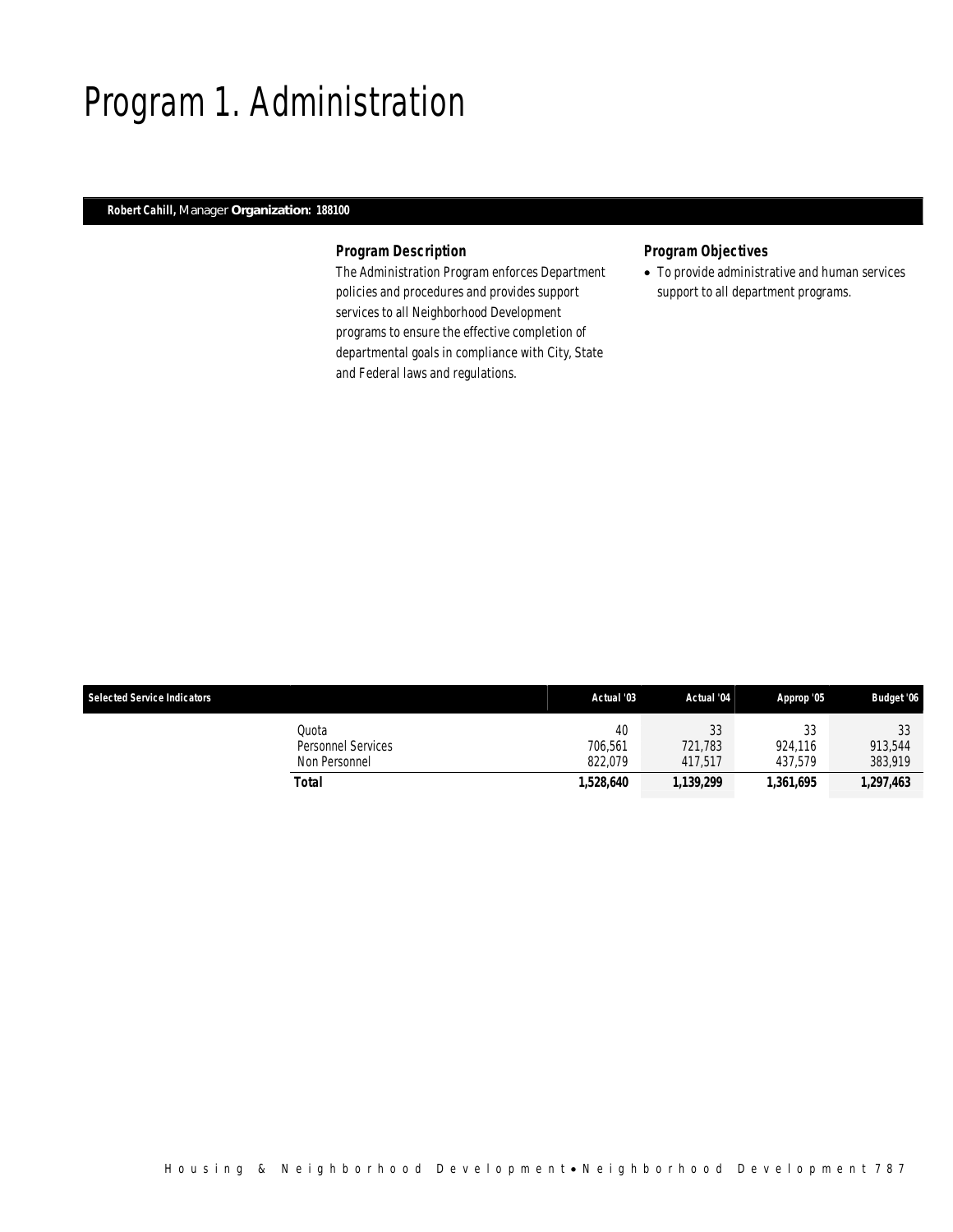## Program 2. Real Estate Management & Sales

#### *Barbara Salfity, Manager Organization: 188200*

#### *Program Description*

The Real Estate Management & Sales Program works to manage disposal of foreclosed land parcels and foreclosed buildings as quickly as possible, and in a manner that generates revenue for the City and provides benefits to the community.

### *Program Objectives*

• To manage and dispose of tax foreclosed and city-owned surplus property.

| <b>Program Outcomes</b>            |                                                                                                                      | Actual '03               | Actual '04         | Projected '05             | <b>PLOS '06</b>    |
|------------------------------------|----------------------------------------------------------------------------------------------------------------------|--------------------------|--------------------|---------------------------|--------------------|
|                                    | City-owned land parcels sold<br>City-owned buildings sold<br>City-owned land parcels transferred to city<br>agencies | 160<br>9<br>22           | 103<br>52          | 55<br>4<br>$\overline{2}$ | 100<br>9<br>12     |
| <b>Selected Service Indicators</b> |                                                                                                                      | Actual '03               | Actual '04         | Approp '05                | Budget '06         |
|                                    | Quota<br><b>Personnel Services</b><br>Non Personnel                                                                  | 10<br>408,339<br>653,824 | 234,110<br>682,824 | 221,072<br>605,181        | 254,094<br>630,697 |
|                                    | <b>Total</b>                                                                                                         | 1,062,163                | 916,934            | 826,253                   | 884,791            |
|                                    | Vacant city-owned parcels cleaned, fenced and<br>maintained                                                          | 1,394                    | 1,656              | 1,800                     | 1,400              |
|                                    | City-owned hazardous land parcels abated<br>Occupied and vacant city-owned buildings<br>repaired/preserved           | 13<br>26                 | 41<br>43           | 46<br>44                  | 35<br>20           |
|                                    | Hazardous buildings demolished                                                                                       | 4                        | $\overline{2}$     | 2                         |                    |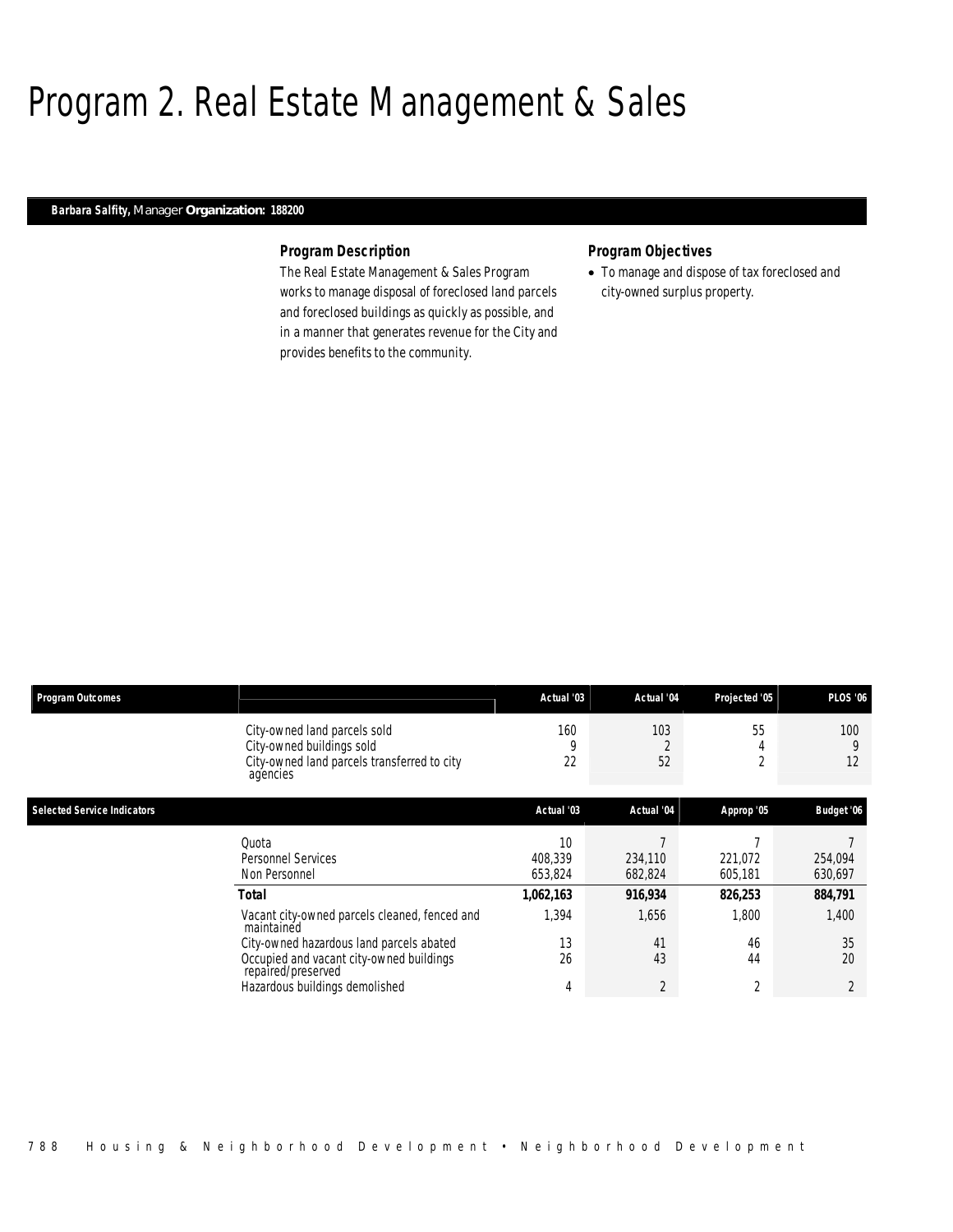## Program 3. Housing Development

#### *Sheila Dillon, Manager Organization: 188300*

#### *Program Description*

The mission of this program is to strengthen Boston neighborhoods by working with community groups to improve the economic, housing and physical environment of the neighborhoods. This is accomplished through increasing homeownership and housing investment, strengthening neighborhood real estate markets and improving neighborhood confidence. This program will emphasize homeownership development, affordable rental housing production, elderly housing and streamlining the funding process through the use of competitive funding rounds. There continues to be a need for the City to direct federal and City resources toward the development of affordable housing.

\* In FY06, the Rental Housing Resource Center will be consolidated in the Housing Development Program of the Department of Neighborhood Development.

## *Program Objectives*

- To improve housing stock for existing homeowners and encourage homeownership.
- To redevelop City and private properties for affordable homeownership, rental, and special needs housing.
- To provide shelter, support services, rental assistance, and housing counseling to homeless persons, persons with AIDS, and tenants as applicable.
- To serve as a resource for both landlords and tenants so that both understand their rights and responsibilities.
- To assist eligible tenants in applying for section 8 and Safety Net Subsidies and other government affordable housing programs.

| <b>Program Outcomes</b>            |                                                                                                                    | Actual '03 | Actual '04 | Projected '05 | <b>PLOS '06</b> |
|------------------------------------|--------------------------------------------------------------------------------------------------------------------|------------|------------|---------------|-----------------|
|                                    | Homebuyer/homeowner courses                                                                                        | 110        | 140        | 142           | 142             |
|                                    | New homebuyers provided with financial<br>assistance                                                               |            |            | 163           | 247             |
|                                    | Persons with AIDS provided with permanent<br>housing and support services                                          | 315        | 315        | 241           | 255             |
|                                    | Homeless households provided with permanent<br>housing and support services                                        | 468        | 468        | 451           | 450             |
|                                    | Persons with AIDS receiving housing counseling<br>and placement services                                           | 700        | 700        | 526           | 360             |
|                                    | Homeless individuals and families provided with<br>transitional housing and support services                       | 300        | 300        | 600           | 635             |
|                                    | Organizations receiving grants for emergency<br>shelter                                                            | 29         | 29         | 34            | 30              |
|                                    | Organizations receiving grants to provide<br>housing and support services to homeless<br>individuals and families. | 45         | 54         | 55            | 55              |
|                                    | Tenant applications for subsidies processed                                                                        | 56         | 30         | 5             | 100             |
|                                    | Disputes settled through mediation                                                                                 | 75         | 98         | 92            | 150             |
|                                    | Removal permit case inspections                                                                                    | 9          | 24         | 23            | 18              |
|                                    | Eviction cases reviewed                                                                                            | 3,683      | 5,435      | 6,150         | 5,500           |
|                                    | Housing counseling referrals                                                                                       | 371        | 742        | 611           | 600             |
| <b>Selected Service Indicators</b> |                                                                                                                    | Actual '03 | Actual '04 | Approp '05    | Budget '06      |
|                                    | Ouota                                                                                                              | 0          | $\Omega$   | $\Omega$      | 12              |
|                                    | Personnel Services                                                                                                 | $\Omega$   | 5,003      | 96,317        | 617,143         |
|                                    | Non Personnel                                                                                                      | 1,712      | 8,800      | $\Omega$      | 28,500          |
|                                    | <b>Total</b>                                                                                                       | 1,712      | 13,803     | 96,317        | 645,643         |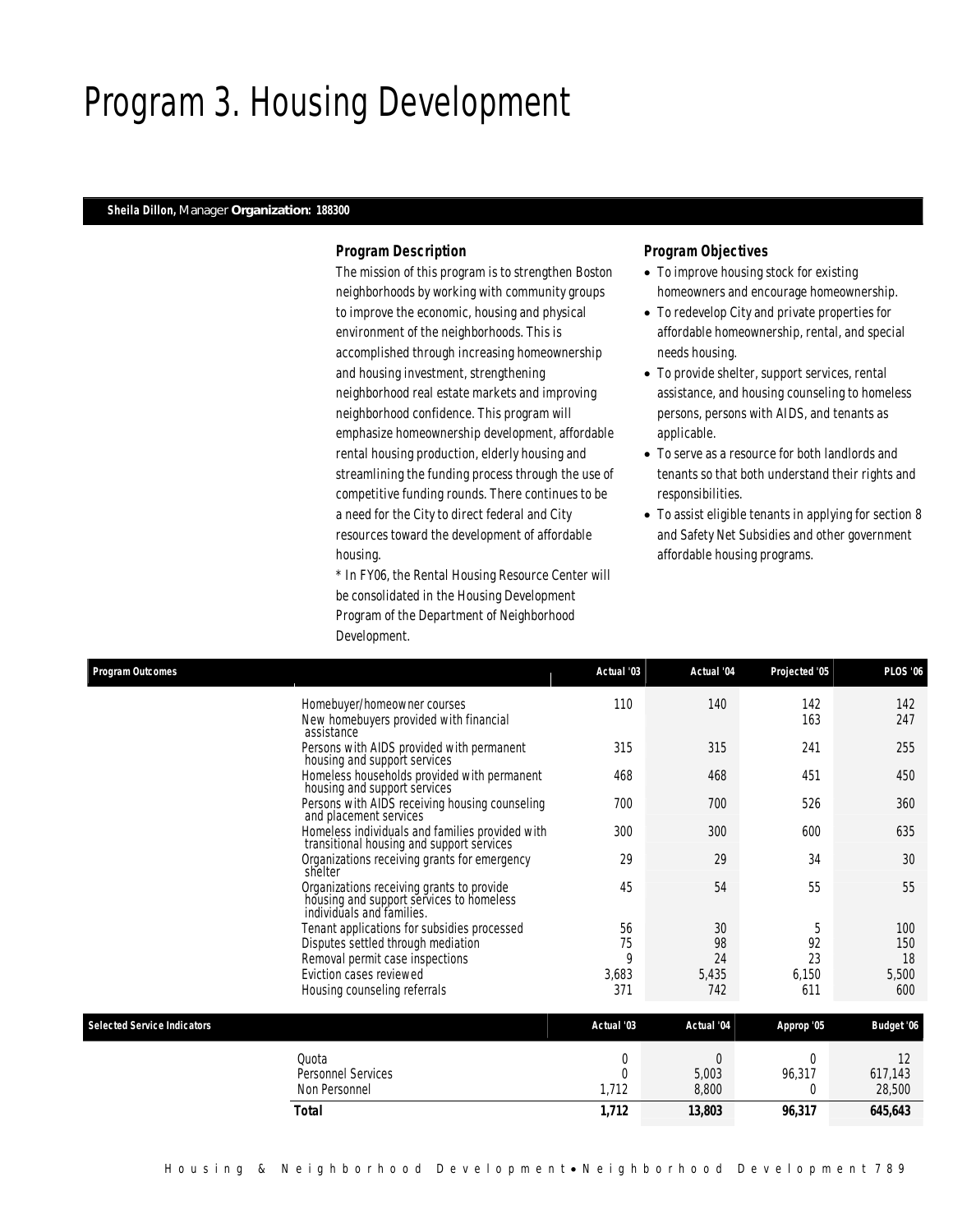## Program 4. Business Services

## *Andre Porter, Manager Organization: 188500*

## *Program Description*

The Neighborhood Business Services Program works to develop and preserve economically viable and attractive businesses in Main Street districts and other neighborhood business districts, provide jobs for Boston residents, and increase the City's tax base.

## *Program Objectives*

• To develop and preserve economically viable and attractive businesses and neighborhood business districts.

| <b>Program Outcomes</b>            |                                                                                | Actual '03     | Actual '04     | Projected '05 | <b>PLOS '06</b> |
|------------------------------------|--------------------------------------------------------------------------------|----------------|----------------|---------------|-----------------|
|                                    | Neighborhood Main Street districts operational                                 | 19             | 19             | 19            | 19              |
|                                    | Jobs created/retained with EDI/Sec.108 funds                                   | $\Omega$       | 250            | 23            | 100             |
|                                    | Jobs created/retained without EDI/Sec.108<br>funds                             | 170            | 93             | 107           | 120             |
|                                    | Businesses receiving technical assistance<br>(through contracts)               | 59             | 35             | 70            | 65              |
|                                    | Businesses provided with referral services<br>through Business Assistance Team | 1,938          | 1,631          | 1,657         | 1,200           |
|                                    | Businesses created/retained with EDI/Sec.108<br>funds                          | $\overline{0}$ |                | $\Omega$      | 4               |
|                                    | Businesses created/retained without<br>EDI/Sec.108 funds                       | 10             | 18             | 20            | 17              |
|                                    | Grants provided to rehab. non-profit facilities                                | 43             | 40             | 49            | 37              |
|                                    | Jobs created through Main Streets Program                                      | 47             | 333            | 241           | 100             |
|                                    | Businesses receiving design assistance                                         | 60             | 63             | 110           | 40              |
|                                    | Businesses created/retained through Main<br><b>Streets Program</b>             | 20             | 48             | 60            | 25              |
|                                    | Storefronts improved through Restore Program                                   | 65             | 85             | 98            | 78              |
|                                    | Storefronts improved by Main Streets Program                                   |                | 25             | 38            | 25              |
| <b>Selected Service Indicators</b> |                                                                                | Actual '03     | Actual '04     | Approp '05    | Budget '06      |
|                                    | Quota                                                                          | $\mathbf{0}$   | $\overline{0}$ | $\Omega$      | $\Omega$        |
|                                    | Personnel Services                                                             | $\Omega$       | 48.066         | 58.569        | 60,911          |
|                                    | Non Personnel                                                                  | 89,312         | 38,933         | 39,000        | 38,500          |
|                                    | <b>Total</b>                                                                   | 89,312         | 86,999         | 97,569        | 99,411          |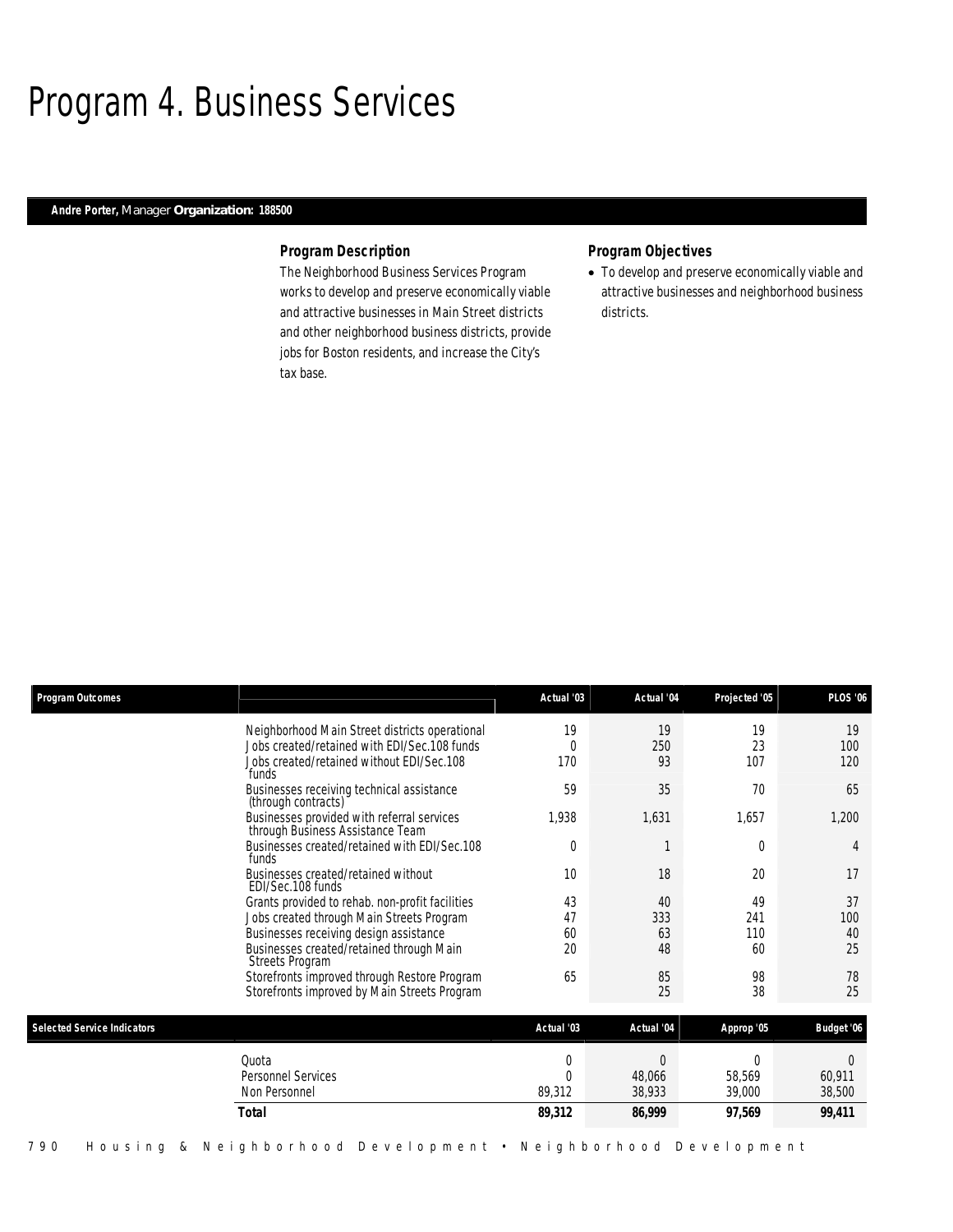## External Funds Projects

#### *Brownfield Assessment Grants/EPA*

## *Project Mission*

The U.S. Environmental Protection Agency made a Brownfield Assessment grant available on a competitive basis. This grant is used to evaluate perceived or actual contamination at EPA-eligible Brownfield sites. "Brownfields" are defined as "real property, expansion, redevelopment, or re-use of which may be complicated by the presence or the potential presence of a hazardous substance, pollutant, or contaminant".

#### *Economic Development Initiative/ Special Projects*

#### *Project Mission*

The Economic Development Initiative/Special Project grants are made available on a competitive basis to municipalities through the federal budget process and administered by the U.S. Department of Housing and Urban Development. These grants are for specific purposes. In FY04, DND received two of these grants. One of the grants was for an affordable housing environmental remediation project and a second one was for the development of low and moderate-income housing. A third grant to support the Boston Main Streets program was received in FY03.

*Commercial Development Action Grant* 

#### *Project Mission*

The Commercial Development Action Grants are made available to municipalities from the Massachusetts Department of Housing and Community Development on a competitive basis. Grant funds may be used for community development projects that are publicly owned that revitalize and redevelop substandard and blighted open area for public benefit and the public interest.

*Section 108 Loans/Economic Development Initiative* 

#### *Project Mission*

Section 108 funds are available to eligible cities from the U.S. Department of Housing and Urban Development (HUD) on an application basis. Section 108 funds are secured by the City through a pledge of its current and future CDBG grant awards. These funds are used for economic development projects. The City received \$22 Million in 108 loans for use within the Empowerment Zone. The Economic Development Initiative (EDI) Program is a special HUD program that makes available grants to cities to spur economic opportunity by creating jobs, attracting private partnerships, and training residents for new job opportunities; to promote community development through a long-term economic development strategy; to establish community-based partnerships; and to develop a plan for responding to community needs by integrating economic, physical, human, and other strategies. The City received \$25 million in EDI funds for use within the Empowerment Zone, \$3 million of which is reserved for social service activities. The remainder is being used to assist new or existing smaller-scale neighborhood commercial enterprises and larger-scale commercial and/or industrial development projects. These funds must be used to lower the cost or lower the risk to the City on Section 108 loans made to eligible economic development projects. In addition, the City has received additional Section 108 and EDI funds for use outside of the Empowerment Zone.

*Community Development Block Grant* 

#### *Project Mission*

The Community Development Block Grant (CDBG) is an annual grant from the U.S. Department of Housing and Urban Development (HUD) to the City of Boston designed to fund a variety of neighborhood development activities. At least 70 percent of CDBG funds must be used to benefit low- and moderateincome households. CDBG funds are used to produce and preserve affordable housing, revitalize neighborhood commercial districts, assist the renovation of non-profit facilities, improve vacant lots, promote and monitor fair housing activities, and assist non-profit organizations in the operation of emergency shelters, health care, child care, youth and adult literacy programs. CDBG funds cannot be used for general government services nor to replace funding cuts from existing public service activities.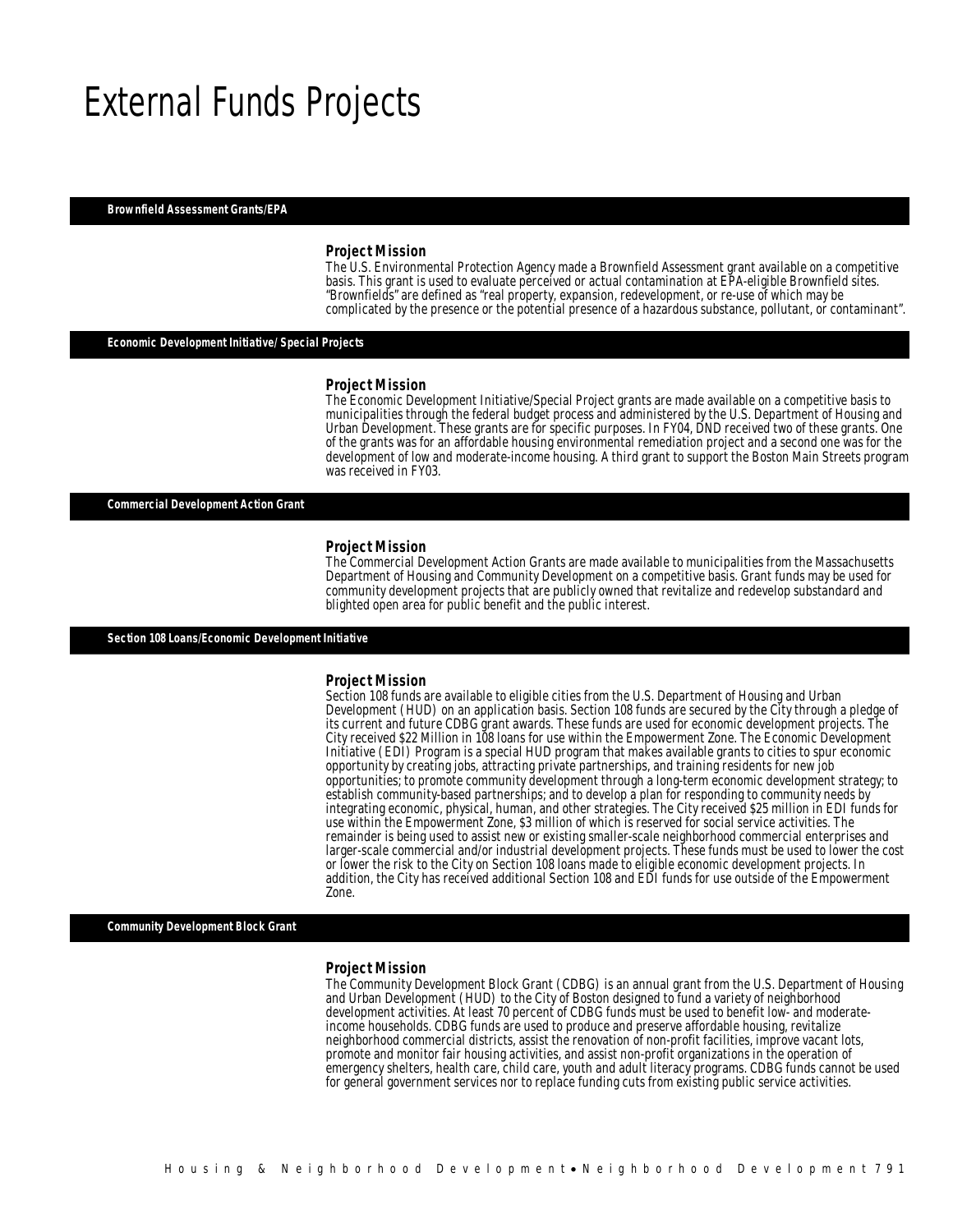#### *Project Mission*

The Emergency Shelter Grant (ESG) is an annual grant to the City of Boston from the U.S. Department of Housing and Urban Development (HUD) to support the development and operations of emergency shelters for the homeless. The Shelter Plus Care grant program is funded by HUD to provide rental assistance for homeless people with disabilities, primarily those with serious mental illness, chronic problems with alcohol and/or drugs, and AIDS. The support services, which must match the value of the rental assistance, are provided by other federal, state or local sources. The Supportive Housing Program is a HUD funded program to provide service, operating and/or capital funds for a broad range of housing and social service projects. The program requires that applicants match the amount of Supportive Housing acquisition and development funds requested with an equal amount of funding from other sources.

#### *Home Investment Partnership*

#### *Project Mission*

The HOME Partnership Program is a grant from the U.S. Department of Housing and Urban Development (HUD) to the City of Boston to support the development of affordable housing. Eligible activities include new construction or rehabilitation of housing, tenant-based rental assistance for up to two years, and assistance to first-time homebuyers. All HOME funds must be used to benefit low- and moderate-income households. Fifteen percent of HOME funds are set aside for Community Housing Development Organizations.The American Dream Downpayment Initiative (ADDI) is a new Federal Grant, which was signed into Law on December 16, 2003. This will be an annual Grant awarded to the City of Boston from the U.S. Department of Housing and Urban Development (HUD). It will be administered as part of the HOME Investment Partnership Program (HOME). The purpose of this grant is to assist low-income families in becoming first-time homebuyers. ADDI funds may only be used for downpayment assistance toward the purchase of single family housing by low-income families, who are first time homebuyers. Rehabilitation that is completed in conjunction with a home purchase assisted by ADDI is also an eligible activity under the ADDI Statute. 

#### *HOPWA*

#### *Project Mission*

The Housing Opportunities for People with AIDS (HOPWA) Program is an annual grant received by the City of Boston from the U.S. Department of Housing and Urban Development designed to provide affordable, appropriate housing for people with AIDS (PWAs) in the metropolitan Boston area. Eligible activities include: housing, counseling, housing development, rental assistance, technical assistance, homelessness prevention, operating costs including support services, and housing-related costs. DND will be directing these funds to three primary activities: metropolitan-area housing counseling to help PWAs find/retain affordable housing, technical assistance to developers of housing for PWAs, and emergency assistance payments to help PWAs retain their existing housing to prevent homelessness.

#### *Lead Paint Abatement*

#### *Project Mission*

Î

The program provides intensive services (counseling, outreach, abatement) in a high-risk target area (Dorchester, Roxbury, Mattapan)and general abatement financing services City-wide.

#### *Lead Hazard Reduction Demonstration Grant*

#### *Project Mission*

The LEAD Hazard Reduction Demonstration Grant is a 42-month Grant from the Department of Housing and Urban Development's Office of Healthy Homes and Lead Hazard Control to the City of Boston. The purpose of this grant is to assist areas with the highest lead paint abatement needs in undertaking programs for abatement, inspections, risk assessments, temporary relocations, and interim control of lead based paint hazards in eligible privately owned single family housing units, and multifamily buildings that are occupied by low-income families. A modest demonstration projects component has also been included that can support lead abatement in foreclosed properties, housing receiverships, units that reveal significant lead paint hazards as a result of the City's new Turnover Inspection Ordinance.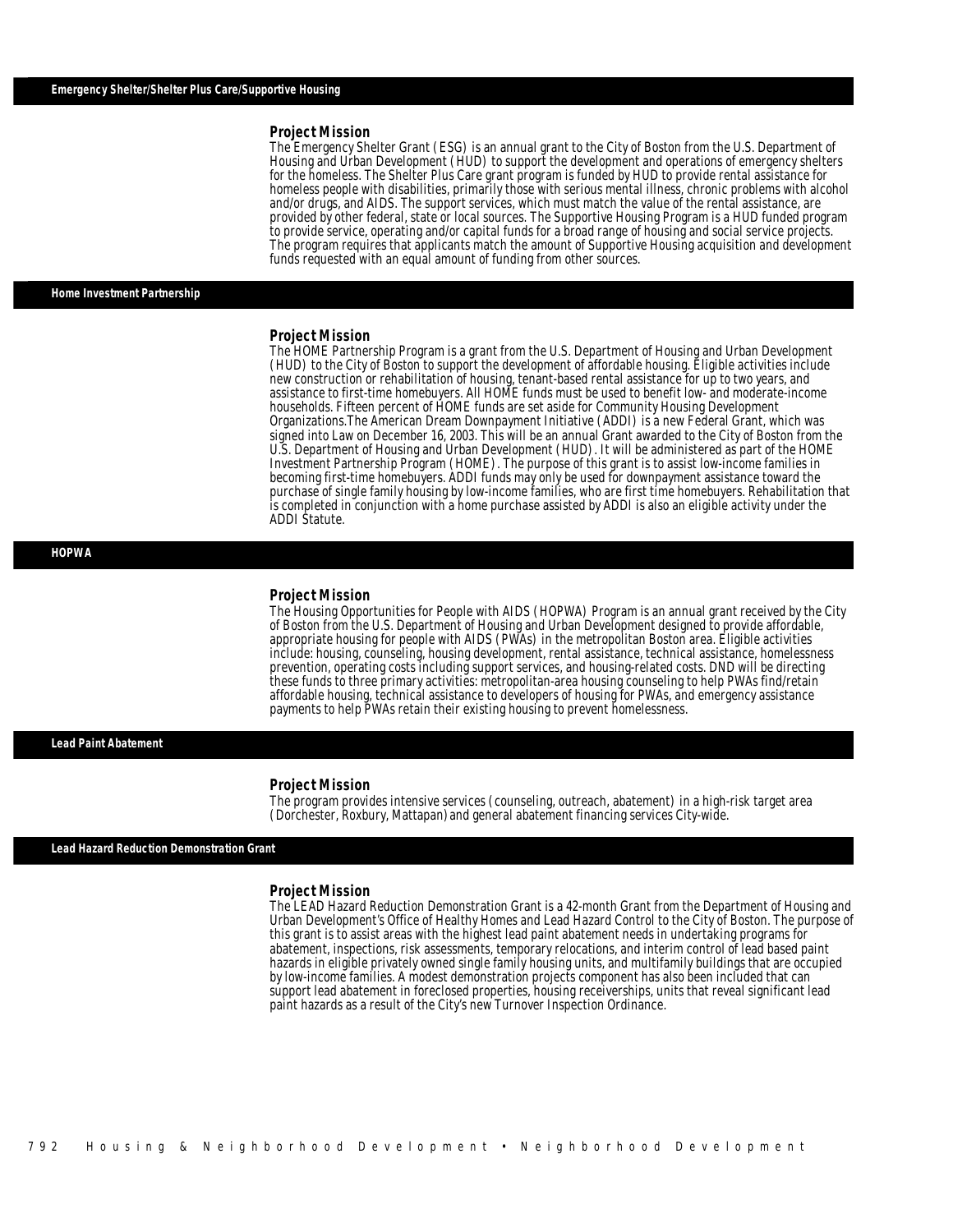## *Project Mission*

The Neighborhood Development Fund receives revenue from the repayment of Urban Development Action Grant (UDAG) loans to the City. Funds can be used for eligible HUD Title I activities which are somewhat less restrictive than CDBG regulations. DND uses the NDF to fund home improvements and homebuyer assistance to middle income families, and provides financial support to businesses and business districts located in areas that are not low and moderate income.

#### *Housing Stabilization Program*

#### *Project Mission*

The Housing Stabilization and Investment Program is funded by the Commonwealth of Massachusetts to stabilize and promote reinvestment in cities and towns. Grant funds may be used for the development of rental or ownership housing covering both acquisition and rehabilitation costs, the preservation of foreclosed and distressed properties and demolition. At least 30% of all funds must be used for homeownership programs.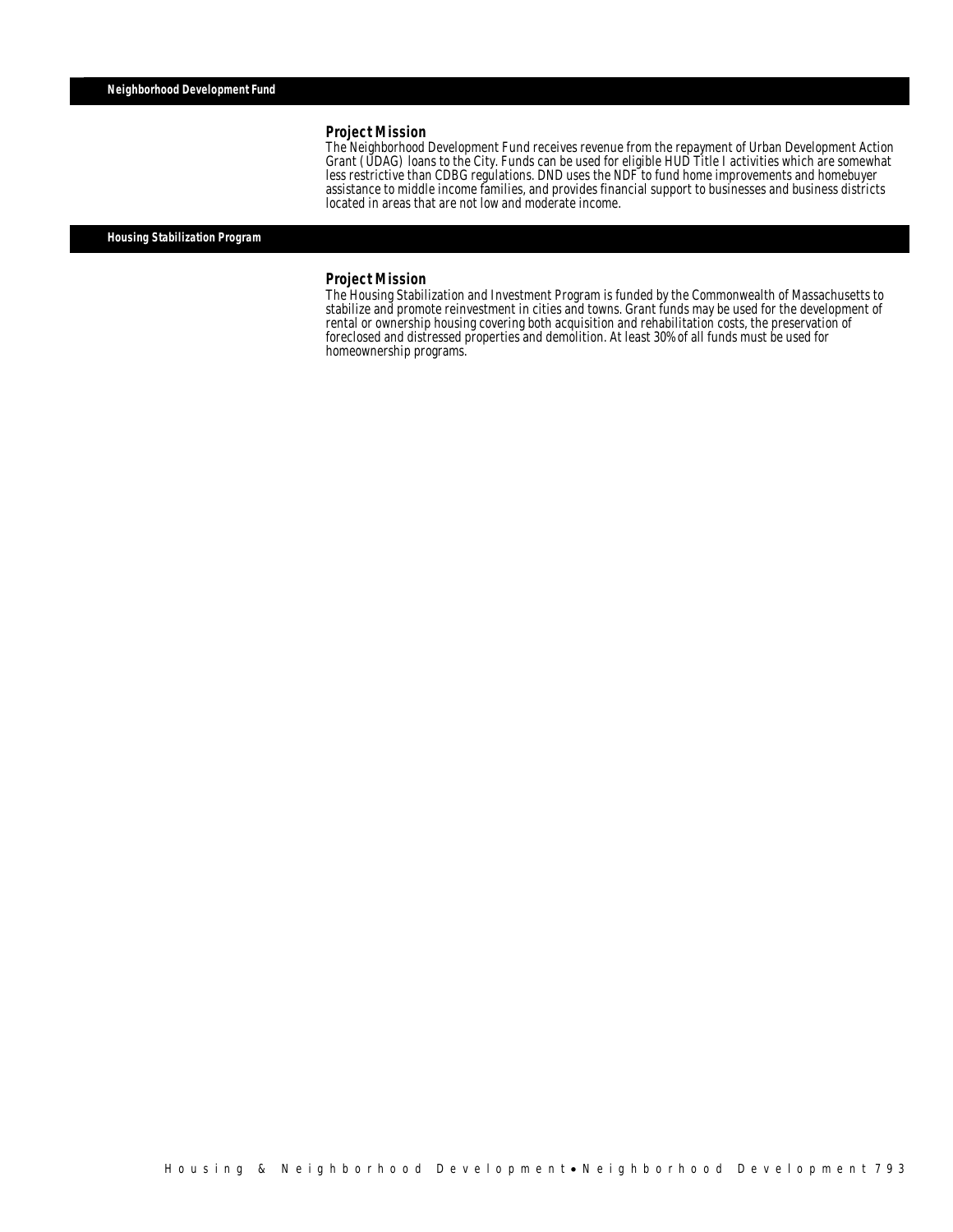## Neighborhood Development Capital Budget

## *Overview*

Capital investment will support efforts to repair and rebuild public facilities, revitalize neighborhood business districts, and improve public spaces.

## *FY06 Major Initiatives*

- Interior and exterior repairs and renovations are planned at the Strand Theater.
- Various critical repairs to the buildings on Long Island will be underway.
- Phase I of the water system improvements will be underway at Long Island.

| <b>Capital Budget Expenditures</b> |                         | Total Actual '03 | Total Actual '04 |           | <b>Estimated '05 Total Projected '06</b> |
|------------------------------------|-------------------------|------------------|------------------|-----------|------------------------------------------|
|                                    |                         |                  |                  |           |                                          |
|                                    | <b>Total Department</b> | 2.934.365        | 1,569,256        | 1,263,735 | <i>3.002.000</i>                         |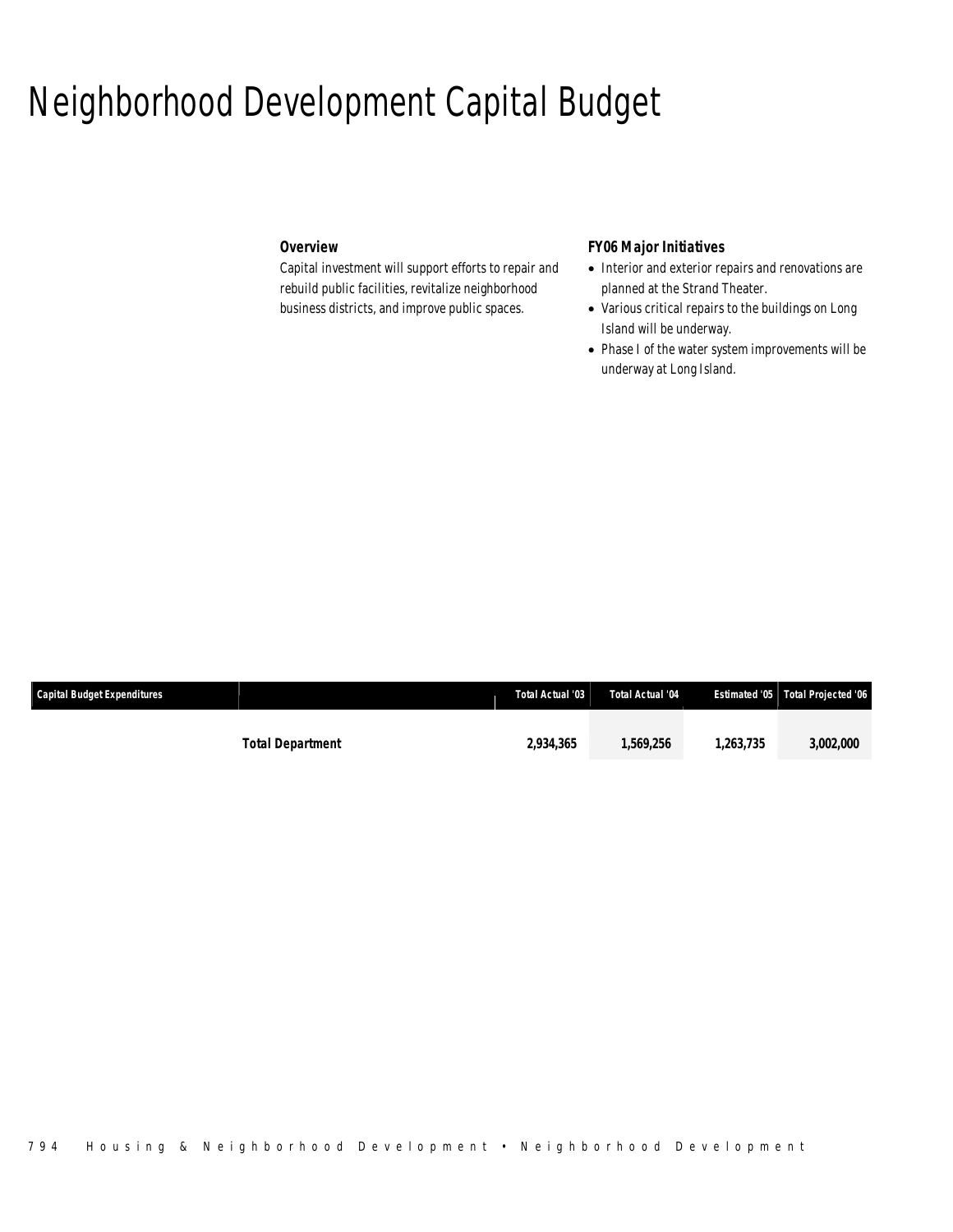#### *26 COURT STREET -- EMERGENCY GENERATOR*

 *Project Mission* Replace emergency generator. *Managing Department,* School Department *Status,* In Design *Location,* Central Business District

## *Authorizations*

|                                          |          |                  |                  | Non Capital |         |
|------------------------------------------|----------|------------------|------------------|-------------|---------|
| Source                                   | Existing | FY <sub>06</sub> | Future           | Fund        | Total   |
| City Capital                             | 352,000  | 0                | 0                | 0           | 352,000 |
| Grants/Other                             | 0        | $\left($         | 0                |             | 0       |
| Total                                    | 352,000  | 0                | $\theta$         | 0           | 352,000 |
| <b>Expenditures (Actual and Planned)</b> |          |                  |                  |             |         |
|                                          | Thru     |                  |                  |             |         |
| Source                                   | 6/30/04  | <b>FY05</b>      | FY <sub>06</sub> | FY07-10     | Total   |
| City Capital                             | 0        | $\Omega$         | 352,000          | 0           | 352,000 |
| Grants/Other                             | 0        |                  |                  |             | 0       |
| Total                                    | 0        | 0                | 352,000          | $\mathbf 0$ | 352,000 |
|                                          |          |                  |                  |             |         |

#### *BLUE HILL AVENUE*

#### *Project Mission*

Construct a municipal parking lot in support of the Blue Hill Avenue Initiative. *Managing Department,* Construction Management *Status,* To Be Scheduled *Location,* Roxbury

| <b>Authorizations</b>                    |                  |             |             |             |         |
|------------------------------------------|------------------|-------------|-------------|-------------|---------|
|                                          |                  |             |             | Non Capital |         |
| Source                                   | Existing         | FY06        | Future      | Fund        | Total   |
| City Capital                             |                  | 0           | 345,000     | 0           | 345,000 |
| Grants/Other                             |                  |             |             |             |         |
| Total                                    | 0                |             | 345,000     | 0           | 345,000 |
| <b>Expenditures (Actual and Planned)</b> |                  |             |             |             |         |
|                                          | Thru             |             |             |             |         |
| Source                                   | 6/30/04          | <b>FY05</b> | <b>FY06</b> | FY07-10     | Total   |
| City Capital                             | $\left( \right)$ | 0           | $\Omega$    | 345,000     | 345,000 |
| Grants/Other                             |                  |             |             |             |         |

Total 0 0 0 345,000 345,000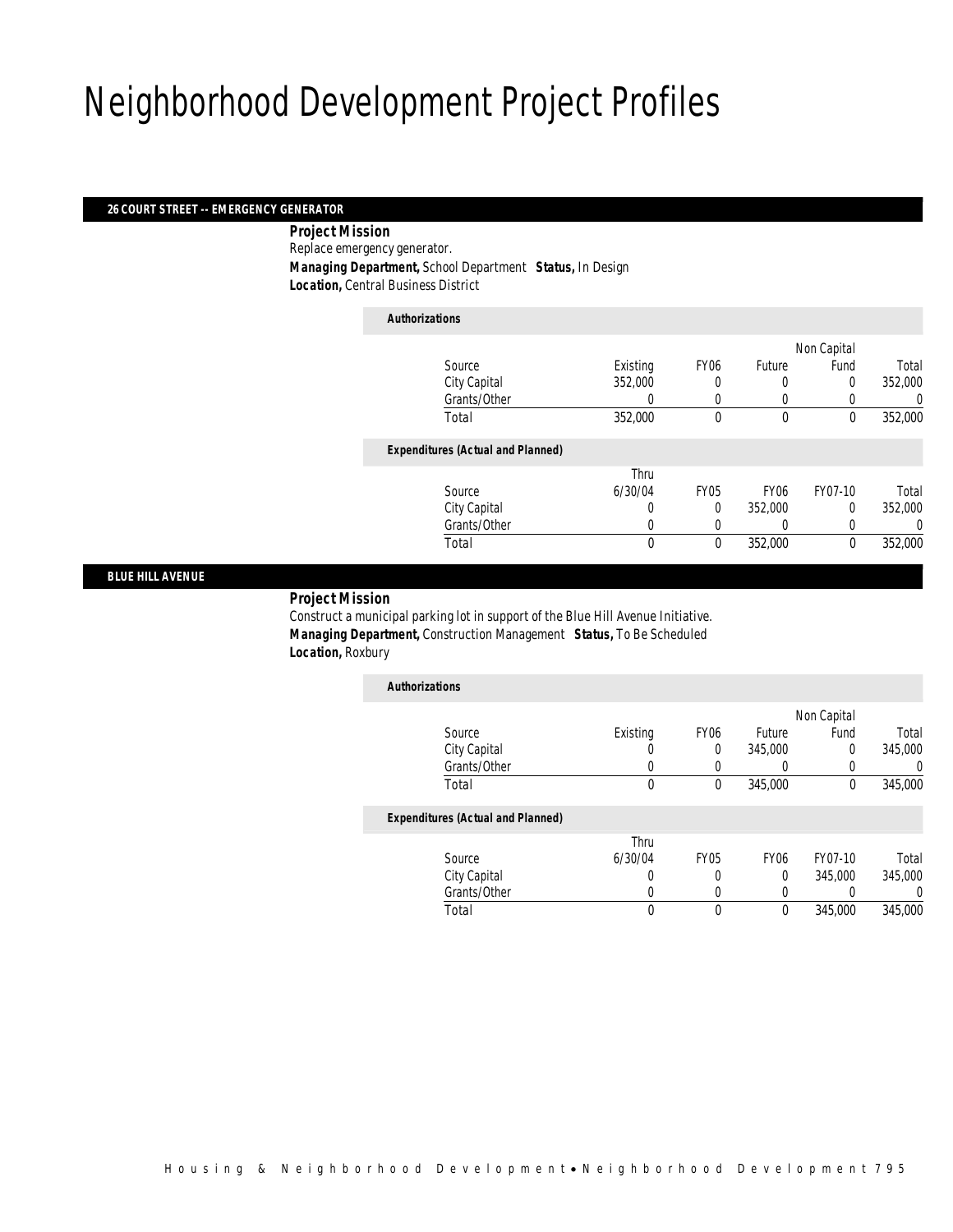#### *HYDRANT AND FIRE SAFETY IMPROVEMENTS*

#### *Project Mission*

Replace fire hydrants and install emergency sea water pumps for fire fighting back-up and check valve/gate valve. *Managing Department,* Construction Management *Status,* To Be Scheduled *Location,* Long Island

| <b>Authorizations</b>                    |          |                  |                  |             |          |
|------------------------------------------|----------|------------------|------------------|-------------|----------|
|                                          |          |                  |                  | Non Capital |          |
| Source                                   | Existing | FY <sub>06</sub> | Future           | Fund        | Total    |
| City Capital                             | 173,000  | 0                | 0                | $\theta$    | 173,000  |
| Grants/Other                             | 0        | 0                | 0                | 0           | 0        |
| Total                                    | 173,000  | 0                | 0                | 0           | 173,000  |
| <b>Expenditures (Actual and Planned)</b> |          |                  |                  |             |          |
|                                          | Thru     |                  |                  |             |          |
| Source                                   | 6/30/04  | <b>FY05</b>      | FY <sub>06</sub> | FY07-10     | Total    |
| City Capital                             | 0        | 0                | 0                | 173,000     | 173,000  |
| Grants/Other                             | 0        | 0                | 0                | 0           | $\Omega$ |
| Total                                    | 0        | 0                | 0                | 173,000     | 173,000  |

#### *LONG ISLAND FACILITIES*

#### *Project Mission*

Various critical repairs to the buildings on Long Island as needed. *Managing Department,* Construction Management *Status,* In Design *Location,* Long Island

| <b>Authorizations</b> |           |                  |        |             |           |
|-----------------------|-----------|------------------|--------|-------------|-----------|
|                       |           |                  |        | Non Capital |           |
| Source                | Existing  | FY <sub>06</sub> | Future | Fund        | Total     |
| City Capital          | 1,054,000 | 2,700,000        |        |             | 3,754,000 |
| Grants/Other          |           |                  |        |             |           |
| Total                 | 1,054,000 | 2,700,000        |        |             | 3,754,000 |

#### *Expenditures (Actual and Planned)*

|              | Thru    |             |           |           |           |
|--------------|---------|-------------|-----------|-----------|-----------|
| Source       | 6/30/04 | <b>FY05</b> | FY06      | FY07-10   | Total     |
| City Capital | 56.680  | 270,000     | 1,000,000 | 2.427.320 | 3,754,000 |
| Grants/Other |         |             |           |           |           |
| Total        | 56.680  | 270.000     | 1,000,000 | 2.427.320 | 3.754.000 |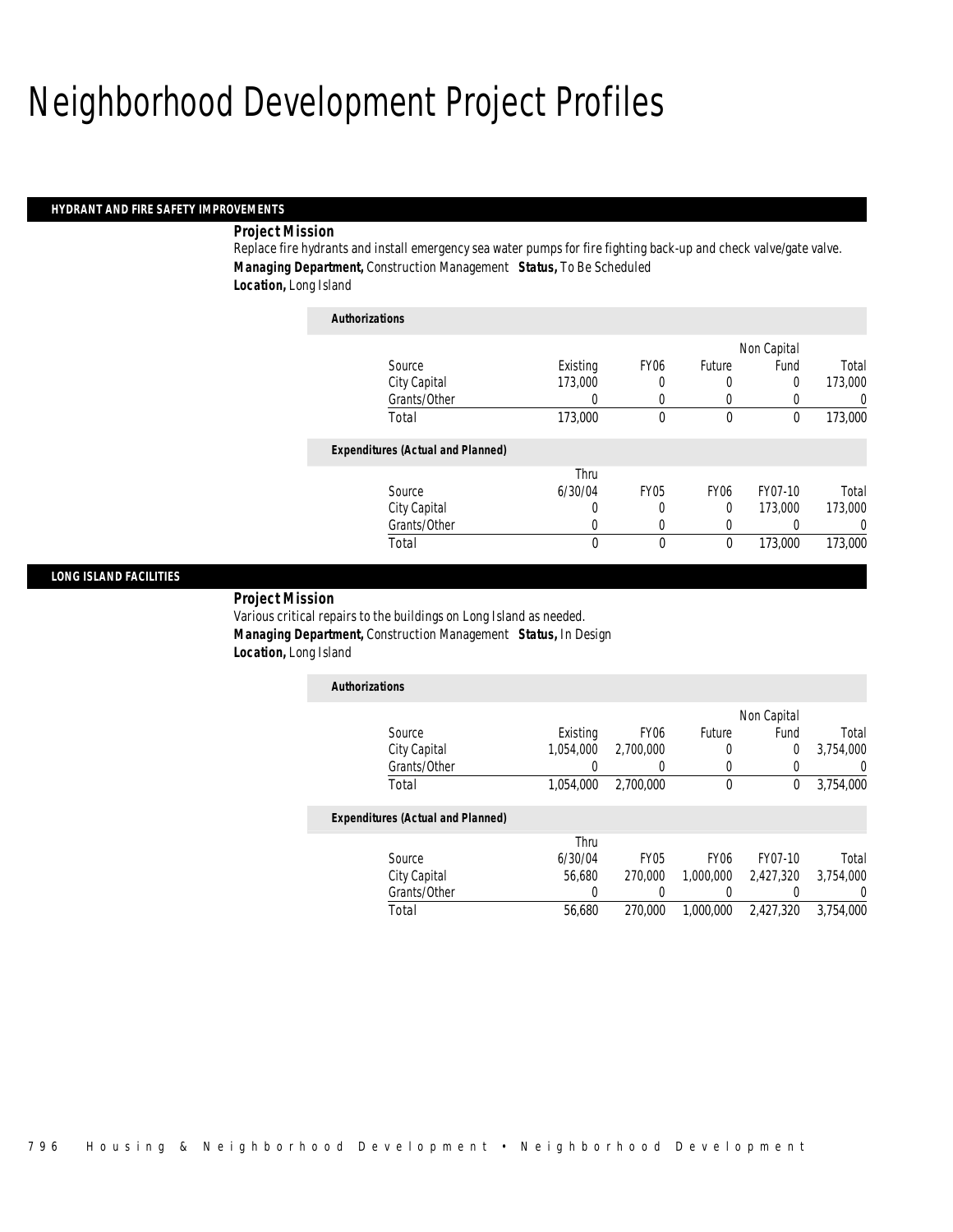#### *LONG ISLAND PIER FACILITY*

#### *Project Mission*

Prepare 25% design plans for the construction of a permanent pier. Federal construction funds anticipated. *Managing Department,* Construction Management *Status,* To Be Scheduled *Location,* Long Island

| <b>Authorizations</b>                    |          |                  |                  |             |          |
|------------------------------------------|----------|------------------|------------------|-------------|----------|
|                                          |          |                  |                  | Non Capital |          |
| Source                                   | Existing | FY <sub>06</sub> | Future           | Fund        | Total    |
| City Capital                             | 200,000  | 0                | 0                | 0           | 200,000  |
| Grants/Other                             | 0        | 0                | 0                |             | $\Omega$ |
| Total                                    | 200,000  | 0                | $\mathbf 0$      | 0           | 200,000  |
| <b>Expenditures (Actual and Planned)</b> |          |                  |                  |             |          |
|                                          | Thru     |                  |                  |             |          |
| Source                                   | 6/30/04  | <b>FY05</b>      | FY <sub>06</sub> | FY07-10     | Total    |
| City Capital                             | 0        | 0                | 0                | 200,000     | 200,000  |
| Grants/Other                             | 0        | 0                | 0                |             | $\Omega$ |
| Total                                    | 0        | 0                | $\mathbf 0$      | 200,000     | 200,000  |

#### *LONG ISLAND UTILITIES*

#### *Project Mission*

Replace water system and related infrastructure.

*Managing Department,* Construction Management *Status,* In Design

*Location,* Long Island

| <b>Authorizations</b>                    |           |                  |                  |             |           |
|------------------------------------------|-----------|------------------|------------------|-------------|-----------|
|                                          |           |                  |                  | Non Capital |           |
| Source                                   | Existing  | FY <sub>06</sub> | Future           | Fund        | Total     |
| City Capital                             | 8,354,000 | 0                | 0                | 0           | 8,354,000 |
| Grants/Other                             | 0         | 0                | $\left( \right)$ |             | 0         |
| Total                                    | 8,354,000 | 0                | 0                | 0           | 8,354,000 |
| <b>Expenditures (Actual and Planned)</b> |           |                  |                  |             |           |
|                                          | Thru      |                  |                  |             |           |
| Source                                   | 6/30/04   | <b>FY05</b>      | FY <sub>06</sub> | FY07-10     | Total     |

| Total         | 20.389        | 100.000 | 1,000,000 | 7,233,611 8,354,000 |        |
|---------------|---------------|---------|-----------|---------------------|--------|
| Grants/Other  |               |         |           |                     |        |
| City Capital  | 20.389        | 100,000 | 1,000,000 | 7,233,611 8,354,000 |        |
| <b>JUULLE</b> | <u>UZJUZU</u> | .       | 1 I VV    | $1101 - 10$         | ι υται |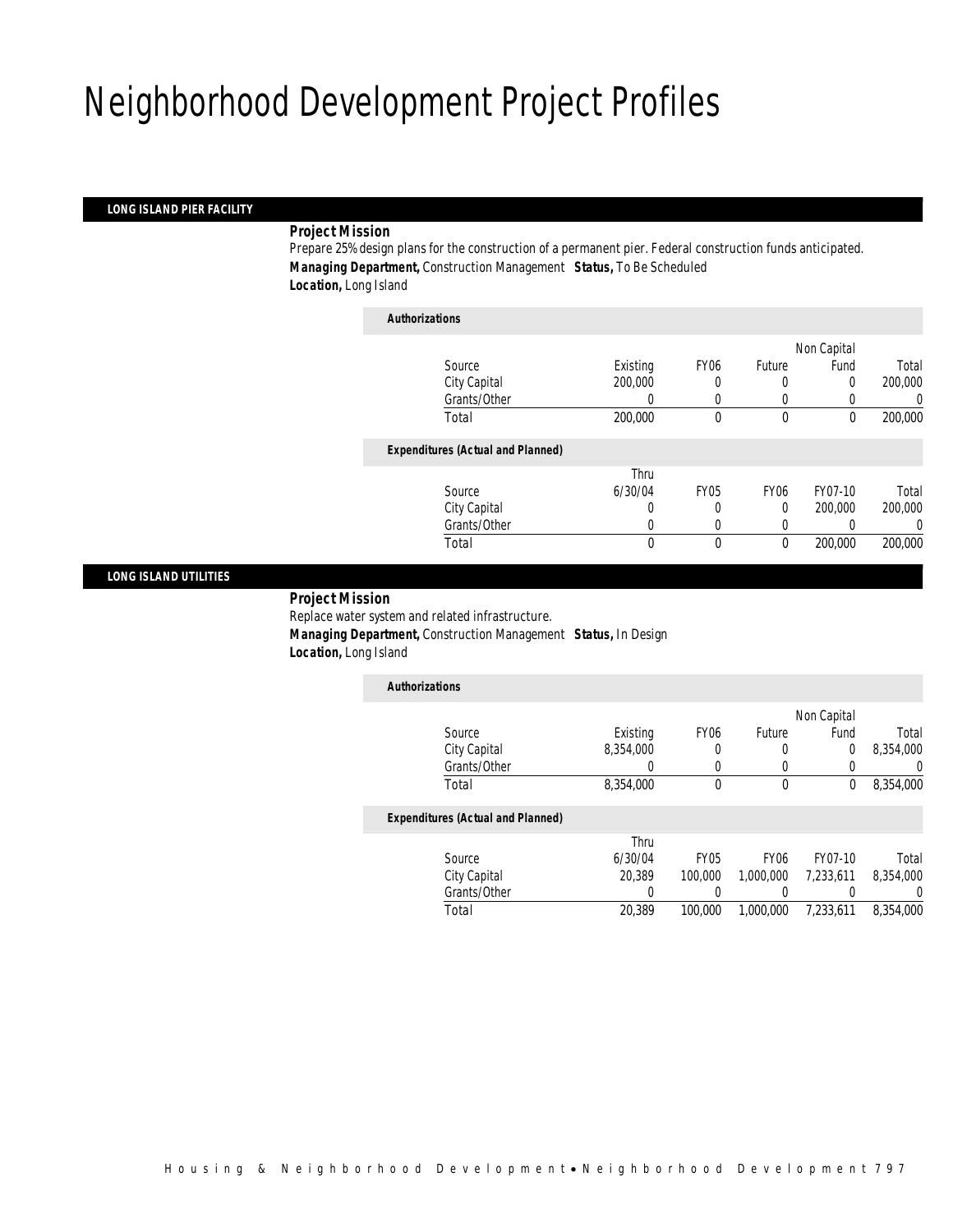#### *MOON ISLAND CAUSEWAY ROAD*

 *Project Mission* Replace guard rail along causeway road. *Managing Department,* Construction Management *Status,* In Design *Location,* Moon Island

| <b>Authorizations</b>                    |          |                  |                  |             |         |
|------------------------------------------|----------|------------------|------------------|-------------|---------|
|                                          |          |                  |                  | Non Capital |         |
| Source                                   | Existing | FY <sub>06</sub> | Future           | Fund        | Total   |
| City Capital                             | 319,200  | 0                | 0                | 0           | 319,200 |
| Grants/Other                             | 0        | 0                | 0                |             | 0       |
| Total                                    | 319,200  | 0                | $\theta$         | $\theta$    | 319,200 |
| <b>Expenditures (Actual and Planned)</b> |          |                  |                  |             |         |
|                                          | Thru     |                  |                  |             |         |
| Source                                   | 6/30/04  | <b>FY05</b>      | FY <sub>06</sub> | FY07-10     | Total   |
| City Capital                             | 0        | 0                | 0                | 319,200     | 319,200 |
| Grants/Other                             | 0        | 0                | 0                |             | 0       |
| Total                                    | 0        | 0                | 0                | 319,200     | 319,200 |

#### *STRAND THEATER*

### *Project Mission*

Masonry repairs including the portico; repair or replace fire doors, regular doors and windows; paint and plaster; refurbish theater seating; replace boiler; sprinkler and security system work; upgrade exit lighting; upgrade exterior lighting, other work.

*Managing Department,* Construction Management *Status,* In Design

| <b>Location</b> , Dorchester |  |
|------------------------------|--|
|                              |  |

| <b>Authorizations</b>                    |           |                  |             |             |                  |
|------------------------------------------|-----------|------------------|-------------|-------------|------------------|
|                                          |           |                  |             | Non Capital |                  |
| Source                                   | Existing  | FY <sub>06</sub> | Future      | Fund        | Total            |
| City Capital                             | 2.500.000 | 2,000,000        | 0           | 0           | 4,500,000        |
| Grants/Other                             |           | $\left( \right)$ | 0           |             | $\left( \right)$ |
| Total                                    | 2.500.000 | 2.000.000        | 0           | 0           | 4,500,000        |
| <b>Expenditures (Actual and Planned)</b> |           |                  |             |             |                  |
|                                          | Thru      |                  |             |             |                  |
| Source                                   | 6/30/04   | <b>FY05</b>      | <b>FY06</b> | FY07-10     | Total            |
| City Capital                             | 0         | 100,000          | 650,000     | 3,750,000   | 4,500,000        |
| Grants/Other                             | 0         |                  |             |             | $\Omega$         |
| Total                                    | 0         | 100,000          | 650,000     | 3,750,000   | 4.500.000        |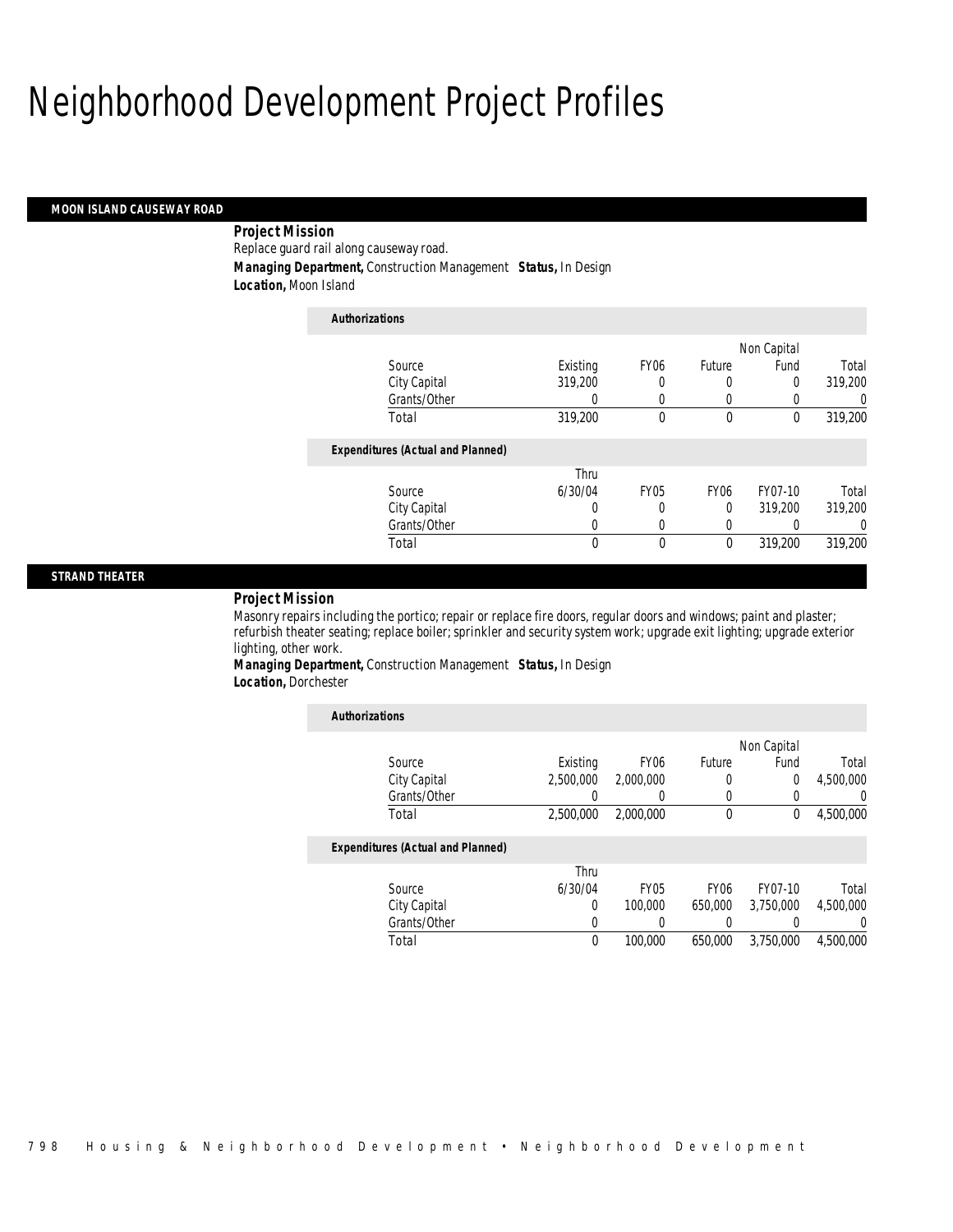## *STRAND THEATER ELECTRICAL SERVICE*

 *Project Mission* Upgrade electrical service. *Managing Department,* Construction Management *Status,* In Construction *Location,* Dorchester

## *Authorizations*

|                                          |          |             |                  | Non Capital |         |
|------------------------------------------|----------|-------------|------------------|-------------|---------|
| Source                                   | Existing | <b>FY06</b> | Future           | Fund        | Total   |
| City Capital                             | 300,000  | 0           | 0                | 0           | 300,000 |
| Grants/Other                             | 0        |             | 0                |             | 0       |
| Total                                    | 300,000  | 0           | $\mathbf 0$      | $\theta$    | 300,000 |
| <b>Expenditures (Actual and Planned)</b> |          |             |                  |             |         |
|                                          | Thru     |             |                  |             |         |
| Source                                   | 6/30/04  | <b>FY05</b> | FY <sub>06</sub> | FY07-10     | Total   |
| City Capital                             | 0        | 300,000     | 0                | 0           | 300,000 |
| Grants/Other                             |          |             | 0                |             | 0       |
| Total                                    | $\theta$ | 300,000     | $\theta$         | $\theta$    | 300,000 |
|                                          |          |             |                  |             |         |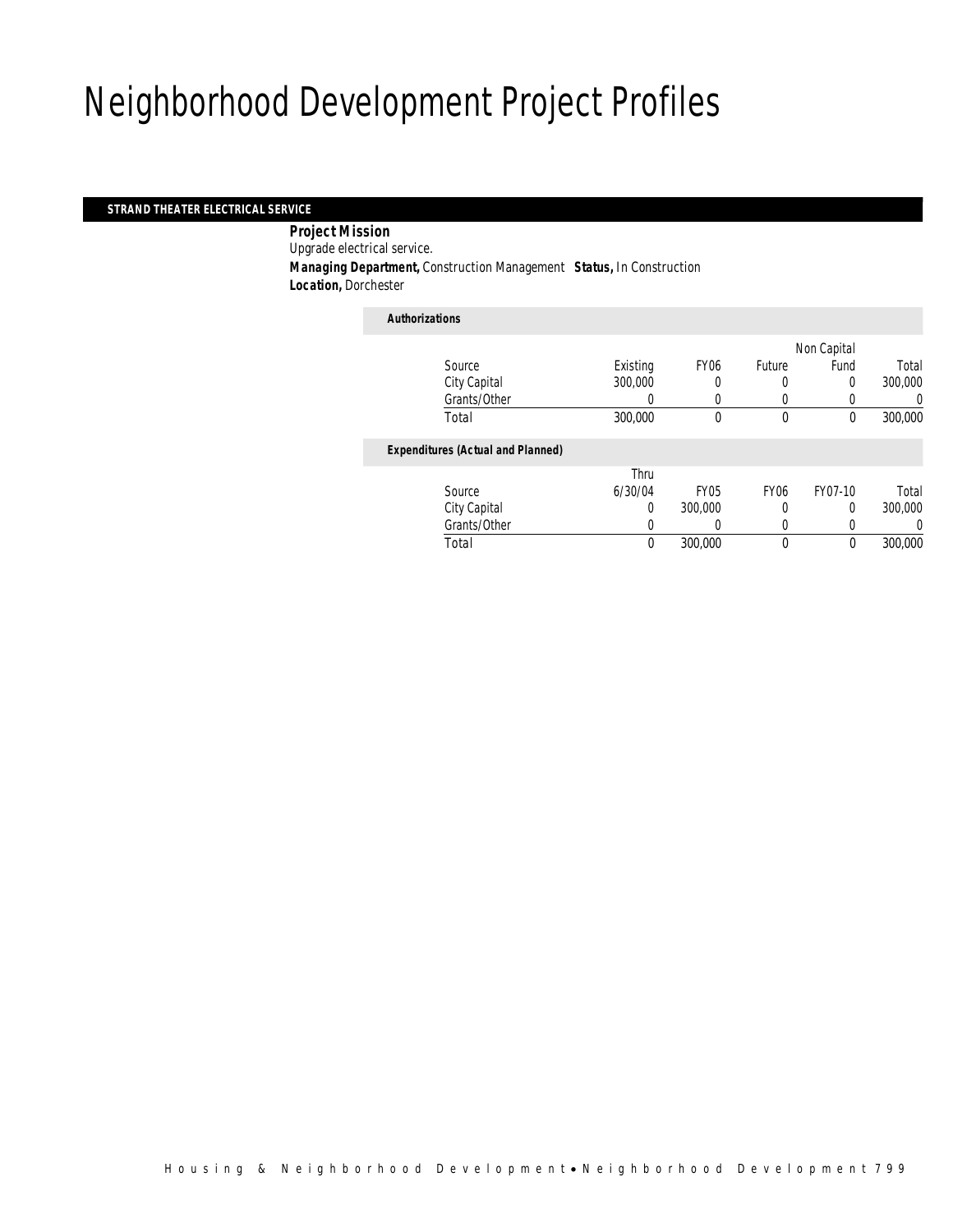800 Housing & Neighborho od Development • Neig hborhood Development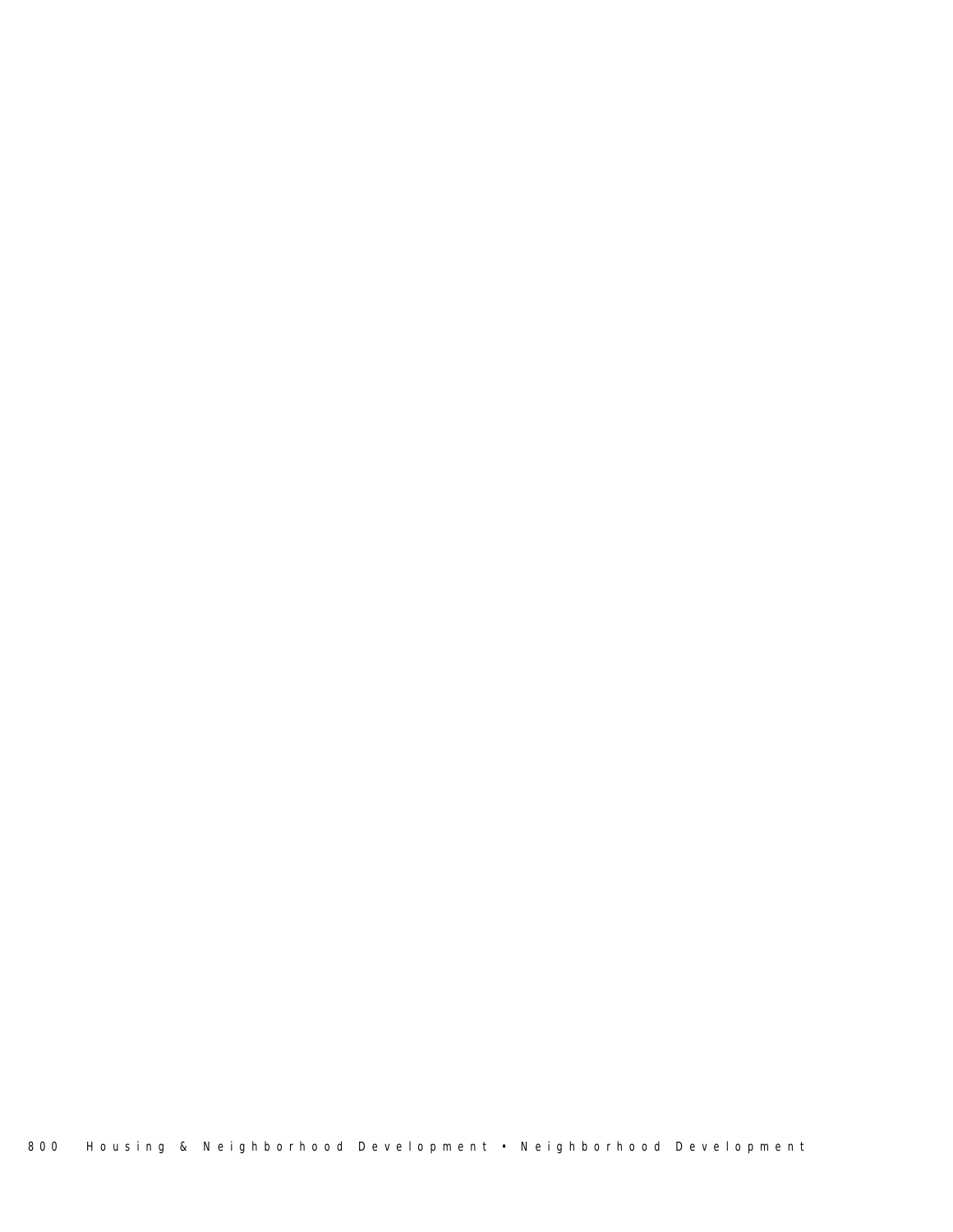# Rental Housing Resource Center Operating Budget \*

#### *Appropriation: 384*

#### *Department Mission*

The Rental Housing Resource Center (RHRC) contributes to the overall mission of improving city living and building stronger neighborhoods by providing assistance and services to landlords and tenants throughout the City.

\* In FY06, Rental Housing Resource Center was consolidated into the Department of Neighborhood Development.

#### *FY06 Performance Objectives*

- To serve as a resource for both landlords and tenants so that both understand their rights and responsibilities.
- To resolve housing disputes through mediation and other avenues which minimize adverse impacts to either party.
- To assist eligible tenants in applying for Section 8 and Safety Net subsidies and other government affordable housing programs.

| <b>Operating Budget</b>            | <b>Program Name</b>                 | Total Actual '03  | Total Actual '04  | Total Approp '05  | Total Budget '06 |
|------------------------------------|-------------------------------------|-------------------|-------------------|-------------------|------------------|
|                                    | Rental Housing Resource Center      | 664.809           | 550,825           | 675,324           | $\Omega$         |
|                                    | Total                               | 664,809           | 550,825           | 675,324           | 0                |
| <b>Selected Service Indicators</b> |                                     | Actual '03        | Actual '04        | Approp '05        | Budget '06       |
|                                    |                                     |                   |                   |                   |                  |
|                                    | Personnel Services<br>Non Personnel | 630.975<br>33.834 | 529.570<br>21,255 | 648.524<br>26,800 |                  |
|                                    | Total                               | 664,809           | 550,825           | 675,324           | 0                |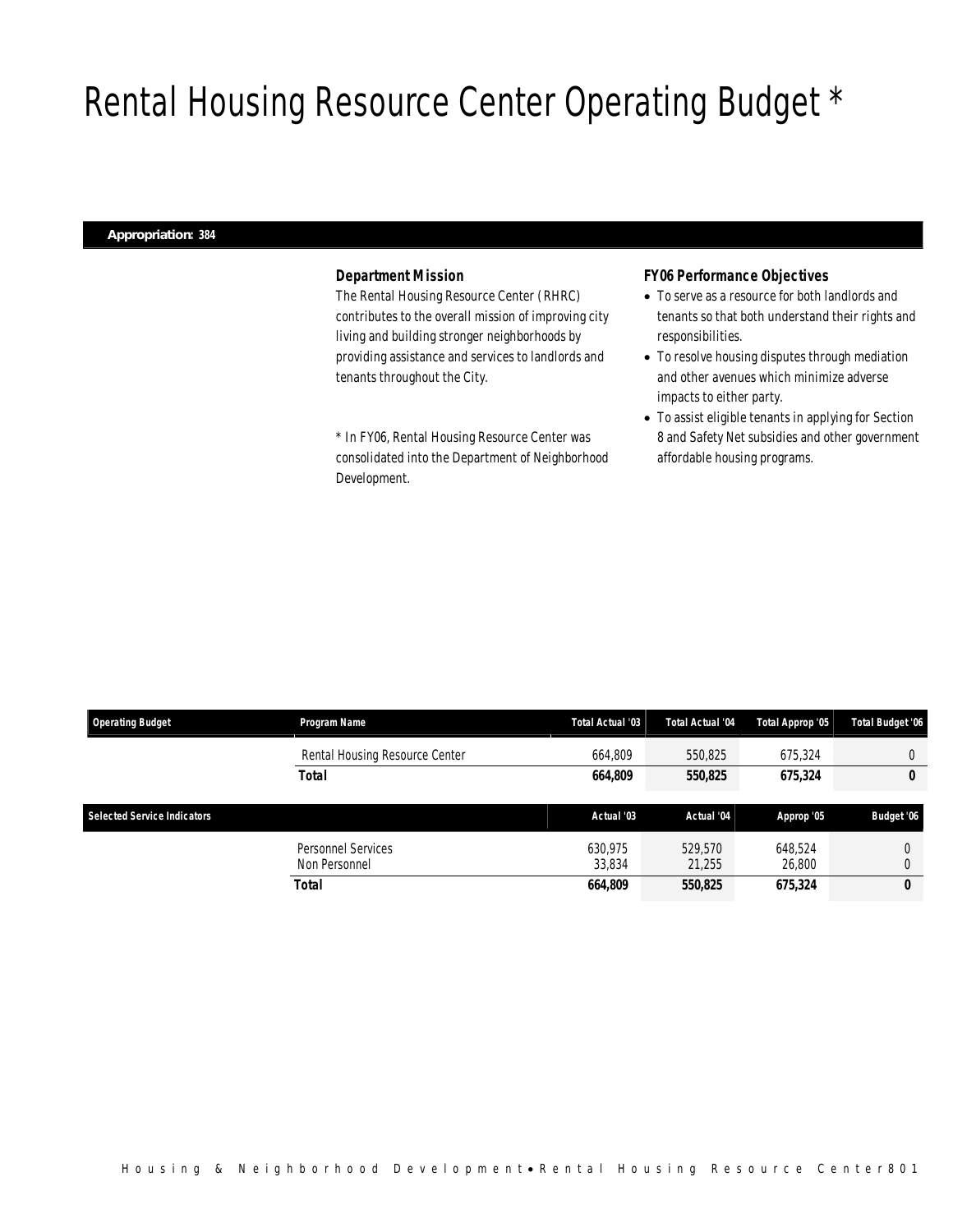# Rental Housing Resource Center Operating Budget



*Authorizing Statutes* 

• MGLA c. 282, Acts of 1994 Ord., 1995 c.9.

#### *Description of Services*

The Rental Housing Resource Center (RHRC) provides mediation for landlords and tenants to resolve disputes in an informal and non-adversarial manner. The RHRC provides landlords and tenants with assistance in meeting their legal obligations and exercising their rights. The RHRC assists eligible formerly rent-controlled tenants to obtain rent subsidies through the Section 8 program, administered by the Boston Housing Authority, and the Safety Net program, funded by the City of Boston. The RHRC assists in the preservation of affordable housing, including housing with expiring use issues. The RHRC continues to regulate the removal of lodging house units and provides protections to tenants in mobile home units. The RHRC manages a Community Development Block Grant funding five Housing Counseling Agencies, which assist elderly, disabled or low-income tenants in their search for affordable housing.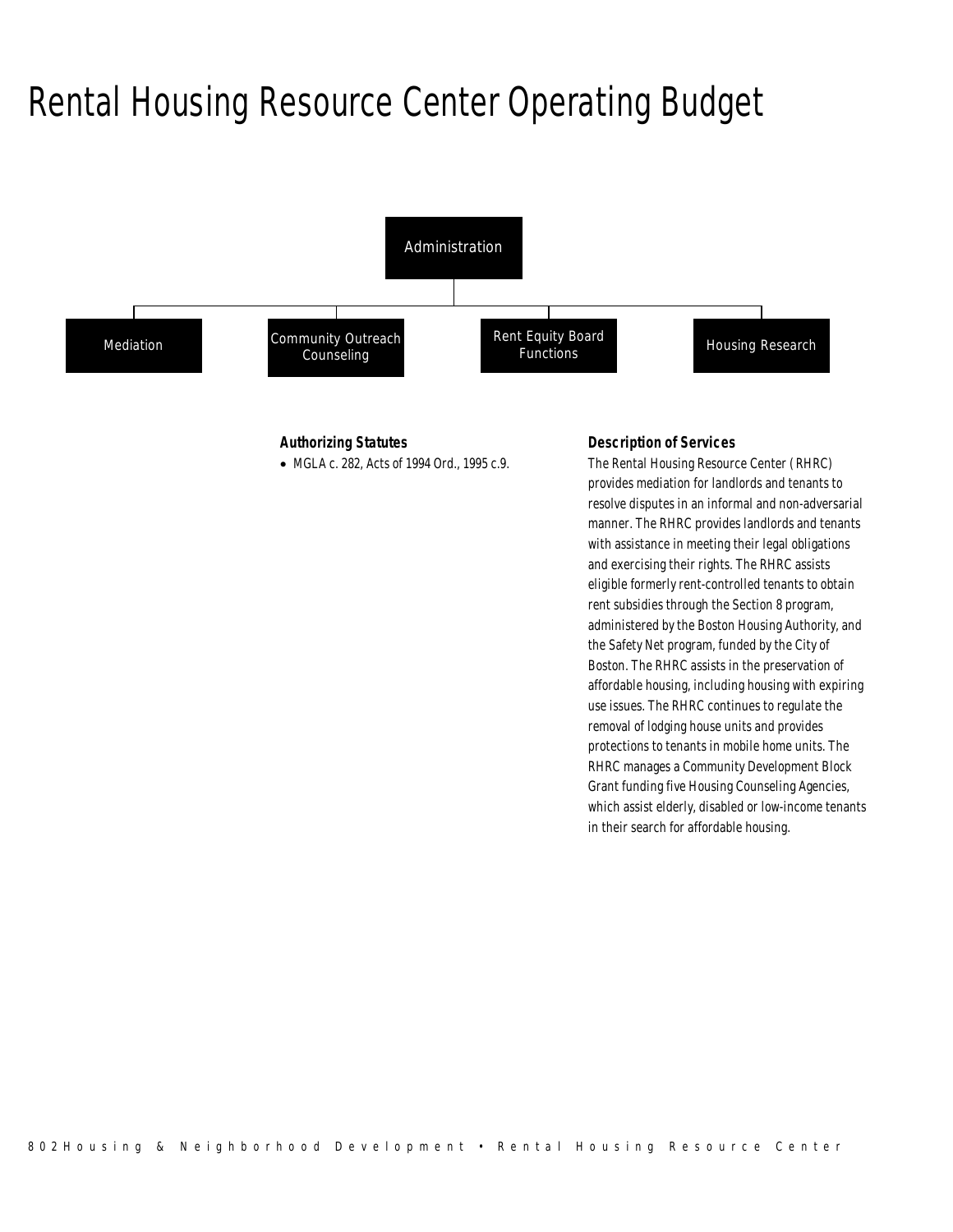# Department History

| <b>Personnel Services</b>       |                                                                                                                                                                                                                                                                                                          | FY03 Expenditure                                                                                                              | FY04 Expenditure                                                                                                            | FY05 Appropriation                                                                                                               | FY06 Adopted                                                                                              | Inc/Dec 05 vs 06                                                                                                                                  |
|---------------------------------|----------------------------------------------------------------------------------------------------------------------------------------------------------------------------------------------------------------------------------------------------------------------------------------------------------|-------------------------------------------------------------------------------------------------------------------------------|-----------------------------------------------------------------------------------------------------------------------------|----------------------------------------------------------------------------------------------------------------------------------|-----------------------------------------------------------------------------------------------------------|---------------------------------------------------------------------------------------------------------------------------------------------------|
|                                 | 51000 Permanent Employees<br>51100 Emergency Employees<br>51200 Overtime<br>51600 Unemployment Compensation<br>51700 Workers' Compensation                                                                                                                                                               | 630,975<br>$\mathbf{0}$<br>$\mathbf{0}$<br>$\mathbf{0}$<br>$\mathbf{0}$                                                       | 519,462<br>$\mathbf{0}$<br>$\theta$<br>10,109<br>$\mathbf{0}$                                                               | 648,524<br>$\mathbf 0$<br>$\mathbf{0}$<br>$\overline{0}$<br>$\Omega$                                                             | $\boldsymbol{0}$<br>$\mathbf 0$<br>$\mathbf 0$<br>$\mathbf 0$<br>$\mathbf{0}$                             | $-648,524$<br>$\overline{0}$<br>$\overline{0}$<br>$\overline{0}$<br>0                                                                             |
|                                 | <b>Total Personnel Services</b>                                                                                                                                                                                                                                                                          | 630,975                                                                                                                       | 529,571                                                                                                                     | 648,524                                                                                                                          | 0                                                                                                         | $-648,524$                                                                                                                                        |
| <b>Contractual Services</b>     |                                                                                                                                                                                                                                                                                                          | FY03 Expenditure                                                                                                              | FY04 Expenditure                                                                                                            | FY05 Appropriation                                                                                                               | FY06 Adopted                                                                                              | Inc/Dec 05 vs 06                                                                                                                                  |
|                                 | 52100 Communications<br>52200 Utilities<br>52300 Water & Sewer<br>52400 Snow Removal<br>52500 Garbage/Waste Removal<br>52600 Repairs Buildings & Structures<br>52700 Repairs & Service of Equipment<br>52800 Transportation of Persons<br>52900 Contracted Services<br><b>Total Contractual Services</b> | 18,284<br>$\mathbf{0}$<br>$\mathbf{0}$<br>$\mathbf{0}$<br>$\Omega$<br>$\Omega$<br>$\Omega$<br>$\mathbf{0}$<br>8,456<br>26,740 | 17,730<br>$\mathbf{0}$<br>$\mathbf{0}$<br>$\mathbf{0}$<br>$\mathbf{0}$<br>$\theta$<br>1,260<br>$\mathbf{0}$<br>66<br>19,056 | 17,500<br>$\overline{0}$<br>$\mathbf{0}$<br>$\mathbf{0}$<br>$\mathbf{0}$<br>$\Omega$<br>2,300<br>$\mathbf{0}$<br>5,000<br>24,800 | 0<br>$\mathbf 0$<br>$\mathbf{0}$<br>$\mathbf{0}$<br>$\mathbf 0$<br>0<br>0<br>$\overline{0}$<br>0<br>0     | $-17,500$<br>$\overline{0}$<br>$\overline{0}$<br>$\overline{0}$<br>$\mathbf 0$<br>$\Omega$<br>$-2,300$<br>$\overline{0}$<br>$-5,000$<br>$-24,800$ |
| <b>Supplies &amp; Materials</b> |                                                                                                                                                                                                                                                                                                          | FY03 Expenditure                                                                                                              | FY04 Expenditure                                                                                                            | FY05 Appropriation                                                                                                               | FY06 Adopted                                                                                              | Inc/Dec 05 vs 06                                                                                                                                  |
|                                 | 53000 Auto Energy Supplies<br>53200 Food Supplies<br>53400 Custodial Supplies<br>53500 Med, Dental, & Hosp Supply<br>53600 Office Supplies and Materials<br>53800 Educational Supplies & Mat<br>53900 Misc Supplies & Materials<br><b>Total Supplies &amp; Materials</b>                                 | $\mathbf{0}$<br>$\mathbf{0}$<br>$\mathbf{0}$<br>$\mathbf{0}$<br>1,244<br>$\mathbf{0}$<br>$\overline{0}$<br>1,244              | $\mathbf 0$<br>$\mathbf{0}$<br>0<br>$\mathbf{0}$<br>1,400<br>$\mathbf{0}$<br>$\mathbf{0}$<br>1,400                          | $\boldsymbol{0}$<br>$\mathbf{0}$<br>$\mathbf{0}$<br>$\overline{0}$<br>1,000<br>$\mathbf{0}$<br>$\overline{0}$<br>1,000           | $\mathbf 0$<br>$\mathbf 0$<br>$\overline{0}$<br>$\mathbf 0$<br>$\overline{0}$<br>0<br>$\overline{0}$<br>0 | 0<br>0<br>0<br>$\mathbf 0$<br>$-1,000$<br>$\theta$<br>$\overline{0}$<br>$-1,000$                                                                  |
| <b>Current Chgs &amp; Oblig</b> |                                                                                                                                                                                                                                                                                                          | FY03 Expenditure                                                                                                              | FY04 Expenditure                                                                                                            | FY05 Appropriation                                                                                                               | FY06 Adopted                                                                                              | Inc/Dec 05 vs 06                                                                                                                                  |
|                                 | 54300 Workers' Comp Medical<br>54400 Legal Liabilities<br>54500 Aid To Veterans<br>54600 Current Charges H&I<br>54900 Other Current Charges<br>Total Current Chgs & Oblig                                                                                                                                | 1,537<br>$\mathbf{0}$<br>$\mathbf{0}$<br>$\mathbf{0}$<br>4,312<br>5,849                                                       | $\boldsymbol{0}$<br>$\mathbf{0}$<br>$\mathbf{0}$<br>$\mathbf{0}$<br>798<br>798                                              | $\boldsymbol{0}$<br>$\mathbf{0}$<br>$\mathbf{0}$<br>$\overline{0}$<br>1,000<br>1,000                                             | 0<br>$\mathbf 0$<br>$\overline{0}$<br>$\overline{0}$<br>$\mathbf 0$<br>0                                  | 0<br>$\mathbf 0$<br>$\overline{0}$<br>$\Omega$<br>$-1,000$<br>$-1,000$                                                                            |
| Equipment                       |                                                                                                                                                                                                                                                                                                          | FY03 Expenditure                                                                                                              | FY04 Expenditure                                                                                                            | FY05 Appropriation                                                                                                               | FY06 Adopted                                                                                              | Inc/Dec 05 vs 06                                                                                                                                  |
|                                 | 55000 Automotive Equipment<br>55400 Lease/Purchase<br>55600 Office Furniture & Equipment<br>55900 Misc Equipment<br><b>Total Equipment</b>                                                                                                                                                               | $\mathbf 0$<br>$\mathbf 0$<br>$\Omega$<br>$\mathbf 0$<br>$\mathbf{0}$                                                         | $\mathbf 0$<br>$\mathbf{0}$<br>$\Omega$<br>$\mathbf{0}$<br>0                                                                | $\boldsymbol{0}$<br>$\boldsymbol{0}$<br>$\Omega$<br>$\mathbf 0$<br>0                                                             | $\boldsymbol{0}$<br>$\boldsymbol{0}$<br>$\cap$<br>$\mathbf 0$<br>0                                        | 0<br>$\overline{0}$<br>$\Omega$<br>0<br>0                                                                                                         |
| <b>Other</b>                    |                                                                                                                                                                                                                                                                                                          | FY03 Expenditure                                                                                                              | FY04 Expenditure                                                                                                            | FY05 Appropriation                                                                                                               | FY06 Adopted                                                                                              | Inc/Dec 05 vs 06                                                                                                                                  |
|                                 | 56200 Special Appropriation<br>57200 Structures & Improvements<br>58000 Land & Non-Structure<br><b>Total Other</b>                                                                                                                                                                                       | $\boldsymbol{0}$<br>$\mathbf{0}$<br>$\mathbf{0}$<br>$\bf{0}$                                                                  | $\mathbf 0$<br>$\mathbf{0}$<br>$\mathbf{0}$<br>0                                                                            | $\boldsymbol{0}$<br>$\mathbf 0$<br>0<br>0                                                                                        | $\boldsymbol{0}$<br>$\mathbf 0$<br>0<br>0                                                                 | 0<br>0<br>0<br>0                                                                                                                                  |
|                                 | <b>Grand Total</b>                                                                                                                                                                                                                                                                                       | 664,808                                                                                                                       | 550,825                                                                                                                     | 675,324                                                                                                                          | 0                                                                                                         | $-675,324$                                                                                                                                        |